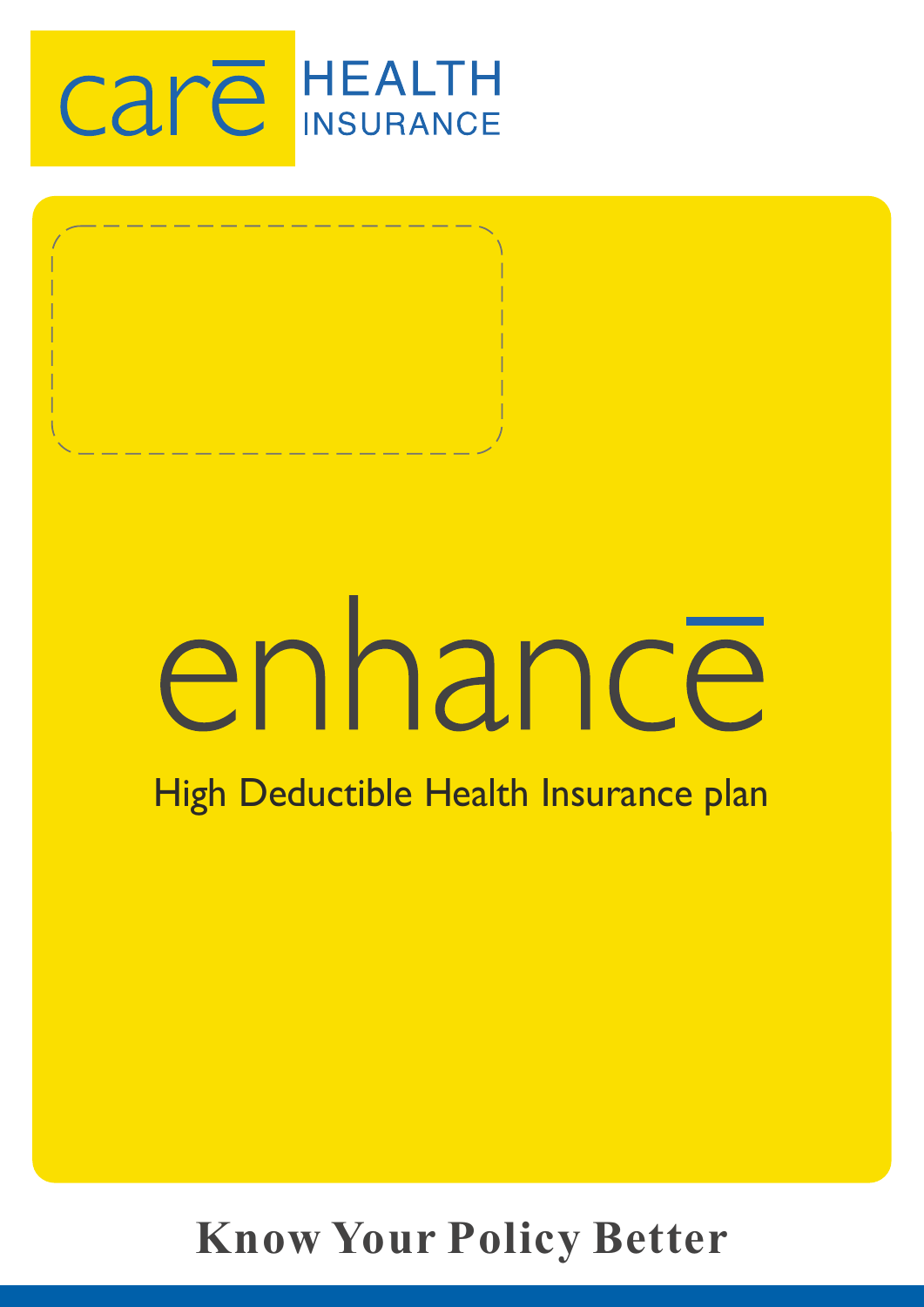# **Policy Terms and Conditions**

#### **1. Preamble**

The proposal and declaration given by the proposer and other documents if any shall form the basis of this Contract and is deemed to be incorporated herein. The two parties to this contract are the Policy Holder/Insured/Insured Persons (also referred as You) and Care Health insurance Ltd. (also referred as We/Us), and all the Provisions of Indian Contract Act, 1872, shall hold good in this regard. The references to the singular include references to the plural; references to the male include the female and references to any statutory enactment include subsequent changes to the same and vice versa. The sentence construction and wordings in the Policy documents should be taken in its true sense and should not be taken in a way so as to take advantage of the Company by filing a claim which deviates from the purpose of Insurance.

All the Policy documents are as per the format prescribed, guided & approved by the Indian Insurance Regulator, honorable "Insurance Regulatory and Development Authority of India" which is constituted as per IRDA Act, 1999. The Policy construction is driven by IRDA Regulations and Protection of Policy Holder's Interests, 2002.

For the purposes of interpretation and understanding of the product the Company has defined, herein below some of the important words used in the product and for the remaining language and the words the Company believes to mean the normal meaning of the English language as explained in the standard language dictionaries. The words and expressions defined in the Insurance Act, IRDA Act, Regulations notified by the Authority and Circulars and Guidelines issued by the Authority shall carry the meanings explained therein. The judicial pronouncements of the highest courts in India will have the effect on the definitions and the language used in this product. The terms and conditions, coverage's and exclusions, benefits, various procedures and concepts which have been built in to the product also carry the specified meaning assigned to them in the said language.

The terms defined below have the meanings ascribed to them wherever they appear in this Policy and, where appropriate, references to the singular include references to the plural; references to the male include the female and references to any statutory enactment include subsequent changes to the same and vice versa.

#### **2. Definitions**

#### **2.1. Standard Definitions:**

- 2.1.1. Accident/Accidental is a sudden, unforeseen and involuntary event caused by external, visible and violent means.
- 2.1.2. AYUSH Hospital is a healthcare facility wherein medical/surgical/para-surgical treatment procedures and interventions are carried out by AYUSH Medical Practitioner(s) comprising of any of the following:
	- (a) Central or State Government AYUSH Hospital or
	- (b) Teaching hospital attached to AYUSH College recognized by the Central Government/Central Council of Indian Medicine/Central Council for Homeopathy;or
	- (c) AYUSH Hospital, standalone or co-located with in-patient healthcare facility of any recognized system of medicine, registered with the local

authorities, wherever applicable, and is under the supervision of a qualified registered AYUSH Medical Practitioner and must comply with all the following criterion:

- i. Having at least 5 in-patient beds;
- ii. Having qualified AYUSH Medical Practitioner in charge round the clock;
- iii. Having dedicated AYUSH therapy sections as required and/or has equipped operation theatre where surgical procedures are to be carried out;
- iv. Maintaining daily records of the patients and making them accessible to the insurance company's authorized representative.
- 2.1.3. AYUSH Day Care Centre means and includes Community Health Centre (CHC), Primary Health Centre (PHC), Dispensary, Clinic, Polyclinic or any such centre which is registered with the local authorities, wherever applicable, and having facilities for carrying out treatment procedures and medical or surgical/para-surgical interventions or both under the supervision of registered AYUSH Medical Practitioner (s) on day care basis without in-patient services and must comply with all the following criterion:
	- i. Having qualified registered AYUSH Medical Practitioner(s) in charge;
	- ii. Having dedicated AYUSH therapy sections as required and/or has equipped operation theatre where surgical procedures are to be carried out;
	- iii. Maintaining daily records of the patients and making them accessible to the insurance company's authorized representative.
- 2.1.4. Any One Illness (not applicable for Travel and Personal Accident Insurance) means a continuous Period of Illness and includes relapse within 45 days from the date of last consultation with the Hospital/Nursing Home where the treatment was taken.
- 2.1.5. Cashless Facility means a facility extended by the insurer to the Insured where the payments, of the costs of treatment undergone by the insured in accordance with the Policy terms and conditions, are directly made to the network Provider by the insurer to the extent preauthorization is approved.
- 2.1.6. Condition Precedent shall mean a Policy term or condition upon which the Insurer's liability under the Policy is conditional upon.
- 2.1.7. Congenital Anomaly refers to a condition(s) which is present since birth, and which is abnormal with reference to form, structure or position.
	- i. Internal Congenital Anomaly

Congenital anomaly which is not in the visible and accessible parts of the body

ii. External Congenital Anomaly

Congenital anomaly which is in the visible and accessible parts of the body

ENHANCE - UIN: RHIHLIP21372V022021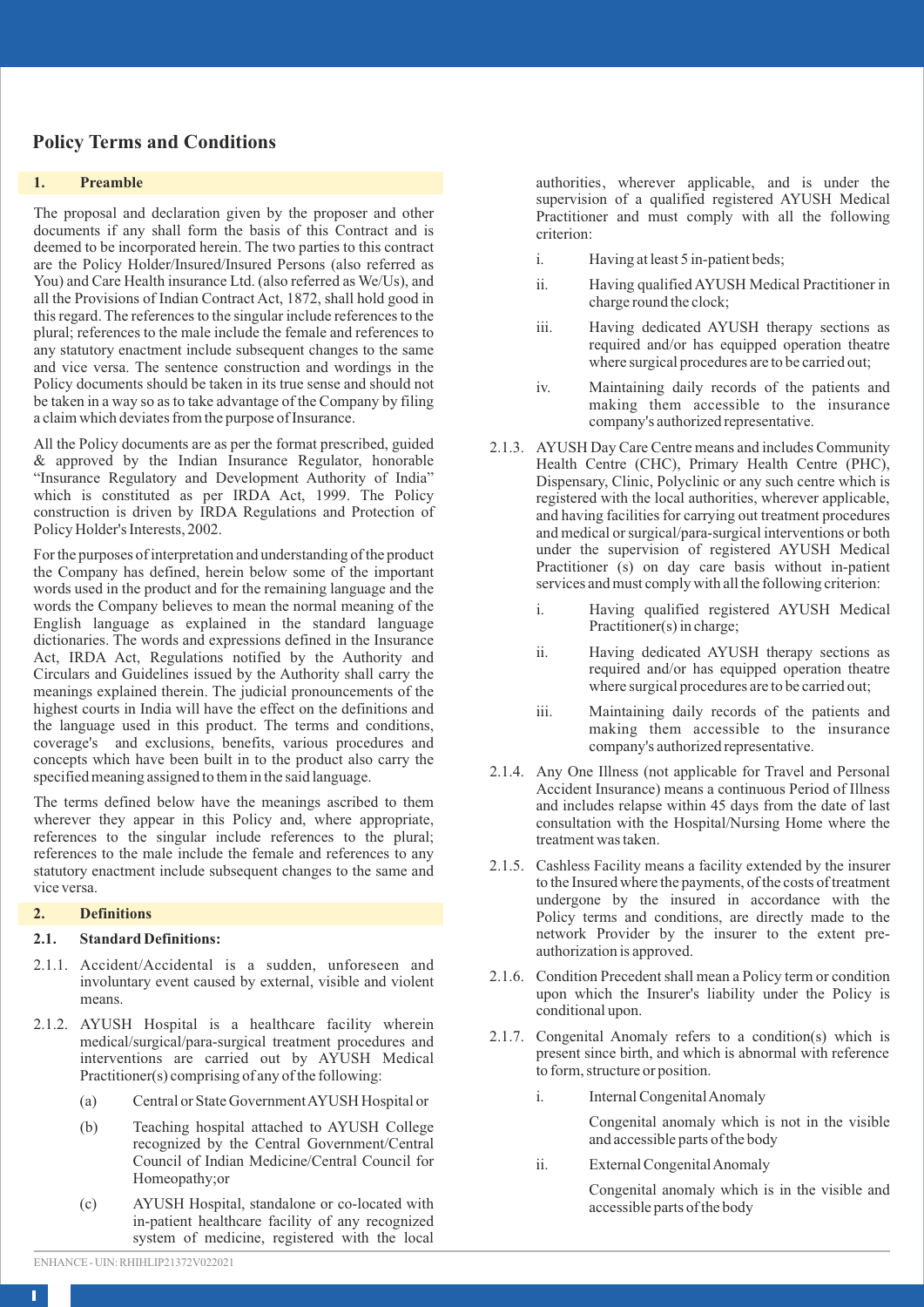- 2.1.8. Co-Payment is a cost-sharing requirement under a health insurance policy that provides that the policyholder/insured will bear a specified percentage of the admissible claim amount. A co-payment does not reduce the Sum Insured.
- 2.1.9. Cumulative Bonus shall mean any increase or addition in the Sum Insured granted by the insurer without an associated increase in premium.
- 2.1.10. Day Care Centre means any institution established for day care treatment of illness and/or injuries or a medical setup with a hospital and which has been registered with the local authorities, wherever applicable, and is under the supervision of a registered and qualified medical practitioner AND must comply with all minimum criteria as under
	- a. has qualified nursing staff under its employment;
	- b. has qualified Medical Practitioner/s in-charge;
	- c. has a fully equipped operation theatre of its own, where surgical procedures is carried out.
	- d. maintains daily records of patients and will make these accessible to the insurance company's authorized personnel.
- 2.1.11. Day Care Treatment refers to medical treatment and/or a surgical procedure which is:
	- (a) undertaken under general or local anesthesia in a Hospital/Day Care Center in less than 24 hours because of technological advancement, and
	- (b) Which would have otherwise required Hospitalization of more than 24 hours.

Treatment normally taken on an out-patient basis is not included in the scope of this definition.

- 2.1.12. Deductible is a cost-sharing requirement under a health insurance policy that provides that the insurer will not be liable for a specified rupee amount in case of indemnity policies and for a specified number of days/hours in case of hospital cash policies which will apply before any benefits are payable by the insurer. Adeductible does not reduce the Sum Insured.
- 2.1.13. Dental Treatment means a treatment related to teeth or structures supporting teeth including examinations, fillings (where appropriate), crowns, extractions and surgery.
- 2.1.14. Disclosure to Information Norm: The Policy shall be void and all premium paid hereon shall be forfeited to the Company, in the event of misrepresentation, misdescription or non-disclosure of any material fact.
- 2.1.15. Domiciliary Hospitalization means medical treatment for an illness/disease/injury which in the normal course would require care and treatment at a Hospital but is actually taken while confined at home under any of the following circumstances:
- i. The condition of the patient is such that he/she is not in a condition to be removed to a Hospital, or
- ii. The patient takes treatment at home on account of non-availability of room in a Hospital.
- 2.1.16. Emergency Care (Emergency) means management for an illness or injury which results in symptoms which occur suddenly and unexpectedly, and requires immediate care by a medical practitioner to prevent death or serious long term impairment of the insured Person's health.
- 2.1.17. Grace Period means the specified period of time immediately following the premium due date during which payment can be made to renew or continue a Policy in force without loss of continuity benefits such as waiting periods and coverage of Pre-existing Diseases. Coverage is not available for the period for which no premium is received.
- 2.1.18. Hospital means any institution established for in-patient care and day care treatment of illness and/or injuries and which has been registered as a hospital with the local authorities under the Clinical Establishments (Registration and Regulation) Act, 2010 or under the enactments specified under the Schedule of Section 56(1) of the said Act OR complies with all minimum criteria as under:
	- i. has qualified nursing staff under its employment round the clock;
	- ii. has at least 10 in-patient beds in towns having a population of less than 10,00,000 and at least 15 in-patient beds in all other places;
	- iii. has qualified Medical Practitioner(s) in charge round the clock;
	- iv. has a fully equipped operation theatre of its own where surgical procedures are carried out;
	- v. maintains daily records of patients and makes these accessible to the insurance company's authorized personnel.
- 2.1.19. Hospitalization means admission in a Hospital for a minimum period of 24 consecutive 'In-patient Care' hours except for specified procedures/treatments, where such admission could be for a period of less than 24 consecutive hours.
- 2.1.20. Illness means a sickness or a disease or a pathological condition leading to the impairment of normal physiological function and requires medical treatment.
	- (a) Acute condition Acute condition is a disease, illness or injury that is likely to respond quickly to treatment which aims to return the person to his or her state of health immediately before suffering the disease/ illness/ injury which leads to full recovery
	- (b) Chronic condition Achronic condition is defined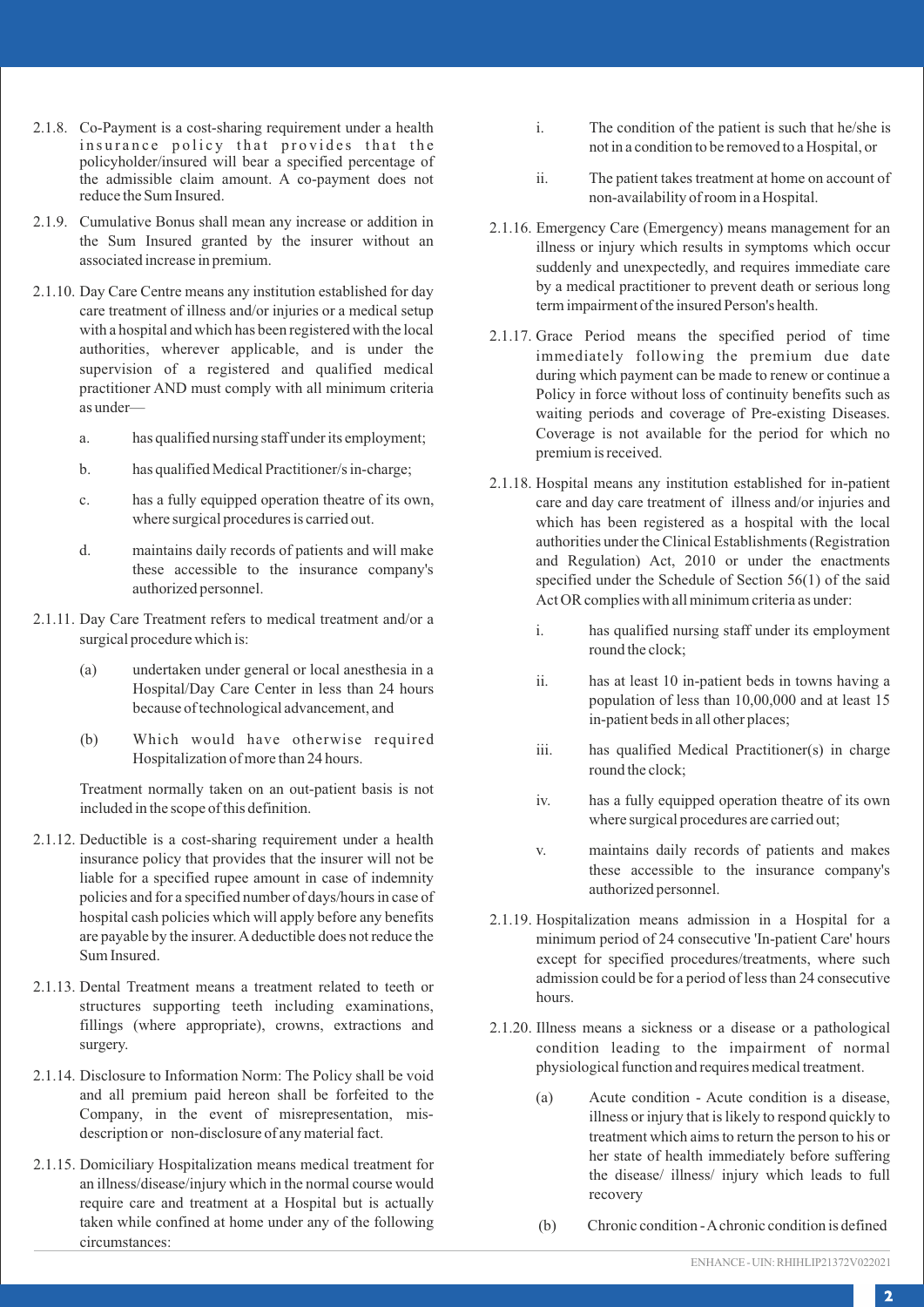illness, or injury that has one or more of the following characteristics:

- (a) It needs ongoing or long-term monitoring through consultations, examinations, check-ups, and /or tests;
- (b) It needs ongoing or long-term control or relief of symptoms;
- (c) It requires rehabilitation for the patient or for the patient to be specially trained to cope with it;
- (d) It continues indefinitely;
- (e) It recurs or is likely to recur.
- 2.1.21. Injury means accidental physical bodily harm excluding illness or disease solely and directly caused by external, violent and visible and evident means which is verified and certified by a Medical Practitioner.
- 2.1.22. In-patient Care not applicable for Overseas Travel Insurance) means treatment for which the Insured Person has to stay in a Hospital for more than 24 hours for a covered event.
- 2.1.23. Intensive Care Unit (ICU) means an identified section, ward or wing of a Hospital which is under the constant supervision of a dedicated Medical Practitioner(s), and which is specially equipped for the continuous monitoring and treatment of patients who are in a critical condition, or require life support facilities and where the level of care and supervision is considerably more sophisticated and intensive than in the ordinary and other wards.
- 2.1.24. ICU Charges or (Intensive care Unit) Charges means the amount charged by a Hospital towards ICU expenses which shall include the expenses for ICU bed, general medical support services provided to any ICU patient including monitoring devices, critical care nursing and intensivist charges.
- 2.1.25. Maternity expenses shall include
	- i. medical treatment expenses traceable to childbirth (including complicated deliveries and caesarean sections incurred during hospitalization).
	- ii. expenses towards lawful medical termination of pregnancy during the policy period.
- 2.1.26. Medical Advice means any consultation or advice from a Medical Practitioner including the issue of any prescription or follow-up prescription.
- 2.1.27. Medical Expenses means those expenses that an Insured Person has necessarily and actually incurred for medical treatment on account of Illness or Accident on the advice of a Medical Practitioner, as long as these are no more than would have been payable if the Insured Person had not been insured and no more than other Hospitals or doctors in the same locality would have charged for the same medical treatment.
- 2.1.28. Medical Practitioner (not applicable for Overseas Travel Insurance) is a person who holds a valid registration from the Medical Council of any State or Medical Council of India or Council for Indian Medicine or for Homeopathy set up by the Government of India or a State Government and is thereby entitled to practice medicine within its jurisdiction; and is acting within the scope and jurisdiction

of license.

- 2.1.29. Medically Necessary Treatment (not applicable for Overseas Travel Insurance) means any treatment, tests, medication, or stay in Hospital or part of a stay in Hospital which:
	- a. Is required for the medical management of the Illness or Injury suffered by the Insured Person;
	- b. Must not exceed the level of care necessary to provide safe, adequate and appropriate medical care in scope, duration, or intensity;
	- c. Must have been prescribed by a Medical Practitioner;
	- d. Must conform to the professional standards widely accepted in international medical practice or by the medical community in India.
- 2.1.30. Migration means, the right accorded to health insurance policyholders (including all members under family cover and members of group health insurance policy), to transfer the credit gained for pre-existing conditions and time bound exclusions, with the same insurer.
- 2.1.31. Network Provider (not applicable for Overseas Travel Insurance) means the Hospitals enlisted by an Insurer, TPA or jointly by an Insurer and TPA to provide medical services to an Insured by a Cashless Facility.
- 2.1.32. Newborn baby means baby born during the Policy Period and is aged up to 90 days.
- 2.1.33. Non-Network means any hospital, day care centre or other provider that is not part of the network.
- 2.1.34. Notification of Claim means the process of intimating a Claim to the Insurer or TPA through any of the recognized modes of communication.
- 2.1.35. OPD Treatment is one in which the Insured Person visits a clinic/Hospital or associated facility like a consultation room for diagnosis and treatment based on the advice of a Medical Practitioner. The Insured is not admitted as a day care or In-patient.
- 2.1.36. Portability means the right accorded to individual health insurance policyholder (including all members under family cover) to transfer the credit gained for pre-existing conditions and time-bound exclusions from one insurer to another.
- 2.1.37. Pre-existing Disease means any condition, ailment, injury or disease:
	- i. That is/are diagnosed by a physician within 48 months prior to the effective date of the policy issued by the insurer or its reinstatement or
	- ii. For which medical advice or treatment was recommended by, or received from, a physician within 48 months prior to the effective date of the policy issued by insurer or its reinstatement.
- 2.1.38. Pre-hospitalization Medical Expenses means Medical Expenses incurred during pre-defined number of days preceding the hospitalization of the Insured Person, provided that :
	- i. Such Medical Expenses are incurred for the same condition for which the Insured Person's Hospitalization was required, and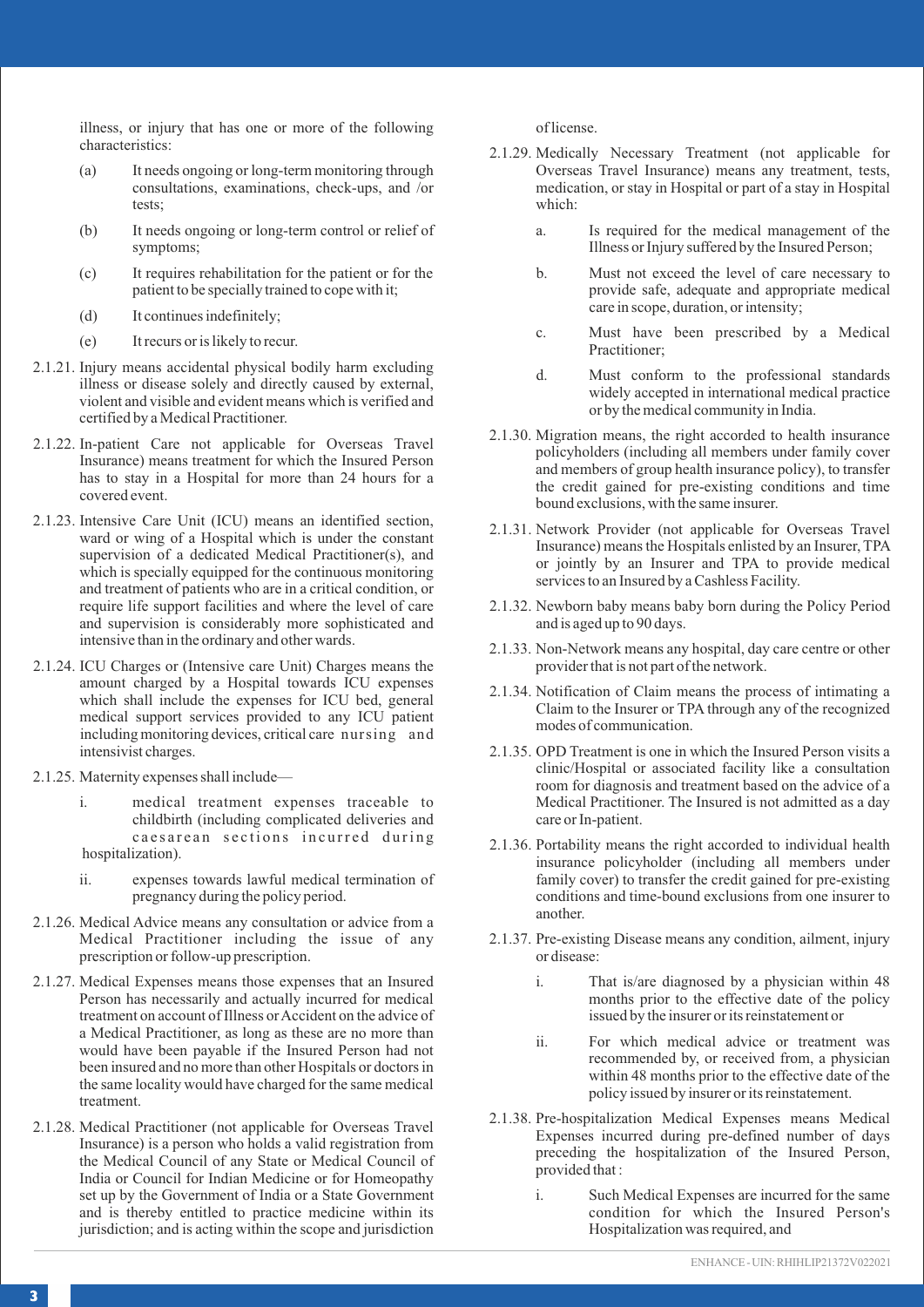- ii. The In-patient Hospitalization claim for such Hospitalization is admissible by the Company.
- 2.1.39. Post-hospitalization Medical Expenses means Medical Expenses incurred during pre-defined number of days immediately after the Insured Person is discharged from the Hospital provided that:
	- i. Such Medical Expenses are incurred for the same condition for which the Insured Person's Hospitalization was required and
	- ii. The inpatient Hospitalization claim for such Hospitalization is admissible by the Company
- 2.1.40. Qualified Nurse means a person who holds a valid registration from the Nursing Council of India or the Nursing Council of any state in India.
- 2.1.41. Reasonable and Customary Charges means the charges for services or supplies, which are the standard charges for the specific provider and consistent with the prevailing charges in the geographical area for identical or similar services, taking into account the nature of the Illness/ Injury involved.
- 2.1.42. Renewal defines the terms on which the contract of insurance can be renewed on mutual consent with a provision of Grace Period for treating the renewal continuous for the purpose of all waiting periods.
- 2.1.43. Room Rent means the amount charged by a Hospital towards Room & Boarding expenses and shall include the associated medical expenses.
- 2.1.44. Subrogation (Applicable to other than Health Policies and health sections of Travel and PA policies) means the right of the Insurer to assume the rights of the Insured Person to recover expenses paid out under the Policy that may be recovered from any other source.
- 2.1.45. Surgery/Surgical Procedure means manual and/or operative procedure(s) required for treatment of an Illness or Injury, correction of deformities and defects, diagnosis and cure of diseases, relief from suffering and prolongation of life, performed in a Hospital or a Day Care Centre by a Medical Practitioner.
- 2.1.46. Unproven/Experimental Treatment means a treatment including drug experimental therapy which is not based on established medical practice in India, is treatment experimental or unproven.

#### **2.2. Specific Definitions:**

- 2.2.1. Age means the completed age of the Insured Person as on his last birthday.
- 2.2.2. Ambulance means a road vehicle operated by a licensed / authorized service provider and equipped for the transport and paramedical treatment of the person requiring medical attention.
- 2.2.3. Annexure means a document attached and marked as Annexure to this Policy.
- 2.2.4. Break in Policy occurs at the end of the existing Policy Period, when the premium due for renewal on a given Policy is not paid or before the premium renewal date or within 30 days thereof.
- 2.2.5. Claim means a demand made in accordance with the terms and conditions of the Policy for payment of specified Benefits in respect of the Insured Person.
- 2.2.6. Company means Care Health Insurance Limited.
- 2.2.7. Dependent Child means a child (natural or legally adopted), who is :
	- (a) Financially dependent on the Policyholder;
	- (b) Does not have his independent sources of income; and
	- (c) Has not attained 25 years of Age.
- 2.2.8. Insured Person (Insured) means a person whose name specifically appears under "Details of Insured" in the Policy Schedule and with respect to whom the premium has been received by the Company.
- 2.2.9. Policy means these Policy terms and conditions and Annexures thereto, the Proposal Form, Policy Schedule and Optional Cover (if applicable) which form part of the Policy and shall be read together.
- 2.2.10. Policyholder (also referred as You)means the person named in the Policy Schedule as the Policyholder.
- 2.2.11. Policy Schedule means the certificate attached to and forming part of this Policy.
- 2.2.12. Policy Period means the period commencing from the Policy Period Start Date and ending on the Policy Period End Date as specified in the Policy Schedule.
- 2.2.13. Policy Period End Date means the date on which the Policy expires, as specified in the Policy Schedule.
- 2.2.14. Policy Period Start Date means the date on which the Policy commences, as specified in the Policy Schedule.
- 2.2.15. Policy Year means a period of 12 consecutive months commencing from the Policy Period Start Date or any anniversary thereof.
- 2.2.16. Rehabilitation means assisting an Insured Person who, following a medical condition, requires assistance in physical, vocational, independent living and educational pursuits to restore him to the position in which he was in, prior to such medical condition occurring.
- 2.2.17. Sum Insured means the amount specified against each Insured Person in the Policy Schedule which represents the Company's maximum, total and cumulative liability for that Insured Person for any and all Claims incurred in respect of that Insured Person during the Policy Period.

If the Policy Period is more than 12 months, the Sum Insured shall apply on Policy Year basis.

- 2.2.18. Associate Medical Expenses means those Medical Expenses as listed below :
	- (a) Room, boarding, nursing and Operation theatre expenses as charged by the Hospital where the Insured Member availed medical treatment
	- (b) Fees charged by surgeon, anesthetist, Medical Practitioner

Note: Associate Medical Expenses are not applied in respect of the hospitals which do not follow differential billing or for those expenses in respect of which differential billing is not adopted based on the room category.

2.2.19. Mental Illness means a substantial disorder of thinking, mood, perception, orientation or memory that grossly impairs judgment, behavior, capacity to recognize, reality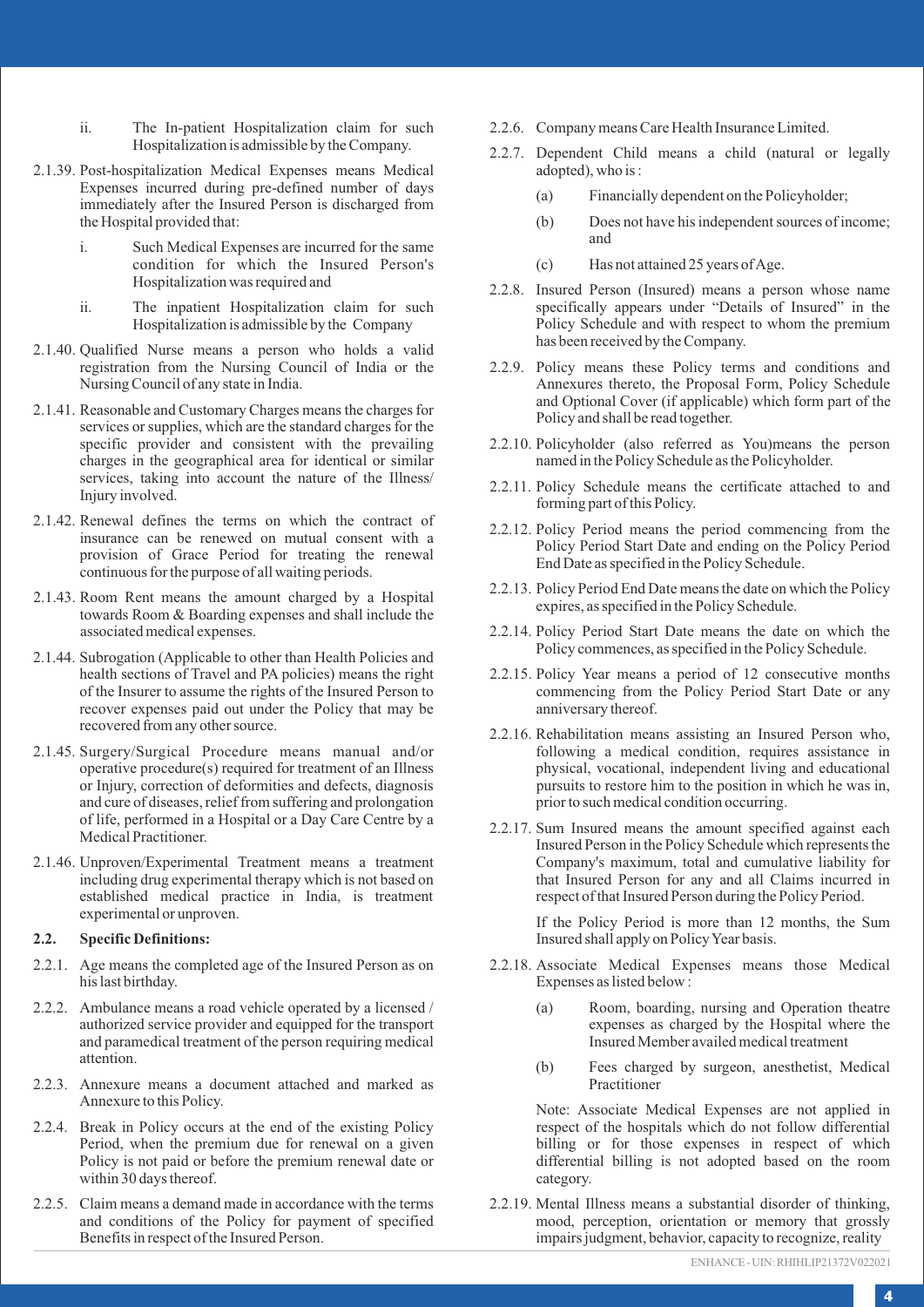or ability to meet the ordinary demands of life, mental conditions associated with the abuse of alcohol and drugs, but does not include mental retardation which is a condition of arrested or incomplete development of mind of a person, specially characterized by sub normality of intelligence.

#### **3. Scope of Cover**

#### **General Conditions applicable to all Benefits:**

- (a) Any Benefit shall be available only if the same is specifically mentioned in the Policy Schedule.
- (b) Admissibility of a Claim under Benefit 1 is a precondition to the admission of a Claim under Benefit 2 and Benefit 3 and the event giving rise to the Claim under the Benefit 1 shall be within the Policy Period for the Claim for such Benefit to be accepted.
- (c) The maximum, total and cumulative liability of the Company for an Insured Person for any and all Claims incurred under this Policy during the Policy Year in relation to any Insured Person shall not exceed the Sum Insured for that Insured Person. All Claims shall be payable subject to the terms, conditions and exclusions of the Policy and subject to availability of the Sum Insured.
- (d) Any Claim under the Policy except for Benefit 4 shall always be subject to Clause 6.1.5.
- (e) Any Claim paid except for Benefit 4 shall reduce the Sum Insured for the Policy Year and only the balance shall be available for all future Claims for that Policy Year.
- 3.1. Benefit 1 : Hospitalization Expenses
	- (a) If an Insured Person is diagnosed with an Illness or suffers an Injury during the Policy Period and while the Policy is in force that requires:
		- (i) The Insured Person's Hospitalization as Inpatient Care, then the Company will indemnify the Medical Expenses incurred on Hospitalization, provided that the Hospitalization was on the written advice of a Medical Practitioner; or
		- (ii) The Insured Person to undergo Day Care Treatment at a Day Care Centre or Hospital, then the Company will indemnify the Medical Expenses incurred on that Day Care Treatment, provided that the treatment was taken on the written advice of a Medical Practitioner.

(b) Conditions for Medical Expenses

Room Category : If the Insured Person is admitted in a room where the Room Category is different than the one specified in the Policy Schedule, then the Policyholder shall bear the ratable proportion of the total Associate Medical Expenses (including surcharge or taxes thereon) in the proportion of the difference between the Room Rent of the entitled room category to the room rent actually incurred.

> (i) Room Category = Single Private Room with A.C.

> > For the purpose of this Clause only, Single

Private Room means a Hospital room where a single patient is accommodated and which has an attached toilet (lavatory and bath) and Air Conditioner. The room should have the provision for accommodating an attendant. Such room shall be the most basic and the most economical of all accommodations available as a single room in that Hospital.

- (c) Any Claim under this Benefit can be made under Clause  $6.1.2(a) \& (b)$ .
- (d) Advance Technology Methods:

The Company will indemnify the Insured Person for the Hospitalization Expenses incurred for treatment taken through following advance technology methods:

- A. Uterine Artery Embolization and HIFU
- B. Balloon Sinuplasty
- C. Deep Brain stimulation
- D. Oral chemotherapy
- E. Immunotherapy- Monoclonal Antibody to be given as injection
- F. Intra vitreal injections
- G. Robotic surgeries
- H. Stereotactic radio surgeries
- I. Bronchical Thermoplasty
- J. Vaporisation of the prostrate (Green laser treatment or holmium laser treatment)
- K. IONM (Intra Operative Neuro Monitoring)
- L. Stem cell therapy: Hematopoietic stem cells for bone marrow transplant for haematological conditions to be covered
- 3.2. Benefit 2 : Pre-Hospitalization Medical Expenses and Post-Hospitalization Medical Expenses
	- (a) The Company will indemnify the Medical Expenses incurred for the Insured Person:
		- As Pre-Hospitalization Medical Expenses during a period of 30 days immediately prior to the date of the Insured Person's admission to the Hospital; and
		- (ii) As Post-Hospitalization Medical Expenses during a period of 60 days immediately following the date of the Insured Person's discharge from Hospital,

Provided that, the Medical Expenses relate to the same Illness / Injury for which the Company has accepted the Insured Person's Claim.

- (b) If the provisions of Clause 6.1.6(f) of the Policy Terms & Conditions has been invoked, then:
	- (i) The date of admission to Hospital for the purpose of this Benefit shall be the date of the first admission to the Hospital for that Any One Illness; and
	- (ii) The date of discharge from Hospital for the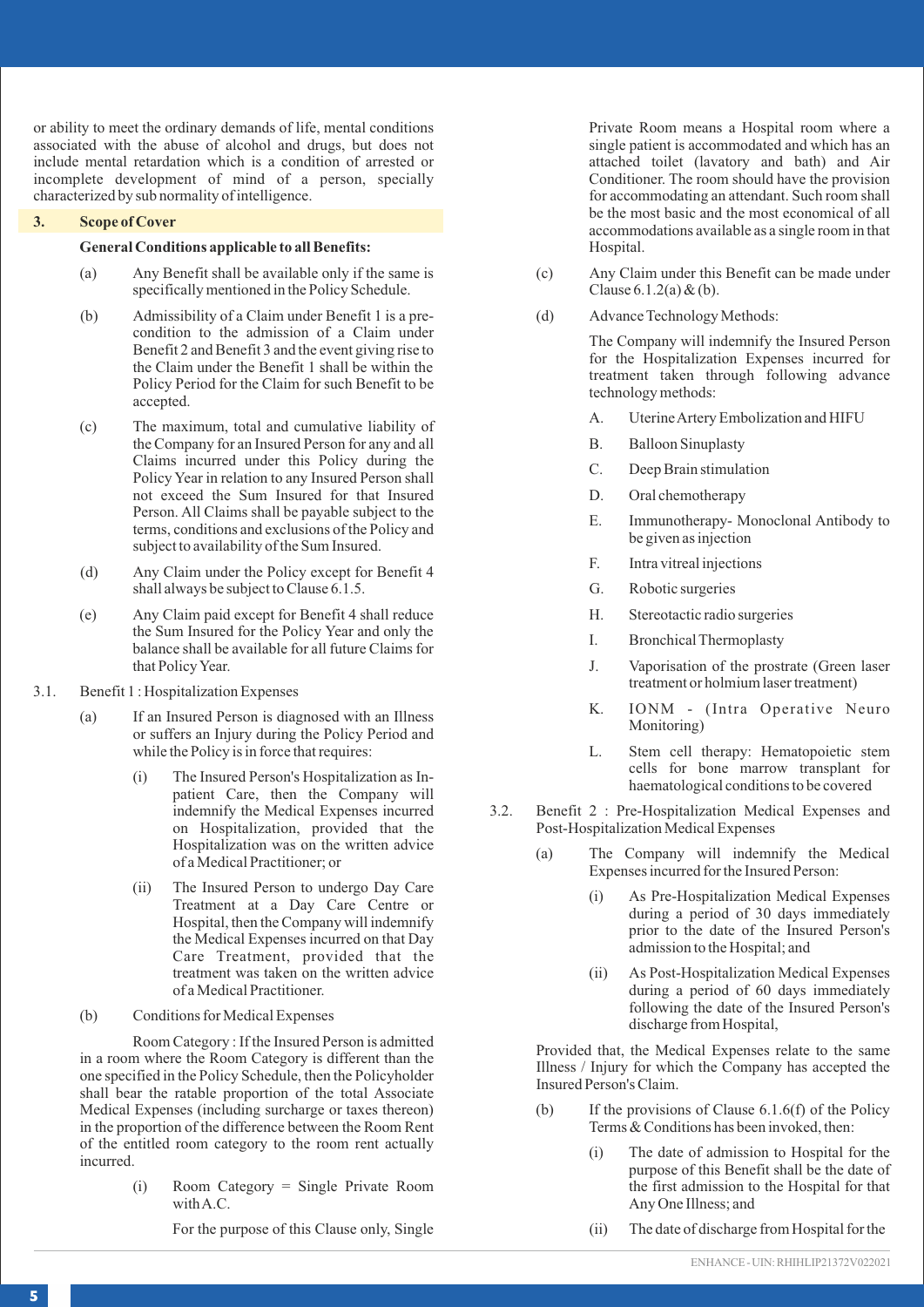purpose of this Benefit shall be the last date of discharge from the Hospital in relation to that Any One Illness.

- (c) Any Claim under this Benefit can be made under Clause 6.1.2(b).
- 3.3. Benefit 3 : Organ Donor Cover
	- (a) The Company will indemnify up to the amount specified against this Benefit in the Policy Schedule for the Medical Expenses incurred in respect of the donor for any organ transplant surgery conducted on the Insured Person during the Policy Year, provided that:
		- (i) The organ donor is an eligible donor in accordance with The Transplantation of Human Organs Act, 1994 (amended) and other applicable laws and rules.
		- (ii) The organ donated is for the Insured Person's use.
		- (iii) The Company will not be liable to pay the Medical Expenses incurred by the donor for Benefit 2 or any other Medical Expenses in respect of the donor consequent to the harvesting.
	- (b) Clause  $4.2(x_i)$  is superseded to the extent covered under this Benefit.
	- (c) Any Claim under this Benefit can be made under Clause 6.1.2(a) & (b).
- 3.4. Benefit 4 : Health Check-up
	- (a) On the Insured Person's request, the Company shall arrange for the Insured Person's Health Check-up at its Network Provider or any other Service Providers empanelled with the Company to provide the services, in India, provided that:
		- (i) This Benefit shall be available only to those Insured Persons that are Age 18 or above on the Policy Period Start Date provided further that this Benefit shall not be available to any Insured Person who is covered under the Policy as the Policyholder's child;
		- (ii) This Benefit shall only be available once every Policy Year.
	- (b) Clause 6.1.5 of this Policy shall not be applicable for any Claim settlement under this Benefit.
	- (c) Any Claim under this Benefit can be made under Clause 6.1.2(a).
- 3.5. Benefit 5 : Enhance Anywhere
	- (a) The Company will indemnify up to the amount specified against this Benefit in the Policy Schedule for the Medical Expenses incurred outside India, in respect of the Insured Person during the Policy Year, provided that:
		- (i) The Medical Expenses incurred are in respect of the major Illness specified below only:
- I Cancer
- II Benign Brain Tumour
- III Major Organ Transplant / Bone Marrow **Transplant**
- IV Heart Valve Replacement
- V Coronary Artery Bypass Graft
- (ii) The Medical Expenses incurred are only for In-patient Care or Day Care Treatment undertaken in any Hospital.

For the purposes of this Benefit, Hospital shall mean "Any institution established for In- Patient Care and Day Care Treatment of Injury or Illness and which has been registered as a Hospital or a clinic as per law rules and/or regulations applicable for the country where the treatment is taken. The term Hospital shall not include a place of rest, a place for the aged, a place for drug-addicts or a place for alcoholics or a hotel, health spa or massage center or the like."

- (iii) Any payments under this Benefit shall always be made in India, in Indian Rupees and on a re-imbursement basis only. The rate of exchange as published by Reserve Bank of India (RBI) as on the date of payment to the Hospital shall be used for conversion of foreign currency amounts into Indian Rupees for payment of any Claim under this Benefit. Where on the date of discharge, RBI rates are not published, the rates next published by RBI shall be considered for conversion.
- (iv) The Company shall be liable to make payment under this Benefit only if prior written notice of at least 7 days is given to the Company.
- (v) Clause 4.2(xiv) and Clause 6.1.6(a) is superseded to the extent covered under this Benefit.
- (b) Any Claim under this Benefit can be made under Clause 6.1.2(b).

# **4. Exclusions**

- 4.1. Standard Exclusions:
	- a. Waiting Periods:
	- i. Pre-existing Disease Code- Excl01
		- a. Expenses related to the treatment of a preexisting Disease (PED) and its direct complications shall be excluded until the expiry of 48 months of continuous coverage after the date of inception of the first policy with insurer.
		- b. In case of enhancement of sum insured the exclusion shall apply afresh to the extent of sum insured increase.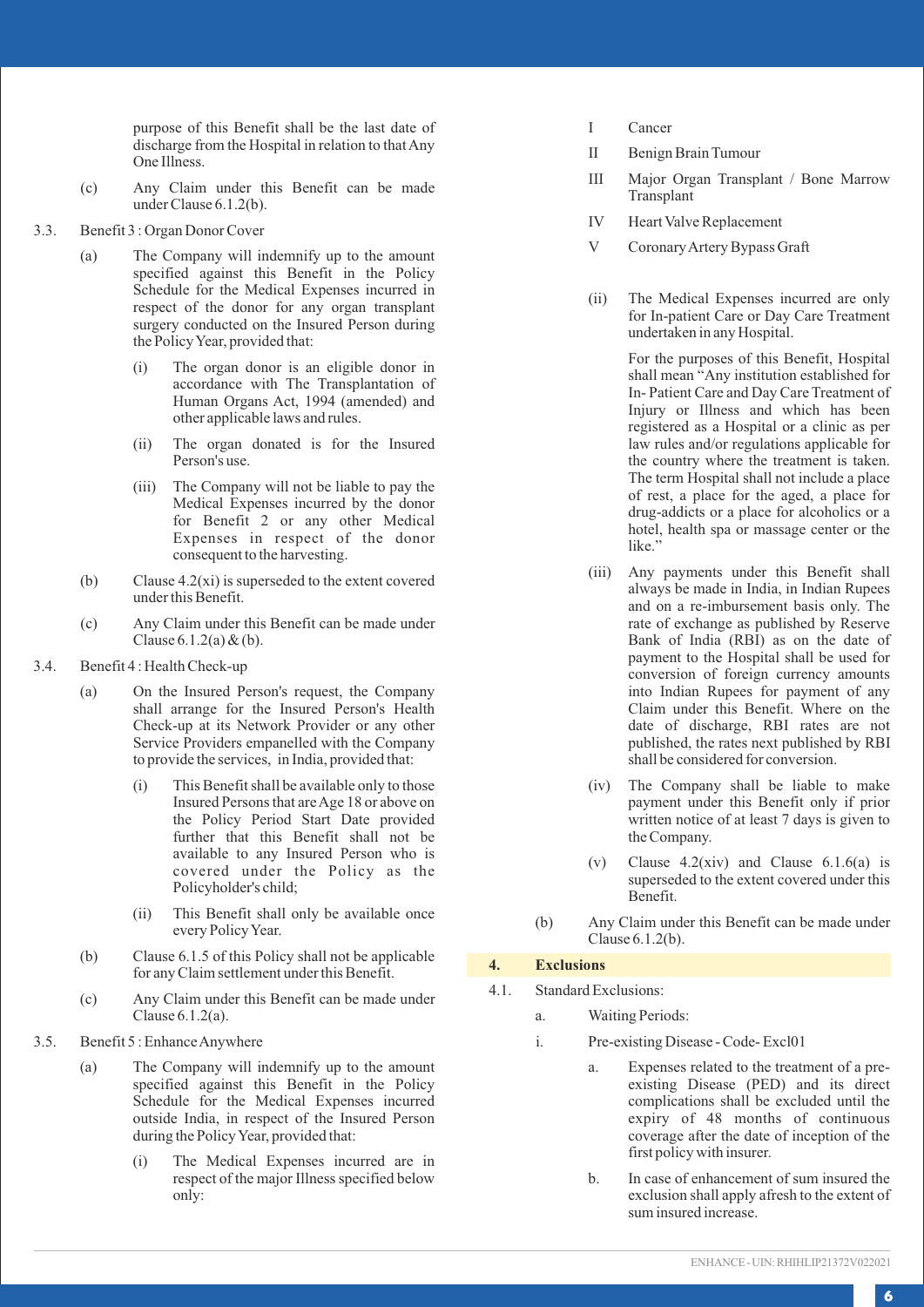- c. If the Insured Person is continuously covered without any break as defined under the portability norms of the extant IRDAI (Health Insurance) Regulations, then waiting period for the same would be reduced to the extent of prior coverage.
- d. Coverage under the policy after the expiry of 48 months for any pre-existing disease is subject to the same being declared at the time of application and accepted by Insurer.
- ii. Specific Waiting Period Code- Excl02
	- a. Expenses related to the treatment of the listed Conditions, surgeries/treatments shall be excluded until the expiry of 24 months of continuous coverage after the date of inception of the first policy with the Company. This exclusion shall not be applicable for claims arising due to an accident.
	- b. In case of enhancement of sum insured the exclusion shall apply afresh to the extent of sum insured increase.
	- c. If any of the specified disease/procedure falls under the waiting period specified for pre-Existing diseases, then the longer of the two waiting periods shall apply.
	- d. The waiting period for listed conditions shall apply even if contracted after the policy or declared and accepted without a specific exclusion.
	- e. If the Insured Person is continuously covered without any break as defined under the applicable norms on portability stipulated by IRDAI, then waiting period for the same would be reduced to the extent of prior coverage.
	- f. List of specific diseases/procedures:
		- I. Arthritis (if non-infective), Osteoarthritis and Osteoporosis, Gout, Rheumatism and Spinal Disorders, Joint Replacement Surgery;
		- II. Benign ear, nose and throat (ENT) disorders and surgeries (including but not limited to Adenoidectomy, Mastoidectomy, Tonsillectomy and Tympanoplasty), Nasal Septum Deviation, Sinusitis and related disorders;
		- III. Benign Prostatic Hypertrophy;
		- IV. Cataract;
		- V. Dilatation and Curettage;
		- VI. Fissure / Fistula in anus, Hemorrhoids / Piles, Pilonidal Sinus, Gastric and Duodenal Ulcers;
		- VII. Surgery of Genito urinary system unless necessitated by malignancy;
		- VIII. All types of Hernia, Hydrocele;
		- IX. Hysterectomy for menorrhagia or fibromyoma or prolapse of uterus unless necessitated by malignancy;
		- X. Internal tumors, skin tumors, cysts,

nodules, polyps including breast lumps (each of any kind) unless malignant;

- XI. Kidney Stone / Ureteric Stone / Lithotripsy / Gall Bladder Stone;
- XII. Myomectomy for fibroids;
- XIII. Varicose veins and varicose ulcers;
- iii. First 30-Day waiting Period Code Excl03
	- a. Expenses related to the treatment of any illness within 30 days from the first policy commencement date shall be excluded except claims arising due to an accident, provided the same are covered.
	- b. This exclusion shall not, however, apply if the Insured Person has Continuous Coverage for more than twelve months.
	- c. The within referred waiting period is made applicable to the enhanced sum insured in the event of granting higher sum insured subsequently.
	- iv. The Waiting Periods as defined in Clauses 4.1(a)(i), 4.1(a)(ii) and 4.1(a)(iii) shall be applicable individually for each Insured Person and Claims shall be assessed accordingly.
	- v. If Coverage for Benefits (in case of change in Product Plan) or Optional Covers are added afresh at the time of renewal of this Policy, the Waiting Periods as defined above in Clauses 4.1(a)(i),  $4.1(a)(ii)$  and  $4.1(a)(iii)$  shall be applicable afresh to the newly added Benefits or Optional Covers (if applicable), from the time of such renewal.

Notes: The Company shall provide an option to the Policyholder to renew the Policy without an applicable Deductible, on the expiry of 4 continuous years of coverage under this Policy, subject to the following:

- (i) The Policyholder shall pay in full in advance the premium specified for exercising this option.
- (ii) This option shall be permitted to be exercised provided that the Company receives written notice from the Policyholder for exercising this option at least 15 days prior to the expiry of this Policy.
- (iii) The waiting periods as defined in  $4.1(a)(i)$ ,  $4.1(a)(ii)$  of this Policy Terms and Conditions shall be further applicable for a period of 12 months to the amount of the Deductible.
- (iv) If the Sum Insured selected while exercising this option exceeds the Sum Insured of this Policy, the credit for waiting periods as defined in 4.1(a)(i), 4.1(a)(ii) and 4.1(a)(iii) of this Policy Terms and Conditions shall be applicable afresh to the incremental Sum Insured.
- (v) The Policyholder shall be permitted to exercise this option only if all the Insured Persons under this Policy opt for a Sum Insured which is at least equal to or higher than the sum of the Sum Insured and Deductible under this Policy.
- (vi) This option shall be applicable only for those Insured Persons who have completed 4 continuous years under this Policy.
- (vii) Exercise of this option shall be permitted only at the time of renewal of this Policy.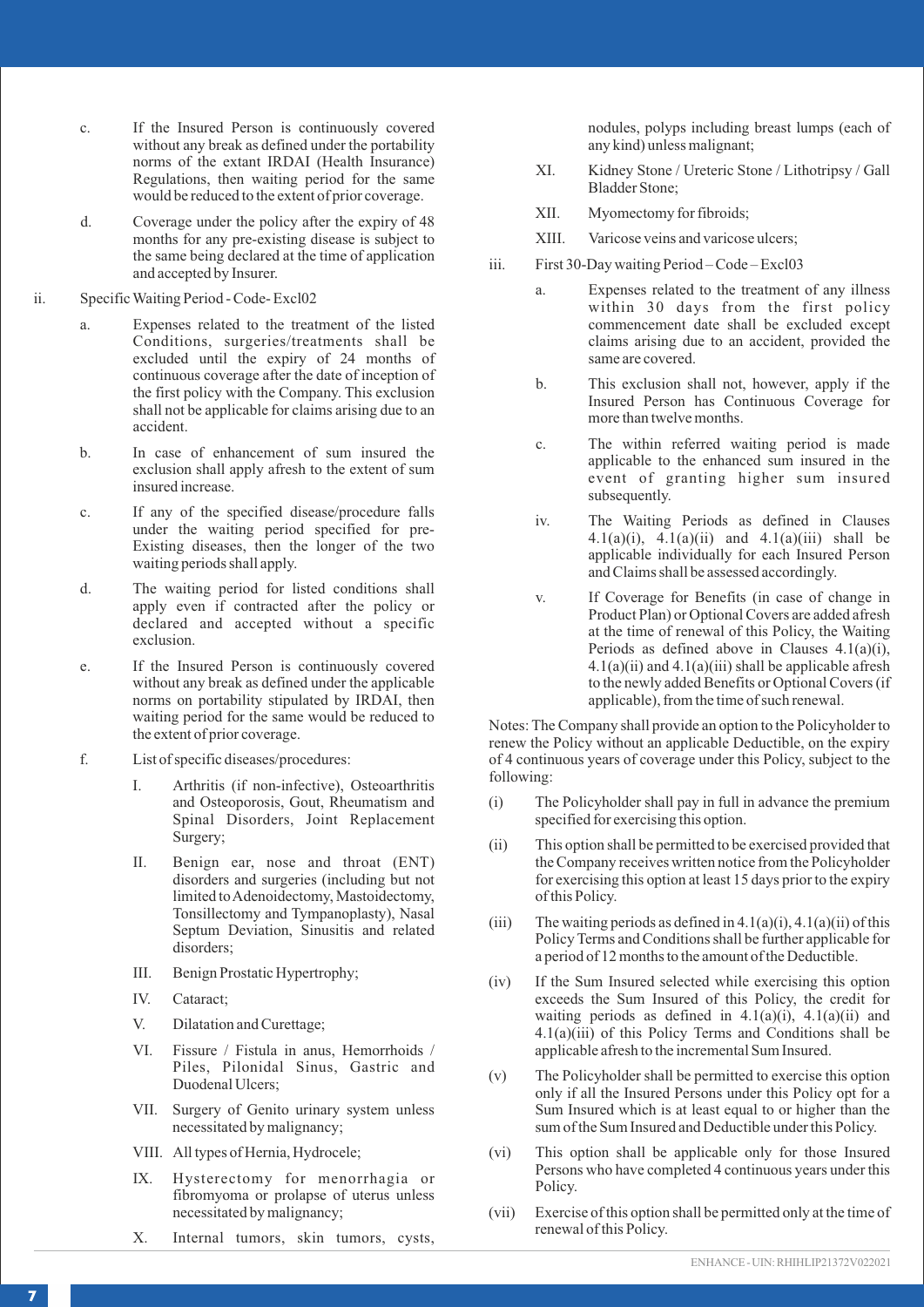b. Permanent Exclusions :

Any Claim in respect of any Insured Person for, arising out of or directly or indirectly due to any of the following shall not be admissible unless expressly stated to the contrary elsewhere in the Policy terms and conditions:

- 1. Investigation & Evaluation: (Code- Excl04)
	- a) Expenses related to any admission primarily for diagnostics and evaluation purposes only are excluded.
	- b) Any diagnostic expenses which are not related or not incidental to the current diagnosis and treatment are excluded.
- 2. Rest Cure, rehabilitation and respite care: (Code- Excl05)
	- a) Expenses related to any admission primarily for enforced bed rest and not for receiving treatment. This also includes:
		- i. Custodial care either at home or in a nursing facility for personal care such as help with activities of daily living such as bathing, dressing, moving around either by skilled nurses or assistant or non-skilled persons.
		- ii. Any services for people who are terminally ill to address physical, social, emotional and spiritual needs.
- 3. Obesity/ Weight Control: (Code- Excl06)

Expenses related to the surgical treatment of obesity that does not fulfill all the below conditions:

- 1) Surgery to be conducted is upon the advice of the Doctor
- 2) The surgery/Procedure conducted should be supported by clinical protocols
- 3) The member has to be 18 years of age or older and
- 4) Body Mass Index (BMI);
	- a) greater than or equal to 40 or
	- b) greater than or equal to 35 in conjunction with any of the following severe comorbidities following failure of less invasive methods of weight loss:
	- i. Obesity-related cardiomyopathy
	- ii. Coronary heart disease
	- iii. Severe Sleep Apnea
	- iv. Uncontrolled Type2 Diabetes
- 4. Change-of-Gender treatments: (Code- Excl07)

Expenses related to any treatment, including surgical management, to change characteristics of the body to those of the opposite sex.

5. Cosmetic or plastic Surgery: (Code- Excl08)

Expenses for cosmetic or plastic surgery or any treatment to change appearance unless for reconstruction following an Accident, Burn(s) or Cancer or as part of medically necessary treatment to remove a direct and immediate health risk to the insured. For this to be considered a medical necessity, it must be certified by the attending Medical Practitioner.

6. Hazardous or Adventure sports: (Code- Excl09)

Expenses related to any treatment necessitated due to participation as a professional in hazardous or adventure sports, including but not limited to, para-jumping, rock climbing, mountaineering, rafting, motor racing, horse racing or scuba diving, hand gliding, sky diving, deep-sea diving.

7. Breach of law: (Code- Excl10)

Expenses for treatment directly arising from or consequent upon any Insured Person committing or attempting to commit a breach of law with criminal intent.

8. Excluded Providers: (Code- Excl11)

Expenses incurred towards treatment in any hospital or by any Medical Practitioner or any other provider specifically excluded by the Insurer and disclosed in its website / notified to the policyholders are not admissible. However, in case of life threatening situations or following an accident, expenses up to the stage of stabilization are payable but not the complete claim.

Note: Refer Annexure – III of the Policy Terms & Conditions for list of excluded hospitals.

- 9. Treatment for Alcoholism, drug or substance abuse or any addictive condition and consequences thereof. (Code-Excl12)
- 10. Treatments received in heath hydros, nature cure clinics, spas or similar establishments or private beds registered as a nursing home attached to such establishments or where admission is arranged wholly or partly for domestic reasons. (Code- Excl13)
- 11. Dietary supplements and substances that can be purchased without prescription, including but not limited to Vitamins, minerals and organic substances unless prescribed by a medical practitioner as part of hospitalization claim or day care procedure (Code- Excl14)
- 12. Refractive Error: (Code- Excl15)

Expenses related to the treatment for correction of eye sight due to refractive error less than 7.5 dioptres.

13. Unproven Treatments: (Code- Excl16)

Expenses related to any unproven treatment, services and supplies for or in connection with any treatment. Unproven treatments are treatments, procedures or supplies that lack significant medical documentation to support their effectiveness.

14. Sterility and Infertility: (Code- Excl17)

Expenses related to sterility and infertility. This includes:

- (i) Any type of contraception, sterilization
- (ii) Assisted Reproduction services including artificial insemination and advanced reproductive technologies such as IVF, ZIFT, GIFT, ICSI
- (iii) Gestational Surrogacy
- (iv) Reversal of sterilization
- 15. Maternity: (Code Excl18)
	- a. Medical treatment expenses traceable to childbirth (including complicated deliveries and caesarean sections incurred during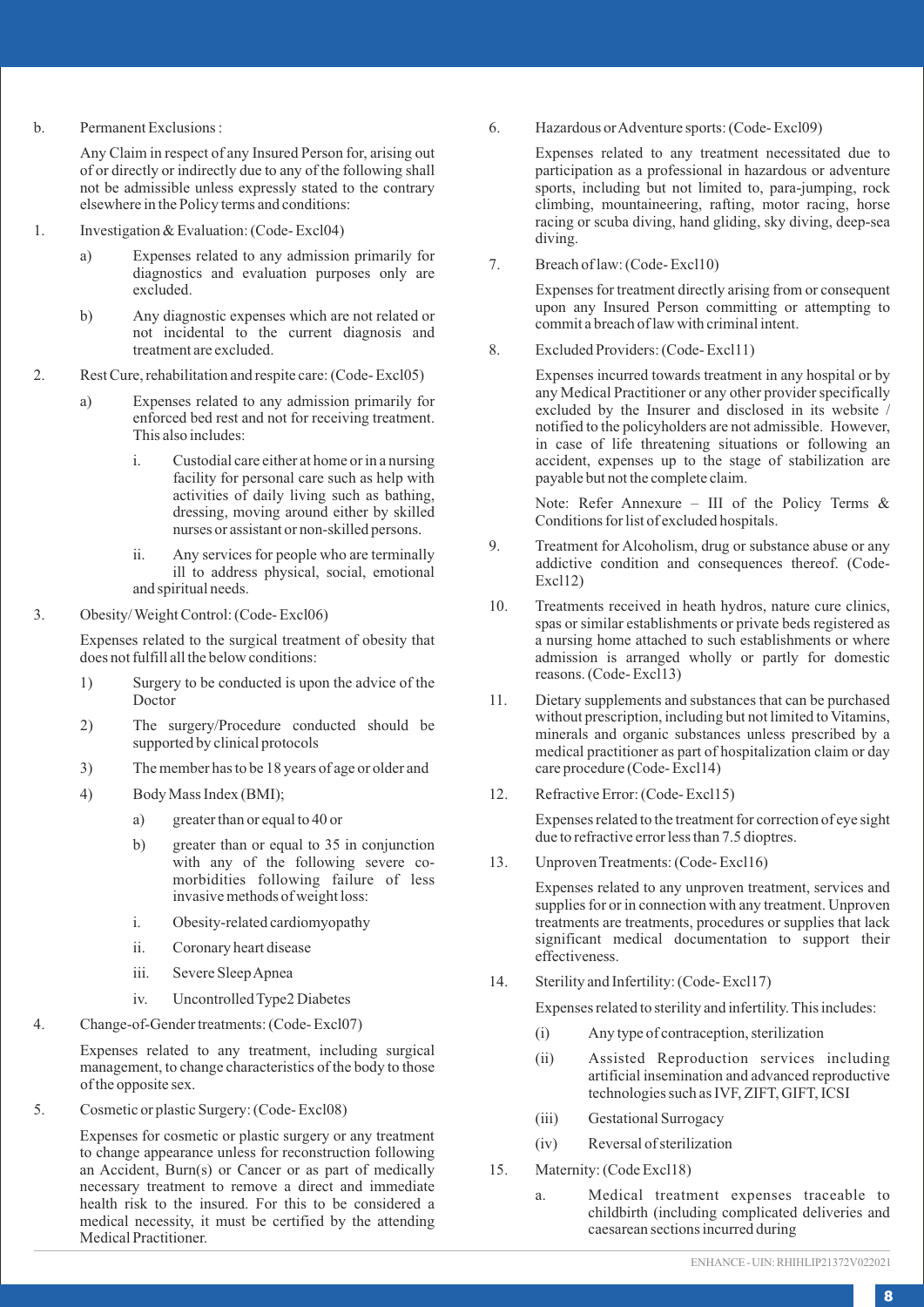during hospitalization) except ectopic pregnancy;

- b. Expenses towards miscarriage (unless due to an accident) and lawful medical termination of pregnancy during the policy period.
- 4.2. Specific Exclusions:

Permanent Exclusions

Any Claim in respect of any Insured Person for, arising out of or directly or indirectly due to any of the following shall not be admissible unless expressly stated to the contrary elsewhere in the Policy terms and conditions:

- (i) Any item or condition or treatment specified in List of Non-Medical Items (Annexure – II to Policy Terms & Conditions).
- (ii) Treatment taken from anyone who is not a Medical Practitioner or from a Medical Practitioner who is practicing outside the discipline for which he is licensed or any kind of self-medication.
- (iii) Charges incurred in connection with cost of routine eye and ear examinations, dentures, artificial teeth and all other similar external appliances and / or devices whether for diagnosis or treatment.
- (iv) Any expenses incurred on prosthesis, corrective devices, external durable medical equipment of any kind, like wheelchairs, walkers, belts, collars, caps, splints, braces, stockings of any kind, diabetic footwear, glucometer/thermometer, crutches, ambulatory devices, instruments used in treatment of sleep apnea syndrome (C.P.A.P) or continuous ambulatory peritoneal dialysis (C.A.P.D.) and oxygen concentrator for asthmatic condition, cost of cochlear implants.
- (v) Screening, counseling or treatment of any external Congenital Anomaly or Illness or defects or anomalies or treatment relating to external birth defects.
- (vi) Treatment of mental retardation, arrested or incomplete development of mind of a person, subnormal intelligence or mental intellectual disability.
- (vii) Circumcision unless necessary for treatment of an Illness or as may be necessitated due to an Accident.
- (viii) All preventive care, vaccination, including inoculation and immunizations (except in case of post-bite treatment) and tonics.
- (ix) Expenses incurred for Artificial life maintenance, including life support machine use, post confirmation of vegetative state or brain dead by treating medical practitioner where such treatment will not result in recovery or restoration of the previous state of health under any circumstances.
- (x) Any travel or transportation expenses including Ambulance charges.
- (xi) All expenses related to treatment, including surgery to remove organs from the donor, in case of transplant surgery.
- (xii) Non-allopathic treatment.
- (xiii) Any out-patient treatment.
- (xiv) Treatment received outside India.
- (xv) Domiciliary Hospitalization / treatment.
- (xvi) War (whether declared or not) and war like occurrence or invasion, acts of foreign enemies, hostilities, civil war, rebellion, revolutions, insurrections, mutiny, military or usurped power, seizure, capture, arrest, restraints and detainment of all kinds.
- (xvii) Act of self-destruction or self-inflicted Injury, attempted suicide or suicide while sane or insane or Illness or Injury attributable to consumption, use, misuse or abuse of tobacco, intoxicating drugs and alcohol or hallucinogens.
- (xviii) Any charges incurred to procure any medical certificate, treatment or Illness related documents pertaining to any period of Hospitalization or Illness.
- (xix) Personal comfort and convenience items or services including but not limited to T.V. (wherever specifically charged separately), charges for access to telephone and telephone calls (wherever specifically charged separately), foodstuffs (except patient's diet), cosmetics, hygiene articles, body or baby care products and bath additive, barber or beauty service, guest service as well as similar incidental services and supplies.
- (xx) Expenses related to any kind of RMO charges, service charge, surcharge, night charges levied by the hospital under whatever head.
- (xxi) Nuclear, chemical or biological attack or weapons, contributed to, caused by, resulting from or from any other cause or event contributing concurrently or in any other sequence to the loss, claim or expense. For the purpose of this exclusion:
	- I Nuclear attack or weapons means the use of any nuclear weapon or device or waste or combustion of nuclear fuel or the emission, discharge, dispersal, release or escape of fissile/ fusion material emitting a level of radioactivity capable of causing any Illness, incapacitating disablement or death.
	- II Chemical attack or weapons means the emission, discharge, dispersal, release or escape of any solid, liquid or gaseous chemical compound which, when suitably distributed, is capable of causing any Illness, incapacitating disablement or death.
	- III Biological attack or weapons means the emission, discharge, dispersal, release or escape of any pathogenic (disease producing) micro-organisms and/or biologically produced toxins (including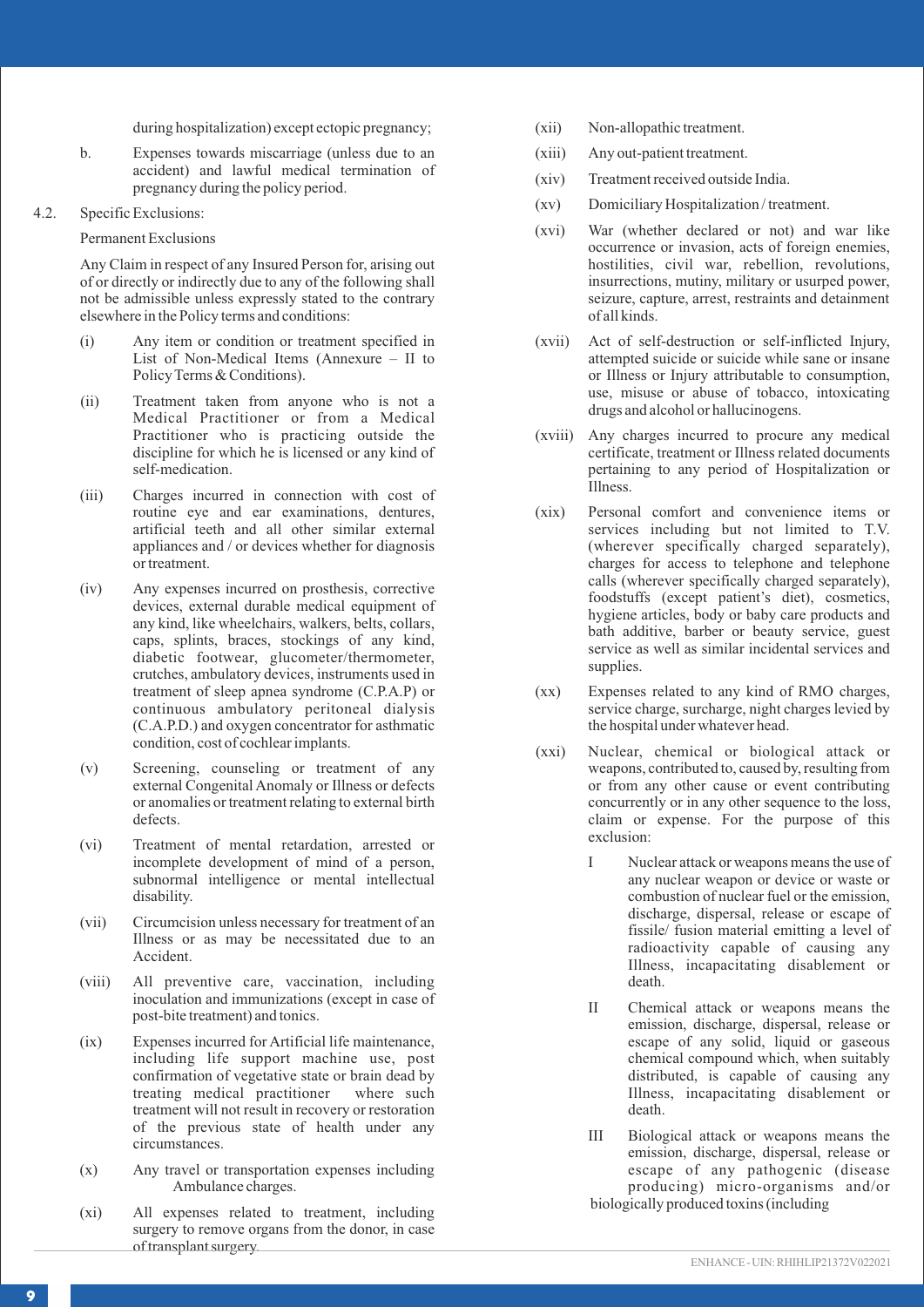genetically modified organisms and chemically synthesized toxins) which are capable of causing any Illness, incapacitating disablement or death.

- (xxii) Impairment of an Insured Person's intellectual faculties by abuse of stimulants or depressants unless prescribed by a medical practitioner.
- (xxiii) Alopecia, wigs and/or toupee and all hair or hair fall treatment and products.
- (xxiv) Expenses related to any kind of Advance Technology Methods other than mentioned in the Clause  $3.1$  (d).
- (xxv) Any treatment taken in a clinic, rest home, convalescent home for the addicted, detoxification center, sanatorium, home for the aged, remodeling clinic or similar institutions.
- (xxvi) Any condition caused by or associated with any sexually transmitted disease except arising out of HIV.
- (xxvii) Any specific time-bound or lifetime exclusions specified in the Policy Schedule.

In addition to the foregoing, any loss, claim or expense of whatsoever nature directly or indirectly arising out of, contributed to, caused by, resulting from, or in connection with any action taken in controlling, preventing, suppressing, minimizing or in any way relating to the above shall also be excluded.

#### **5. GENERALTERMS AND CLAUSES**

- 5.1. Standard General Terms & Clauses
- 5.1.1. Disclosure of Information

The Policy shall be void and all premium paid thereon shall be forfeited to the Company in the event of misrepresentation, mis-description or non-disclosure of any material fact by the policyholder.

Note:

- a. "Material facts" for the purpose of this clause policy shall mean all relevant information sought by the Company in the proposal form and other connected documents to enable it to take informed decision in the context of underwriting the risk.
- b. In continuation to the above clause the Company may also adjust the scope of cover and / or the premium paid or payable, accordingly.
- 5.1.2. Condition Precedent to Admission of Liability

The terms and conditions of the policy must be fulfilled by the insured person for the Company to make any payment for claim(s) arising under the policy.

- 5.1.3. Claim Settlement (provision for Penal Interest)
	- i. The Company shall settle or reject a claim, as the case may be, within 30 days from the date of receipt of last necessary document.
	- ii. In the case of delay in the payment of a claim, the Company shall be liable to pay interest from the date of receipt of last necessary document to the date of payment of claim at a rate 2% above the bank rate .
	- iii. However, where the circumstances of a claim

warrant an investigation in the opinion of the Company, it shall initiate and complete such investigation at the earliest in any case not later than 30 days from the date of receipt of last necessary document. In such cases, the Company shall settle the claim within 45 days from the date of receipt of last necessary document.

iv. In case of delay beyond stipulated 45 days the company shall be liable to pay interest at a rate 2% above the bank rate from the date of receipt of last necessary document to the date of payment of claim.

> Bank rate shall mean the rate fixed by the Reserve Bank of lndia (RBl) at the beginning of the financial year in which claim has fallen due.

5.1.4. Complete discharge

Any payment to the policyholder, Insured Person or his/ her nominees or his/ her legal representative or Assignee or to the Hospital, as the case may be, for any benefit under the Policy shall be valid discharge towards payment of claim by the Company to the extent of that amount for the particular claim.

- 5.1.5. Multiple Policies
	- (a) In case of multiple policies taken by an insured during a period from the same or one or more insurers to indemnify treatment costs, the insured person shall have the right to require a settlement of his/her claim in terms of any of his/her policies. In all such cases the insurer chosen by the insured person shall be obliged to settle the claim as long as the claim is within the limits of and according to the terms of the chosen policy.
	- (b) Insured person having multiple policies shall also have the right to prefer claims under this policy for the amounts disallowed under any other policy/ policies, even if the sum insured is not exhausted. Then the Insurer shall independently settle the claim subject to the terms and conditions of this policy.
	- (c) If the amount to be claimed exceeds the sum insured under a single policy, the insured person shall have the right to choose insurers from whom he/she wants to claim the balance amount.
	- (d) Where an insured has policies from more than one insurer to cover the same risk on indemnity basis, the insured shall only be indemnified the treatment costs in accordance with the terms and conditions of the chosen policy.
- 5.1.6. Fraud

If any claim made by the insured person, is in any respect fraudulent, or if any false statement, or declaration is made or used in support thereof, or if any fraudulent means or devices are used by the insured person or anyone acting on his/her behalf to obtain any benefit under this policy, all benefits under this policy shall be forfeited.

Any amount already paid against claims made under this policy but which are found fraudulent later shall be repaid by all recipient(s) / policyholder(s) who has made that particular claim, who shall be jointly and severally liable for such repayment to the insurer.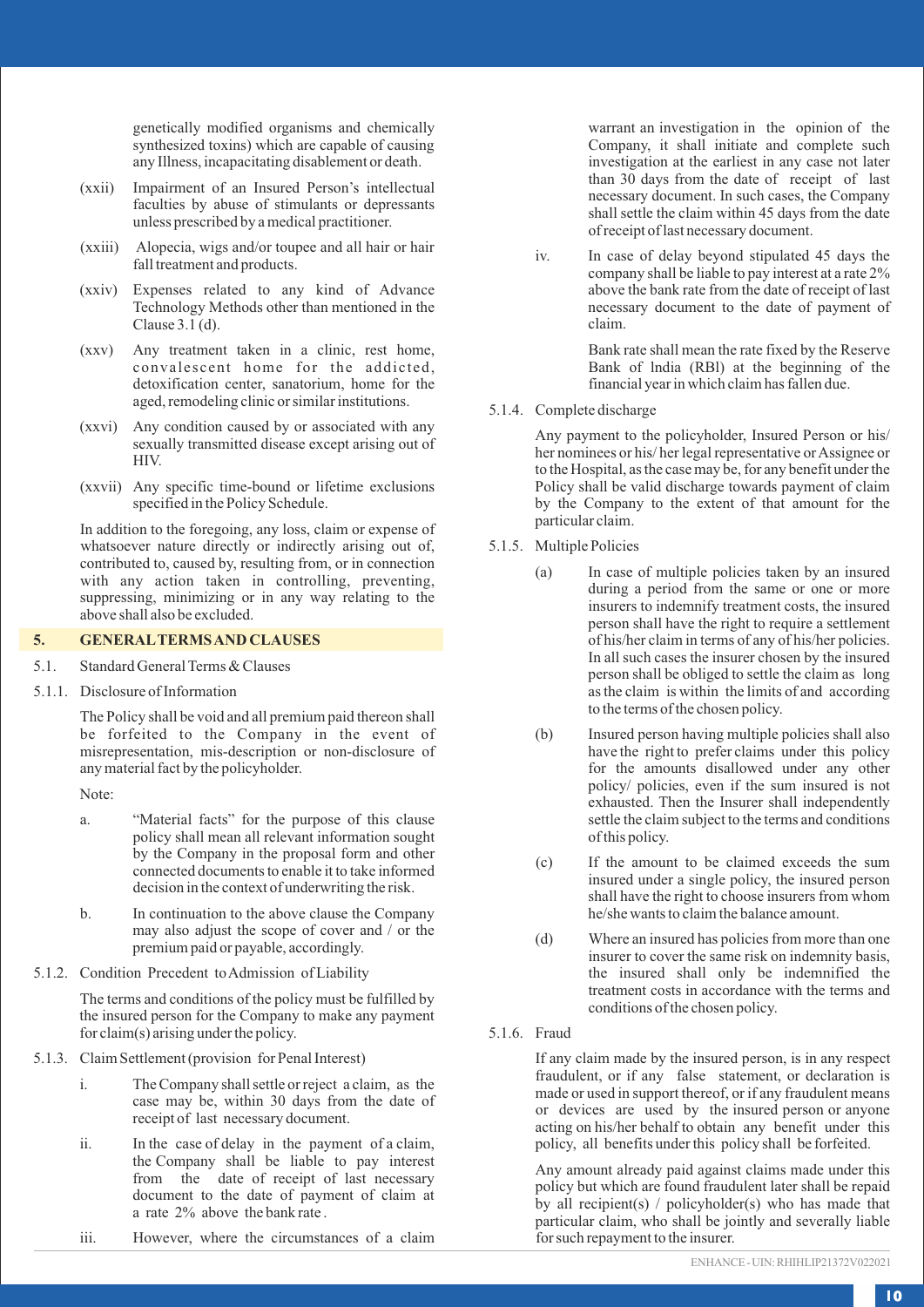For the purpose of this clause, the expression "fraud" means any of the following acts committed by the Insured Person or by his agent or the hospital/doctor/any other party acting on behalf of the insured person, with intent to deceive the insurer or to induce the insurer to issue an insurance Policy:-

- A. The suggestion, as a fact of that which is not true and which the Insured Person does not believe to be true;
- B. The active concealment of a fact by the Insured Person having knowledge or belief of the fact;
- C. Any other act fitted to deceive; and
- D. Any such act or omission as the law specially declares to be fraudulent

The Company shall not repudiate the claim and / or forfeit the policy benefits on the ground of Fraud, if the insured person / beneficiary can prove that the misstatement was true to the best of his knowledge and there was no deliberate intention to suppress the fact or that such misstatement of or suppression of material fact are within the knowledge of the insurer.

- 5.1.7. Cancellation / Termination
	- (a) The policyholder may cancel this policy by giving 15 days'written notice and in such an event, the Company shall refund premium for the unexpired policy period as detailed below

| Cancellation date up to<br>(x months) from Policy<br><b>Period Start Date</b> | 1 Year  | 2 Year  | 3Year    |
|-------------------------------------------------------------------------------|---------|---------|----------|
| Upto 1 month                                                                  | 75.0%   | 87.0%   | 91.0%    |
| Upto 3 months                                                                 | 50.0%   | 74.0%   | 82.0%    |
| Upto 6 months                                                                 | 25.0%   | 61.5%   | 73.5%    |
| Upto 12 months                                                                | $0.0\%$ | 48.5%   | 64.5%    |
| Upto 15 months                                                                | N.A.    | 24.5%   | 47.0%    |
| Upto 18 months                                                                | N.A.    | 12.0%   | 38.5%    |
| Upto 24 months                                                                | N A     | $0.0\%$ | $30.0\%$ |
| Upto 30 months                                                                | N.A.    | N A     | 8.0%     |
| Beyond 30 months                                                              | N.A.    | N.A.    | $0.0\%$  |

#### Refund % to be applied on premium received

- (b) Notwithstanding anything contained herein or otherwise, no refunds of premium shall be made in respect of Cancellation where, any claim has been admitted or has been lodged or any benefit has been availed by the Insured person under the Policy.
	- (c) The Company may cancel the Policy at any time on grounds of mis-representations, nondisclosure of material facts, fraud by the Insured Person, by giving 15 days' written notice. There would be no refund of premium on cancellation on grounds of mis-representations, non-disclosure of material facts or fraud.

Notes:

In case of demise of the Policyholder,

- (i) Where the Policy covers only the Policyholder, this Policy shall stand null and void from the date and time of demise of the Policyholder. The premium would be refunded (exclusive of taxes) for the unexpired period of this Policy at the short period scales subject to no claim has been admitted or has been lodged or any benefit has been availed by the Insured person under the Policy.
- (ii) Where the Policy covers other Insured Persons, this Policy shall continue till the end of Policy Period for the other Insured Persons. If the other Insured Persons wish to continue with the same Policy, the Company will renew the Policy subject to the appointment of a policyholder provided that:
	- I. Written notice in this regard is given to the Company before the Policy Period End Date; and
	- II. A person of Age 18 years or above, who satisfies the Company's criteria applies to become the Policyholder.
- 5.1.8. Migration:

The insured person will have the option to migrate the policy to other health insurance products/plans offered by the company by applying for migration of the policy atleast 30 days before the policy renewal date as per IRDAI guidelines on Migration. lf such person is presently covered and has been continuously covered without any lapses under any health insurance product/plan offered by the company, the insured person will get the accrued continuity benefits in waiting periods as per IRDAI guidelines on migration.

For Detailed Guidelines on Migration, kindly refer the link: https://www.careinsurance.com/other-disclosures.html

5.1.9. Portability:

The insured person will have the option to port the policy to other insurers by applying to such insurer to port the entire policy along with all the members of the family, if any, at least 45 days before, but not earlier than 60 days from the policy renewal date as per IRDAI guidelines related to portability. lf such person is presently covered and has been continuously covered without any lapses under any health insurance policy with an Indian General/Health insurer, the proposed insured person will get the accrued continuity benefits in waiting periods as per IRDAI guidelines on portability.

For Detailed Guidelines on Portability, kindly refer the link:https://www.careinsurance.com/other-disclosures.html

5.1.10. Renewal of Policy

The policy shall ordinarily be renewable except on grounds of fraud, misrepresentation by the insured person.

- (a) The Company shall endeavor to give notice for renewal. However, the Company is not under obligation to give any notice for renewal.
- (b) Renewal shall not be denied on the ground that the insured person had made a claim or claims in the preceding policy years.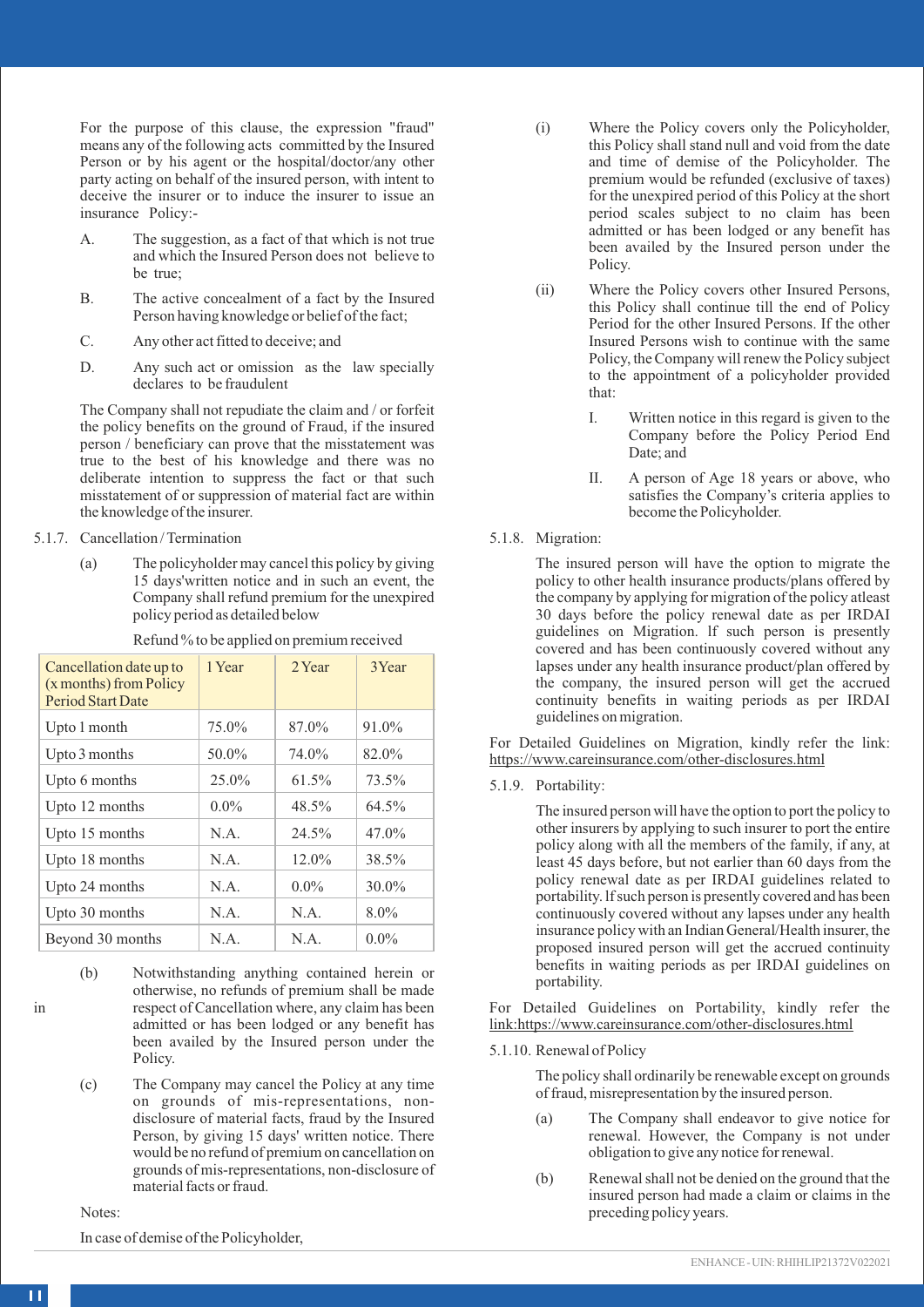- (c) Request for renewal along with requisite premium shall be received by the Company before the end of the policy period.
- (d) At the end of the policy period, the policy shall terminate and can be renewed within the Grace Period of 30 days to maintain continuity of benefits without break in policy. Coverage is not available during the grace period
- (e) No loading shall apply on renewals based on individual claims experience.

#### 5.1.11. Withdrawal of Policy

- i. In the likelihood of this product being withdrawn in future, the Company will intimate the insured person about the same 90 days prior to expiry of the policy.
- ii. Insured Person will have the option to migrate to similar health insurance product available with the Company at the time of renewal with all the accrued continuity benefits such as cumulative bonus, waiver of waiting period. as per IRDAI guidelines, provided the policy has been maintained without a break
- 5.1.12. Moratorium Period

After completion of eight continuous years under the policy no look back to be applied. This period of eight years is called as moratorium period. The moratorium would be applicable for the sums insured of the first policy and subsequently completion of 8 continuous years would be applicable from date of enhancement of sums insured only on the enhanced limits. After the expiry of Moratorium Period no health insurance claim shall be contestable except for proven fraud and permanent exclusions specified in the policy contract. The policies would however be subject to all limits, sub limits, copayments, deductibles as per the policy contract.

5.1.13. Possibility of Revision of Terms of the Policy Including the Premium Rates

> The Company, with prior approval of IRDA, may revise or modify the terms of the policy including the premium rates. The insured person shall be notified three months before the changes are affected.

5.1.14. Free Look Period

The Free Look Period shall be applicable on new individual health insurance policies and not on renewals or at the time of porting/migrating the policy.

The insured person shall be allowed free look period of fifteen days (30 days in case of distance marketing) from date of receipt of the policy document to review the terms and conditions of the policy, and to return the same if not acceptable.

If the insured has not made any claim during the Free Look Period, the insured shall be entitled to

- a. A refund of the premium paid less any expenses incurred by the Company on medical examination of the insured person and the stamp duty charges or
- b. Where the risk has already commenced and the option of return of the policy is exercised by the

insured person, a deduction towards the proportionate risk premium for period of cover or

c. Where only a part of the insurance coverage has commenced, such proportionate premium commensurate with the insurance coverage during such period;

#### 5.1.15. Grievances

In case of any grievance the insured person may contact the company through

Website: www.careinsurance.com

Courier: Any of Company's Branch Office or corporate office

Insured person may also approach the grievance cell at any of the company's branches with the details of grievance.

If Insured person is not satisfied with the redressal of grievance through one of the above methods, insured person may contact the grievance officer at

Care Health Insurance Limited,

Unit No. 604 - 607, 6th Floor, Tower C,

Unitech Cyber Park, Sector-39,

Gurgaon, Haryana – 122001

For updated details of grievance officer, kindly refer the link https://www.careinsurance.com/customer-grievanceredressal.html

If Insured person is not satisfied with the redressal of grievance through above methods, the insured person may also approach the office of Insurance Ombudsman of the respective area/region for redressal of grievance as per Insurance Ombudsman Rules 2017.

Grievance may also be lodged at IRDAI lntegrated Grievance Management System - https:/ligms. irda.qov. in/

Note: The Contact details of the Insurance Ombudsman offices have been provided as Annexure VI.

5.1.16. Nomination:

The policyholder is required at the inception of the policy to make a nomination for the purpose of payment of claims under the policy in the event of death of the policyholder. Any change of nomination shall be communicated to the company in writing and such change shall be effective only when an endorsement on the policy is made. In the event of death of the policyholder, the Company will pay the nominee {as named in the Policy Schedule/Policy Certificate/Endorsement (if any)} and in case there is no subsisting nominee, to the legal heirs or legal representatives of the policyholder whose discharge shall be treated as full and final discharge of its liability under the policy.

- 5.2. Specific General Terms & Clauses
- 5.2.1. Material Change

It is a condition precedent to the Company's liability under the Policy that the Policyholder shall immediately notify the Company in writing (as specified in Annexure III of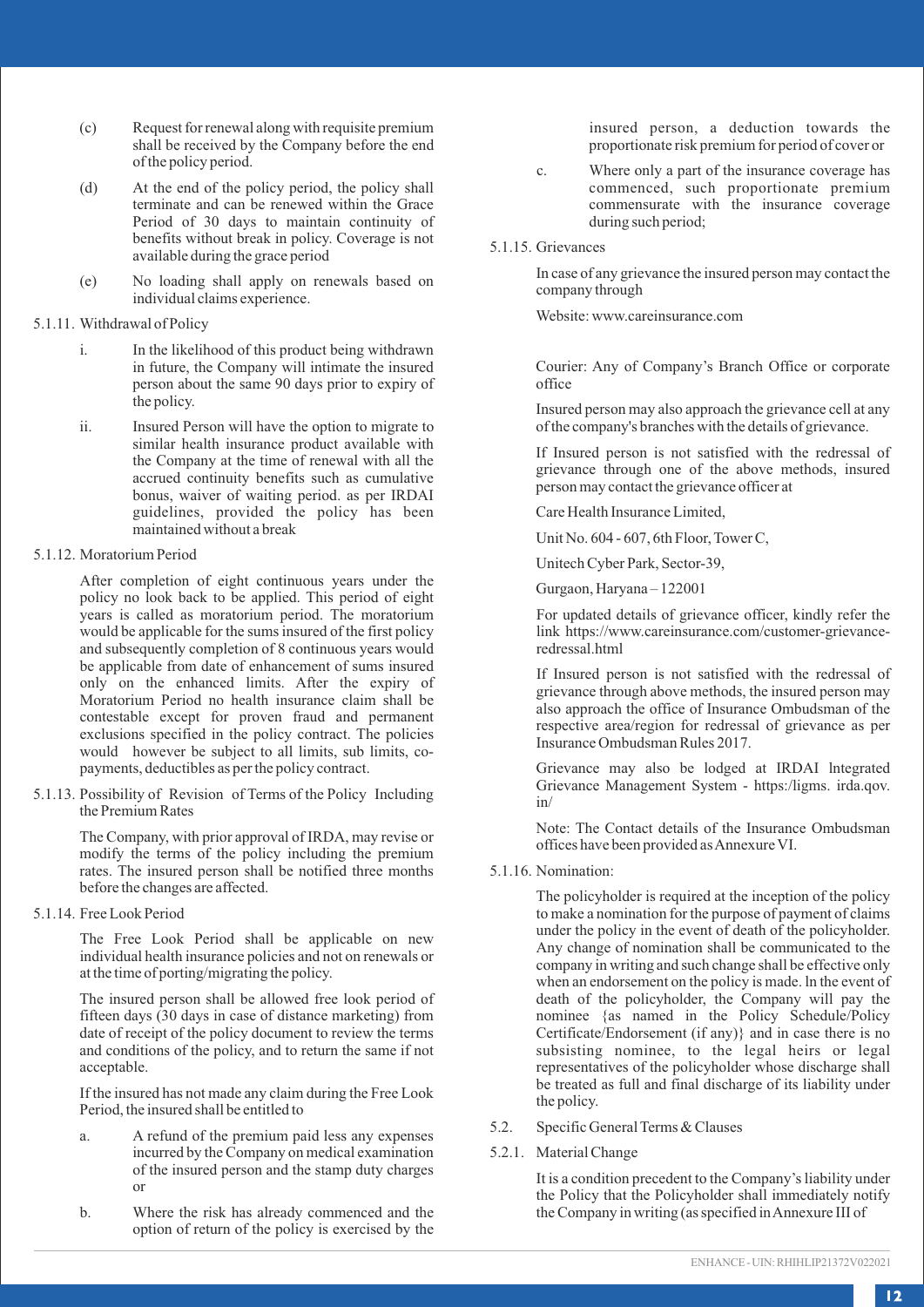any material change in the risk on account of change in nature of occupation or business at his own expense. The Company may, in its discretion, adjust the scope of cover and / or the premium paid or payable, accordingly.

#### 5.2.2. No constructive Notice

Any knowledge or information of any circumstance or condition in relation to the Policyholder or Insured Person which is in possession of the Company other than that information expressly disclosed in the Proposal Form or otherwise in writing to the Company, shall not be held to be binding or prejudicially affect the Company.

#### 5.2.3. Policy Disputes

Any and all disputes or differences under or in relation to the validity, construction, interpretation and effect to this Policy shall be determined by the Indian Courts and in accordance with Indian law.

#### 5.2.4. Limitation of Liability

Any Claim under this Policy for which the notification or intimation of Claim is received 12 calendar months after the event or occurrence giving rise to the Claim shall not be admissible, unless the Policyholder proves to the Company's satisfaction that the delay in reporting of the Claim was for reasons beyond his control.

#### 5.2.5. Communication

(a) Any communication meant for the Company must be in writing and be delivered to its address shown in the Policy Schedule. Any communication meant for the Policyholder will be sent by the Company to his last known address or the address as shown in the Policy Schedule.

(b) All notifications and declarations for the Company must be in writing and sent to the address specified in the Policy Schedule. Agents are not authorized to receive notices and declarations on the Company's behalf.

Notice and instructions will be deemed served 10 days after posting or immediately upon receipt in the case of hand delivery, facsimile or e-mail.

(c) Notice and instructions will be deemed served 10 days after posting or immediately upon receipt in the case of hand delivery, facsimile or e-mail.

5.2.6. Alterations in the Policy

This Policy constitutes the complete contract of insurance. No change or alteration shall be valid or effective unless approved in writing by the Company, which approval shall be evidenced by a written endorsement signed and stamped by the Company. However, change or alteration with respect to increase/ decrease of the Sum Insured shall be permissible only at the time of renewal of the Policy.

- 5.2.7. Out of all the details of the various Benefits provided in the Policy Terms and Conditions, only the details pertaining to Benefits chosen by policyholder as per Policy Schedule shall be considered relevant
- 5.2.8. Electronic Transactions

The Policyholder and /or Insured Person agrees to adhere to and comply with all such terms and conditions as the Company may prescribe from time to time, and hereby agrees and confirms that all transactions effected by or through facilities for conducting remote transactions

including the Internet, World Wide Web, electronic data interchange, call centers, tele-service operations (whether voice, video, data or combination thereof) or by means of electronic, computer, automated machines network or through other means of telecommunication, established by or on behalf of the Company, for and in respect of the Policy or its terms shall constitute legally binding and valid transactions when done in adherence to and in compliance with the Company's terms and conditions for such facilities, as may be prescribed from time to time. Any terms and conditions related to electronic transactions shall be within the approved Policy Terms and Conditions

#### 5.2.9. Records to be maintained

The Policyholder or Insured Person shall keep an accurate record containing all relevant medical records and shall allow the Company or its representatives to inspect such records. The Policyholder or Insured Person shall furnish such information as the Company may require under this Policy at any time during the Policy Period or Policy Year or until final adjustment (if any) and resolution of all Claims under this Policy.

#### **6. OTHER TERMS AND CLAUSES**

#### 6.1. Claims Procedure and Management

- 6.1.1. Upon the occurrence of any Illness or Injury that may give rise to a Claim under this Policy, then as a Condition Precedent to the Company's liability under the Policy, the Policyholder or Insured Person shall undertake all of the following:
	- (a) Claims Intimation
	- (i) If any Illness is diagnosed or discovered or any Injury is suffered or any other contingency occurs which has resulted in a Claim or may result in a Claim under the Policy, the Policyholder or Insured Person, shall notify the Company either at the Company's call center or in writing immediately.
	- (ii) If the Insured Person is to undergo planned Hospitalization, the Policyholder or Insured Person shall give written intimation to the Company of the proposed Hospitalization at least 48 hours prior to the planned date of admission to Hospital.
	- (iii) It is agreed and understood that the following details are to be provided to the Company at the time of intimation of Claim:
		- I. Policy Number;
		- II. Name of the Policyholder;
		- III. Name of the Insured Person in respect of whom the Claim is being made;
		- IV. Nature of Illness or Injury;
		- V. Name and address of the attending Medical Practitioner and Hospital;
		- VI. Date of admission to Hospital or proposed date of admission to Hospital for planned Hospitalization;
		- VII. Any other information, documents or details as requested by the Company.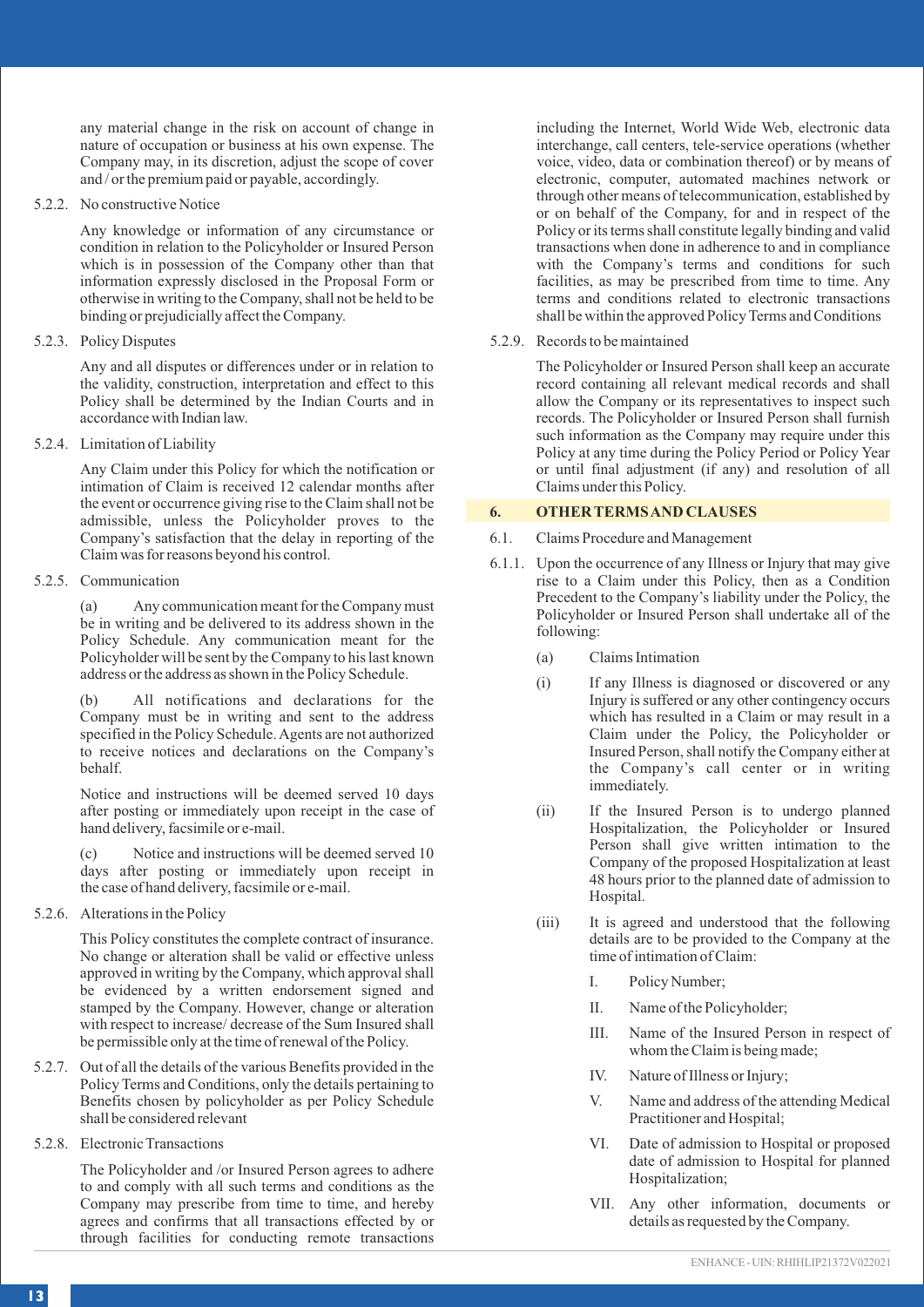- 6.1.2. Claims Procedure
	- (a) Cashless Facility
	- (i) Cashless Facility is available only at Network Hospitals. The Insured Person can avail of this Cashless Facility at the time of admission into a Network Hospital, by presenting the health card provided by the Company under this Policy along with a valid photo identification document (Voter ID card / Driving License / Passport / PAN Card or any other identification documentation as approved by the Company).
	- (ii) For availing Cashless Facility, the Policyholder / Insured Person shall submit a pre-authorization form to the Company for approval. Only upon due approval from the Company, Cashless Facility can be availed at any Network Hospital.
	- (iii) In addition to the foregoing, in order to avail of the Cashless Facility, the following procedure must be followed:

I. Pre-authorization: The Policyholder or Insured Person must call the Company's call center and request authorization for the proposed treatment by way of submission of a completed pre-authorization form at least 48 hours before the commencement of planned Hospitalization or within 24 hours of admission to Hospital, if the Hospitalization is required in an Emergency.

II. The Company will process the request for authorization after having obtained accurate and complete information in respect of the Illness or Injury for which Cashless Facility is sought to be availed. The Company will confirm in writing authorization or rejection of the request to avail Cashless Facility for the Insured Person's Hospitalization.

III. If the request for availing Cashless Facility is authorized by the Company, then payment for the Medical Expenses incurred in respect of the Insured Person shall not have to be made to the extent that such Medical Expenses are covered under this Policy and fall within the amount authorized in writing by the Company for availing Cashless Facility. Payment in respect of Co-payments (if applicable) or any other costs and expenses not authorized under the Cashless Facility be made directly by the Policyholder or Insured Person to the Network Hospital. All original bills and evidence of treatment for the Medical Expenses incurred in respect of the Hospitalization of the Insured Person and all other information and documentation specified in Clause 6.1.4 shall be submitted to the Network Hospital immediately and in any event before the Insured Person's discharge from Hospital.

Cashless Facility due to insufficient Sum Insured or if insufficient information is provided to the Company to determine the admissibility of the Claim, payment for the treatment will have to be made by the Policyholder or Insured Person to the Network Hospital, following which a Claim for reimbursement may be made to the Company and the same will be considered by the Company subject to the Policy.

- (iv) It is agreed and understood that the Company may, in its sole discretion, modify or add to the list of Network Hospitals or modify or restrict the extent of Cashless Facility that may be availed at any particular Network Hospital. For an updated list of Network Hospitals and the extent of Cashless Facility available at each Network Hospital, the Policyholder or Insured Person can refer to the list of Network Hospitals available on
- (b) Re-imbursement

The Company shall be given intimation of Hospitalization at its call center or in writing at least 48 hours before the commencement of a planned Hospitalization or within 24 hours of admission to Hospital, if the Hospitalization is required in an Emergency. It is agreed and understood that in all cases where intimation of a Claim has been provided under this provision, all the information and documents specified in Clause 6.1.4 below shall be submitted (at the Policyholder or Insured Person's expense) to the Company immediately and in any event within 15 days of Insured Person's discharge from Hospital.

- 6.1.3. Policyholder's or Insured Person's duty at the time of Claim
	- (a) The Policyholder or Insured Person shall check the updated list of Network Hospitals before submission of a pre-authorization request for Cashless Facility; and
	- (b) It is agreed and understood that as a Condition Precedent for a Claim to be considered under this Policy:
	- (i) All reasonable steps and measures must be taken to avoid or minimize the quantum of any Claim that may be made under this Policy.
	- (ii) Notification of Claim and submission or provision of all information and documents shall be made promptly and in any event in accordance with the procedures and within the timeframes specified in Clause 6 of the Policy.
	- (iii) The Insured Person will, at the request of the Company, submit himself for a medical examination by the Company's nominated Medical Practitioner as often as the Company considers reasonable and necessary. The cost of such examination will be borne by the Company.
	- (iv) The Company's Medical Practitioner and representatives shall be given access and cooperation to inspect the Insured Person's medical and Hospitalization records and to investigate the facts and examine the Insured Person.
	- (v) The Company shall be provided with complete

IV. If the Company does not authorize the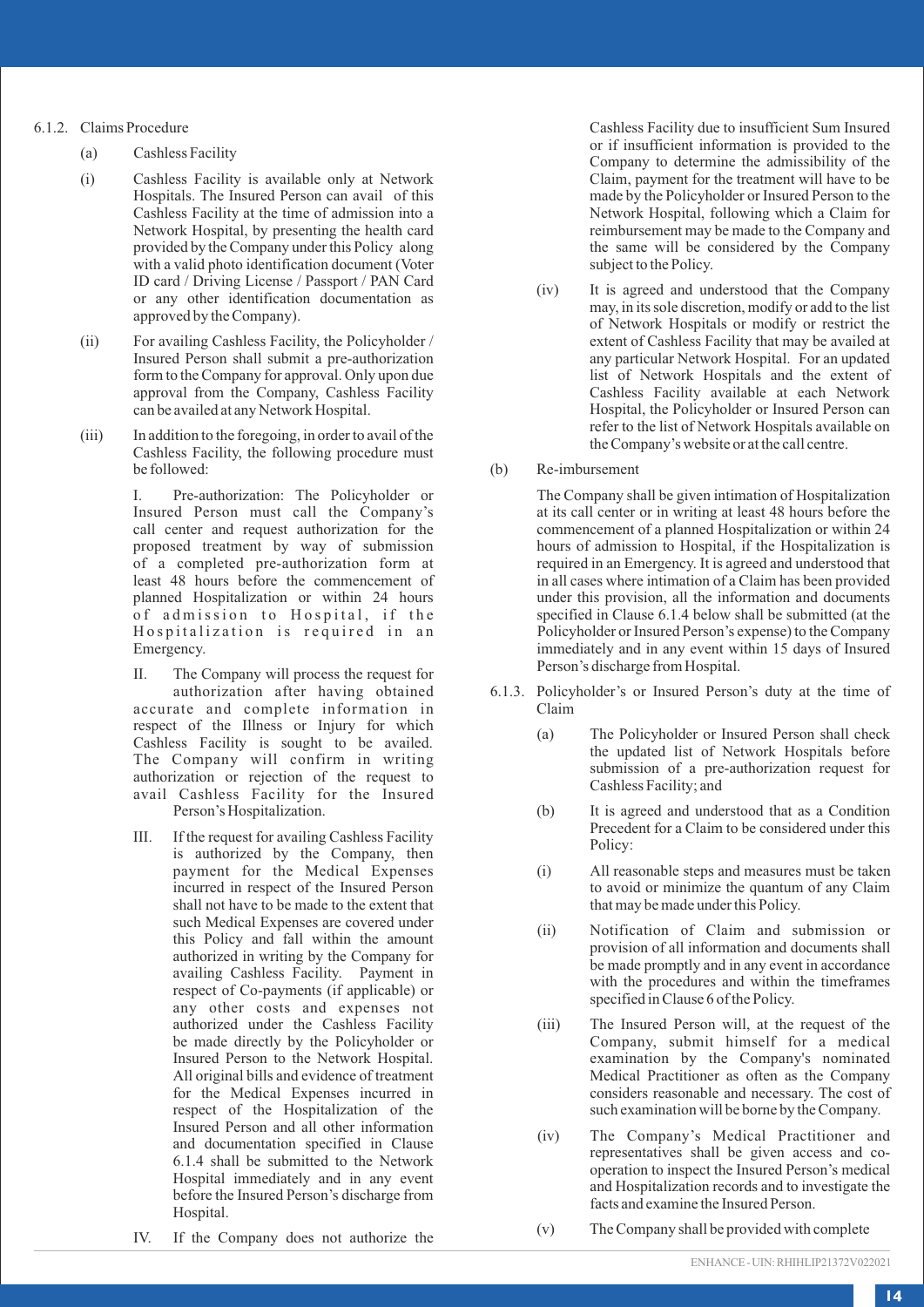with complete documents and information which the Company has requested to establish its liability for the Claim, its circumstances and its quantum.

- 6.1.4. Claim Documents
	- (a) The following information and documents shall be submitted in accordance with the procedures and within the timeframes specified in Clause 6 of the Policy in respect of all Claims:
	- (i) Duly completed and signed claim form, in original;
	- (ii) Medical Practitioner's referral letter advising Hospitalization;
	- (iii) Medical Practitioner's prescription advising drugs / diagnostic tests / consultation;
	- (iv) Original bills, receipts and discharge card from the Hospital / Medical Practitioner;
	- (v) Original bills from pharmacy / chemists;
	- (vi) Original pathological / diagnostic test reports / radiology reports and payment receipts;
	- (vii) Indoor case papers;
	- (viii) First Information Report, final police report, if applicable;
	- (ix) Post mortem report, if conducted;
	- (x) Any other document as required by the Company to assess the Claim
	- (b) The Company will only accept bills/invoices which are made in the Insured Person's name.
	- (c) The Company shall condone delay on merit for delayed Claims where the delay is proved to be for reasons beyond the control of the Policyholder or the Insured Person.
- 6.1.5. Claim Assessment
	- (a) All Claims made under this Policy shall be assessed by the Company in the following progressive order:
	- (i) If a room category opted for is higher than the Single Private Room, then, the Associate Medical Expenses payable shall be pro-rated as per the applicable limits.
	- (ii) The Deductible shall be applied to the aggregate of all Claims that are either paid or payable (and not excluded), under this Policy. The Company's liability to make payment shall commence only once the aggregate amount of all Claims payable or paid exceed the Deductible.
	- (iii) Co-payment, if any, shall be applicable on the amount payable by the Company after applying Clause  $6.1.5(a)(i)$  and  $(ii)$ .
	- (iv) The balance amount, if any, shall be the Claim payable.
- 6.1.6. Payment Terms
	- (a) This Policy covers only medical treatment taken entirely within India (Except for Benefit 5). All payments under this Policy shall be made in Indian Rupees and within India.
- (b) Payment under this Policy shall be made only to the extent that such Medical Expenses are not paid under any other insurance policy, if any.
- (c) The Sum Insured of the Insured Person shall be reduced by the amount payable or paid under the Policy Terms and Conditions and only the balance amount shall be available as the Sum Insured for the unexpired Policy Year.
- (d) If any Claim is made which extends in to two Policy Periods then such Claim shall be paid taking into consideration the available Sum Insured in these Policy Periods. Such eligible Claim amount will be paid to the Policyholder / Insured after deducting the extent of premium to be received for the renewal/due date of premium of the policy, if not received earlier.
- (e) The Company shall settle any Claim within 30 days of receipt of all the necessary documents/ information as required for settlement of such Claim and sought by the Company. The Company shall provide the Policyholder an offer of settlement of Claim and upon acceptance of such offer by the Policyholder the Company shall make payment within 7 days from the date of receipt of such acceptance.
- (f) The Company shall have no liability to make payment of a Claim under the Policy in respect of an Insured Person, once the Sum Insured for that Insured Person is exhausted.
- (g) If the Policyholder or Insured Person suffers a relapse within 45 days of the date of discharge from the Hospital for which a Claim has been made, then such relapse shall be deemed to be part of the same Claim and all the limits for Any One Illness under this Policy shall be applied as if they were under a single Claim.
- (h) For cashless Claims, the payment shall be made to the Network Hospital whose discharge would be complete and final.
- (i) For the Reimbursement Claims, the Company will pay the Policyholder. In the event of death of the Policyholder, the Company will pay the nominee (as named in the Policy Schedule) and in case of no nominee at its discretion to the legal heirs of the Policyholder whose discharge shall be treated as full and final discharge of its liability under the Policy.
- 6.2. Special Conditions

Special Conditions shall be applicable only if the same is specifically mentioned in the Policy Schedule.

- 6.2.1. Special Condition 1 : Floater Cover
	- (a) The Company's maximum, total and cumulative liability, for any and all Claims incurred during the Policy Year in respect of all Insured Persons, shall not exceed the Sum Insured.
	- (b) Definition 2.2.17 is deleted entirely and replaced with the following:

Sum Insured: The amount specified in the Policy Schedule which represents the Company's maximum, total and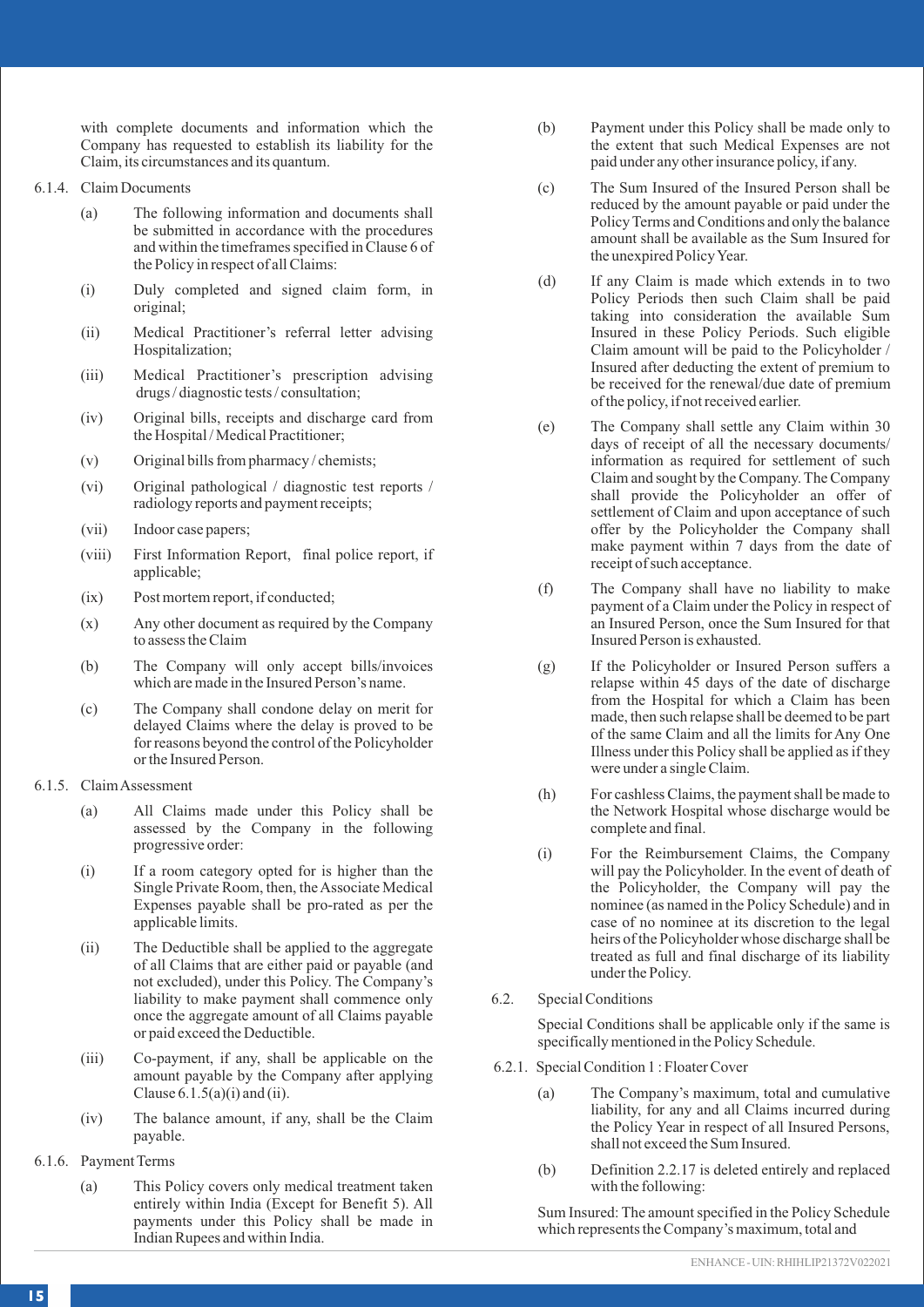# 6.2.2. Special Condition 2 : Co-payment

(a) The Policyholder shall bear 20% of the Final Claim Amount assessed by the Company in accordance with Clause 6.1.5 in accordance with the table below and the Company's liability shall be restricted to the balance amount payable :

| Cover<br>Type | Entry Age* of Insured<br>Person or Eldest Insured<br>Person (in case of Floater) | Applicable to                |
|---------------|----------------------------------------------------------------------------------|------------------------------|
| Individual    | $>= 61$ years                                                                    | Individual Insured<br>Person |
| Floater       | $>= 61$ years                                                                    | All Insured<br>Person's      |

\*Entry Age means the age of the Insured Person at the time of issue of the first Policy with the Company.

(b) The Co-payment shall be applicable to each and every Claim, for each Insured Person.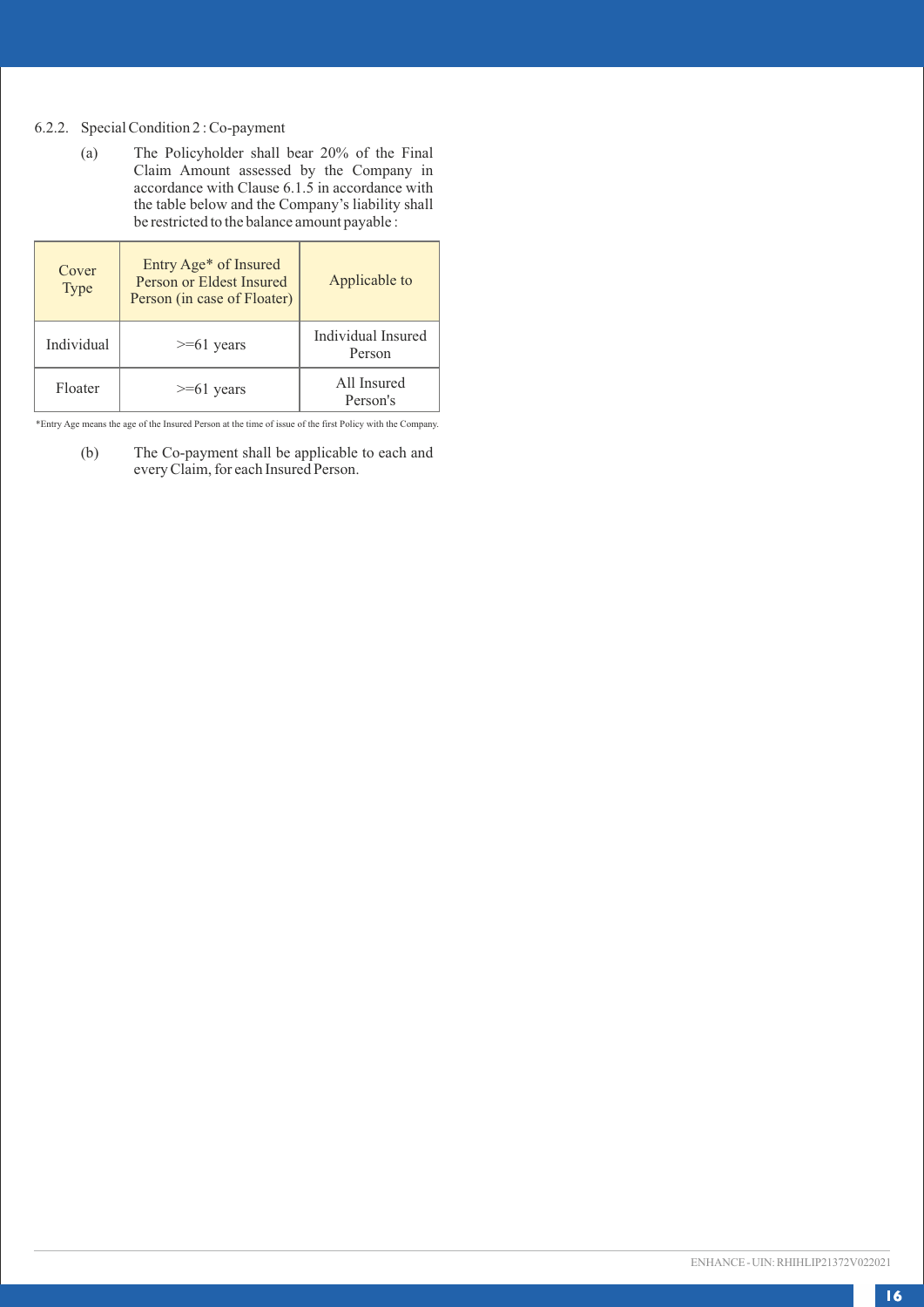# **Annexure I - List of Day Care Surgeries**

- **1. Cardiology Related:**
	- 1. CORONARY ANGIOGRAPHY

# **2. Critical Care Related:**

- 2. INSERTNON- TUNNELCVCATH
- 3. INSERT PICC CATH (PERIPHERALLY INSERTED CENTRAL CATHETER )
- 4. REPLACE PICC CATH ( PERIPHERALLY INSERTED CENTRALCATHETER )
- 5. INSERTION CATHETER, INTRAANTERIOR
- 34. MASTOIDECTOMY 6. INSERTION OF PORTACATH

# **3. Dental Related:**

- 7. SPLINTING OF AVULSED TEETH
- 8. SUTURING LACERATED LIP
- 9. SUTURING ORALMUCOSA
- 10. ORAL BIOPSY IN CASE OF ABNORMAL TISSUE PRESENTATION
- 11. FNAC
- 12. SMEAR FROM ORAL CAVITY

#### **4. ENTRelated:**

- 13. MYRINGOTOMY WITH GROMMET INSERTION
- 14. TYMPANOPLASTY (CLOSURE OF AN EAR DRUM PERFORATION/RECONSTRUCTION OF THE AUDITORYOSSICLES)
- 15. REMOVALOF ATYMPANIC DRAIN
- 16. KERATOSIS REMOVALUNDER GA
- 17. OPERATIONS ON THE TURBINATES (NASALCONCHA)
- 18. TYMPANOPLASTY (CLOSURE OF AN EAR DRUM PERFORATION/RECONSTRUCTION OF THE AUDITORYOSSICLES)
- 19. REMOVALOF KERATOSIS OBTURANS
- 20. STAPEDOTOMY TO TREAT VARIOUS LESIONS IN MIDDLE EAR
- 21. REVISION OF ASTAPEDECTOMY
- 22. OTHER OPERATIONS ON THE AUDITORY **OSSICLES**
- 23. MYRINGOPLASTY (POST-AURA/ENDAURAL APPROACH AS WELL AS SIMPLE TYPE -I TYMPANOPLASTY)
- 24. FENESTRATION OF THE INNER EAR
- 25. REVISION OF A FENESTRATION OF THE INNER EAR
- 26. PALATOPLASTY
- 27. TRANSORALINCISION AND DRAINAGE OF APHARYNGEAL ABSCESS
- 28. TONSILLECTOMY WITHOUT

ADENOIDECTOMY

- 29. T O N S I L L E C T O M Y W I T H ADENOIDECTOMY
- 30. EXCISION AND DESTRUCTION OF A LINGUALTONSIL
- 31. REVISION OF ATYMPANOPLASTY
- 32. OTHER MICROSURGICAL OPERATIONS ON THE MIDDLE EAR
- 33. INCISION OF THE MASTOID PROCESS AND MIDDLE EAR
- 
- 35. RECONSTRUCTION OF THE MIDDLE EAR
- 36. OTHER EXCISIONS OF THE MIDDLE AND INNER EAR
- 37. INCISION (OPENING) AND DESTRUCTION (ELIMINATION) OF THE INNER EAR
- 38. OTHER OPERATIONS ON THE MIDDLE AND INNER EAR
- 39. EXCISION AND DESTRUCTION OF DISEASED TISSUE OF THE NOSE
- 40. OTHER OPERATIONS ON THE NOSE
- 41. NASALSINUS ASPIRATION
- 42. FOREIGN BODYREMOVALFROM NOSE
- 43. OTHER OPERATIONS ON THE TONSILS AND ADENOIDS
- 44. ADENOIDECTOMY
- 45. LABYRINTHECTOMY FOR SEVERE **VERTIGO**
- 46. STAPEDECTOMYUNDER GA
- 47. STAPEDECTOMYUNDER LA
- 48. TYMPANOPLASTY(TYPE IV)
- 49. ENDOLYMPHATIC SAC SURGERY FOR MENIERE'S DISEASE
- 50. TURBINECTOMY
- 51. ENDOSCOPIC STAPEDECTOMY

52. INCISION AND DRAINAGE OF PERICHONDRITIS

- 53. SEPTOPLASTY
- 54. VESTIBULAR NERVE SECTION
- 55. THYROPLASTYTYPE I
- 56. PSEUDOCYSTOF THE PINNA- EXCISION
- 57. INCISION AND DRAINAGE HAEMATOMA AURICLE
- 58. TYMPANOPLASTY(TYPE II)
- 59. REDUCTION OF FRACTURE OF NASAL BONE
- 60. THYROPLASTYTYPE II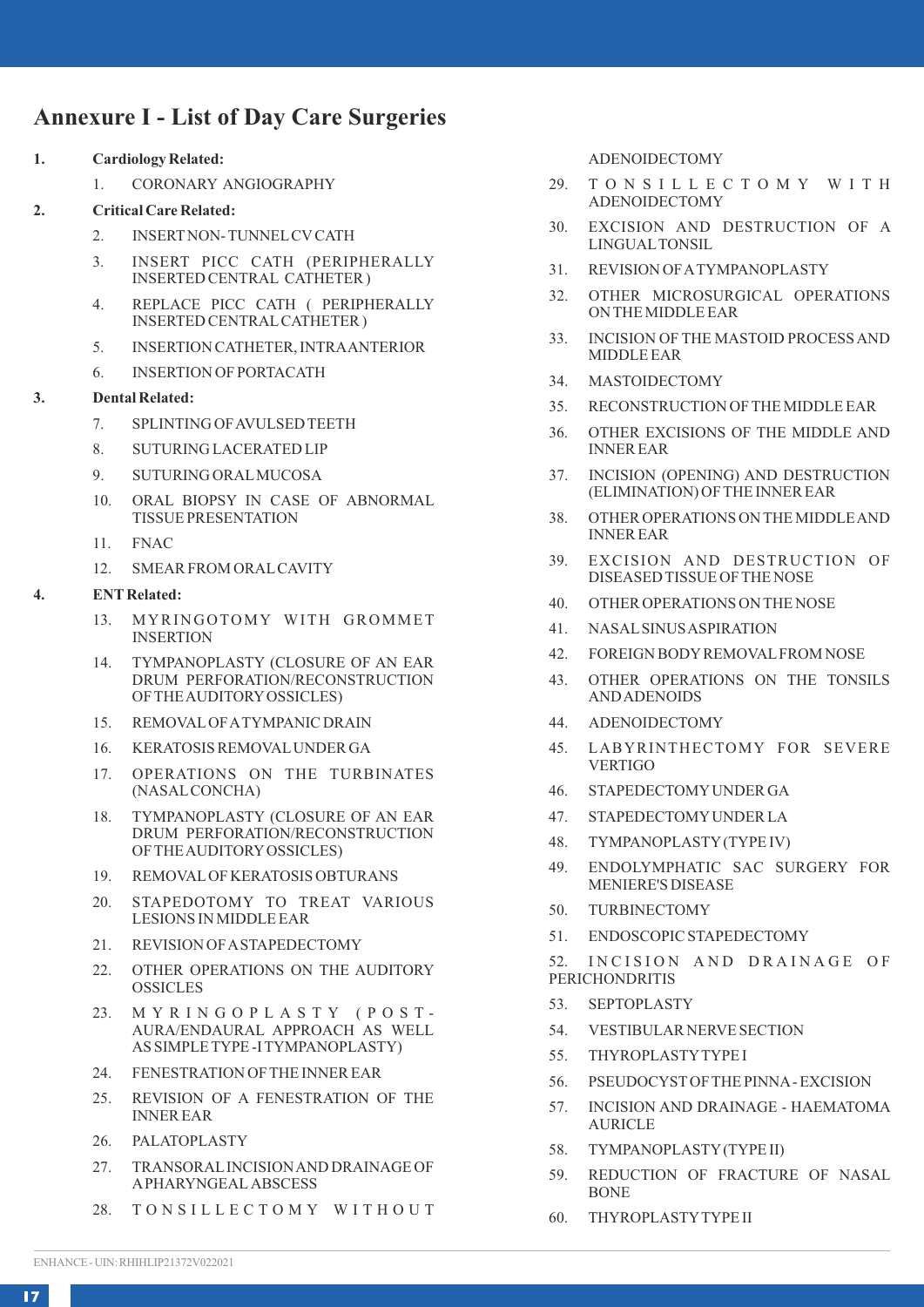- 61. TRACHEOSTOMY
- 62. EXCISION OF ANGIOMASEPTUM
- 63. TURBINOPLASTY
- 64. INCISION & DRAINAGE OF RETRO PHARYNGEALABSCESS
- 65. UVULO PALATO PHARYNGO PLASTY
- 66. ADENOIDECTOMY WITH GROMMET INSERTION
- 67. ADENOIDECTOMY WITHOUT GROMMET INSERTION
- 68. VOCAL CORD LATERALISATION PROCEDURE
- 69. INCISION & DRAINAGE OF PARA PHARYNGEALABSCESS
- 70. TRACHEOPLASTY

#### **5. Gastroenterology Related:**

- 71. C H O L E C Y S T E C T O M Y A N D C H O L E D O C H O - J E J U N O S T O M Y / DUODENOSTOMY/ GASTROSTOMY/ EXPLORATION COMMON BILE DUCT
- 72. ESOPHAGOSCOPY, GASTROSCOPY, DUODENOSCOPY WITH POLYPECTOMY/ R E M O V A L O F F O R E I G N B O D Y / D I A T H E R M Y OF BLEEDING LESIONS
- 73. PANCREATIC PSEUDOCYST EUS & DRAINAGE

74. RF ABLATION FOR BARRETT'S OESOPHAGUS

- 75. ERCPAND PAPILLOTOMY
- 76. ESOPHAGOSCOPE AND SCLEROSANT INJECTION
- 77. EUS + SUBMUCOSALRESECTION
- 78. CONSTRUCTION OF GASTROSTOMYTUBE
- 79. EUS + ASPIRATION PANCREATIC CYST
- 80. SMALL BOWEL ENDOSCOPY (THERAPEUTIC)
- 81. COLONOSCOPY,LESION REMOVAL
- 82. ERCP
- 83. COLONSCOPYSTENTING OF STRICTURE
- 84. PERCUTANEOUS ENDOSCOPIC **GASTROSTOMY**
- 85. EUS AND PANCREATIC PSEUDO CYST DRAINAGE
- 86. ERCPAND CHOLEDOCHOSCOPY
- 87. PROCTOSIGMOIDOSCOPY VOLVULUS DETORSION
- 88. ERCPAND SPHINCTEROTOMY
- 89. ESOPHAGEALSTENTPLACEMENT
- 90. ERCP+ PLACEMENTOF BILIARYSTENTS
- 91. SIGMOIDOSCOPYW/ STENT
- 92. EUS + COELIAC NODE BIOPSY
- 93. UGI SCOPY AND INJECTION OF ADRENALINE, SCLEROSANTS BLEEDING ULCERS
- **6. General Surgery Related:**
	- INCISION OF A PILONIDAL SINUS / **ABSCESS**
	- 95. FISSURE IN ANO SPHINCTEROTOMY
	- 96. SURGICALTREATMENTOF AVARICOCELE AND A HYDROCELE OF THE SPERMATIC CORD
	- 97. ORCHIDOPEXY
	- 98. A B D O M I N A L EXPLORATION IN CRYPTORCHIDISM

99. SURGICAL TREATMENT OF ANAL FISTUL AS

- 100. DIVISION OF THE ANAL SPHINCTER (SPHINCTEROTOMY)
- 101. EPIDIDYMECTOMY
- 102. INCISION OF THE BREASTABSCESS
- 103. OPERATIONS ON THE NIPPLE
- 104. EXCISION OF SINGLE BREASTLUMP
- 105. INCISION AND EXCISION OF TISSUE IN THE PERIANALREGION
- 106. SURGICAL TREATMENT OF **HEMORRHOIDS**
- 107. OTHER OPERATIONS ON THE ANUS
- 108. ULTRASOUND GUIDED ASPIRATIONS
- 109. SCLEROTHERAPY, ETC.
- 110. LAPAROTOMYFOR GRADING LYMPHOMA WITH SPLENECTOMY/LIVER/LYMPH NODE BIOPSY
- 111. THERAPEUTIC LAPAROSCOPY WITH LASER
- 112. APPENDICECTOMY WITH/WITHOUT DRAINAGE
- 113. INFECTED KELOID EXCISION
- 114. AXILLARYLYMPHADENECTOMY
- 115. WOUND DEBRIDEMENTAND COVER
- 116. ABSCESS-DECOMPRESSION
- 117. CERVICALLYMPHADENECTOMY
- 118. INFECTED SEBACEOUS CYST
- 119. INGUINALLYMPHADENECTOMY
- 120. INCISION AND DRAINAGE OF ABSCESS
- 121. SUTURING OF LACERATIONS
- 122. SCALPSUTURING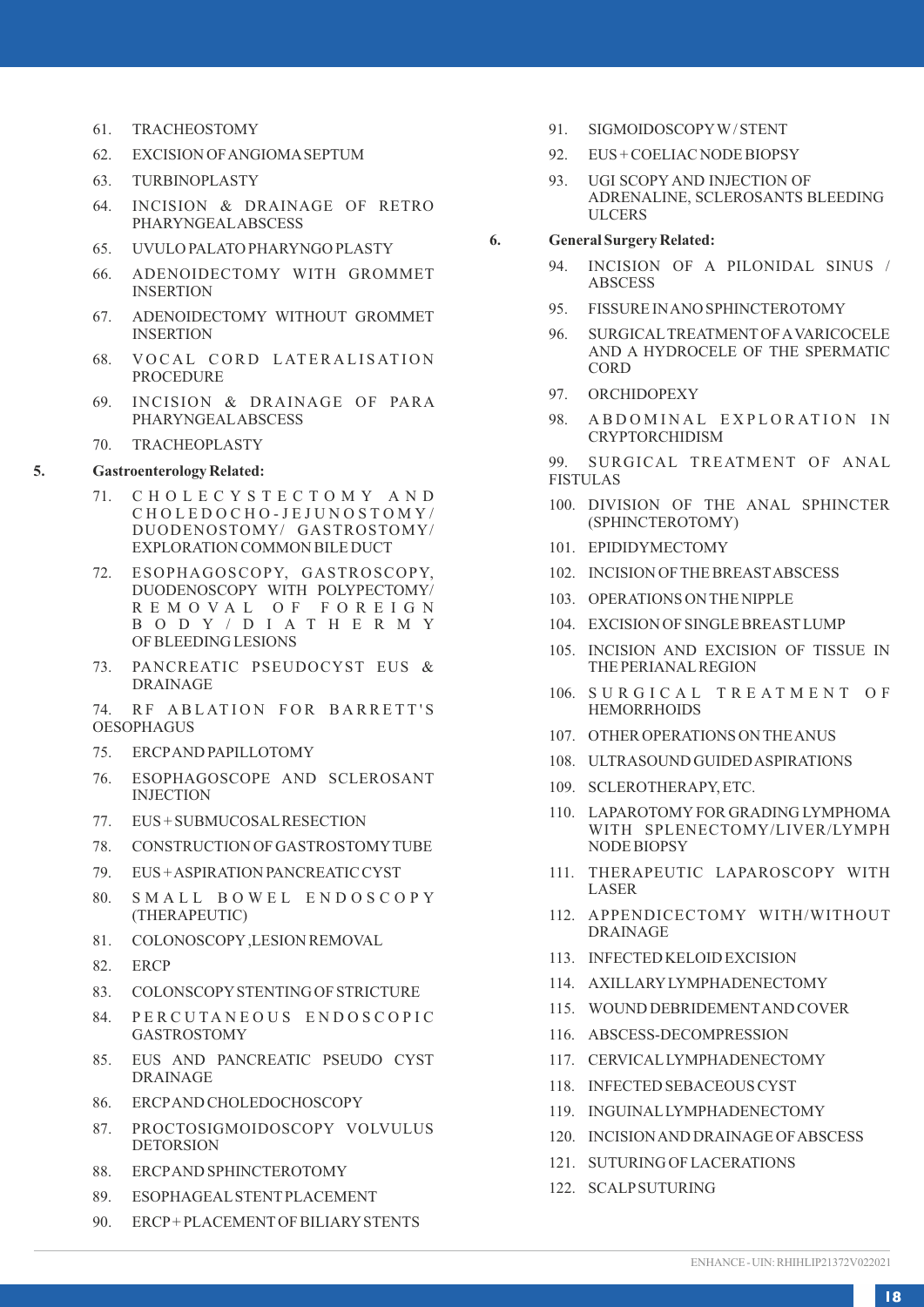- 123. INFECTED LIPOMAEXCISION
- 124. MAXIMALANALDILATATION
- 125. PILES
- 126. A)INJECTION SCLEROTHERAPY
- 127. B)PILES BANDING
- 128. LIVER ABSCESS- CATHETER DRAINAGE
- 129. FISSURE IN ANO- FISSURECTOMY
- 130. FIBROADENOMABREASTEXCISION
- 131. O E S O P H A G E A L V A R I C E S **SCLEROTHERAPY**
- 132. ERCP PANCREATIC DUCT STONE REMOVAL
- 133. PERIANALABSCESS I&D
- 134. PERIANALHEMATOMAEVACUATION

135. UGI SCOPY AND POLYPECTOMY **OESOPHAGUS** 

- 136. BREASTABSCESS I& D
- 137. FEEDING GASTROSTOMY
- 138. OESOPHAGOSCOPY AND BIOPSY OF GROWTH OESOPHAGUS
- 139. ERCP- BILE DUCTSTONE REMOVAL
- 140. ILEOSTOMYCLOSURE
- 141. COLONOSCOPY
- 142. POLYPECTOMYCOLON
- 143. SPLENIC ABSCESSES LAPAROSCOPIC DRAINAGE
- 144. UGI SCOPY AND POLYPECTOMY STOMACH
- 145. RIGID OESOPHAGOSCOPY FOR FB REMOVAL
- 146. FEEDING JEJUNOSTOMY
- 147. COLOSTOMY
- 148. ILEOSTOMY
- 149. COLOSTOMYCLOSURE
- 150. SUBMANDIBULAR SALIVARY DUCT STONE REMOVAL

151. PNEUMATIC REDUCTION OF INTUSSUSCEPTION

- 152. VARICOSE VEINS LEGS INJECTION SCLEROTHERAPY
- 153. RIGID OESOPHAGOSCOPY FOR PLUMMER VINSON SYNDROME
- 154. PANCREATIC PSEUDOCYSTS ENDOSCOPIC DRAINAGE
- 155. ZADEK'S NAILBED EXCISION
- 156. SUBCUTANEOUS MASTECTOMY
- 157. EXCISION OF RANULAUNDER GA
- 158. RIGID OESOPHAGOSCOPY FOR DILATION OF BENIGN STRICTURES
- 159. EVERSION OF SAC
- 160. UNILATERAL
- 161. ILATERAL
- 162. LORD'S PLICATION
- 163. JABOULAY'S PROCEDURE
- 164. SCROTOPLASTY
- 165. CIRCUMCISION FOR TRAUMA
- 166. MEATOPLASTY
- 167. INTERSPHINCTERIC ABSCESS INCISION AND DRAINAGE

168. PSOAS ABSCESS INCISION AND DRAINAGE

169. THYROID ABSCESS INCISION AND DRAINAGE

170. TIPS PROCEDURE FOR PORTAL HYPERTENSION

- 171. ESOPHAGEALGROWTH STENT
- 172. PAIR PROCEDURE OF HYDATID CYST LIVER
- 173. TRU CUTLIVER BIOPSY

174. PHOTODYNAMIC THERAPY OR ESOPHAGEAL TUMOUR AND LUNG TUMOUR

175. EXCISION OF CERVICALRIB

176. LAPAROSCOPIC REDUCTION OF INTUSSUSCEPTION

- 177. MICRODOCHECTOMYBREAST
- 178. SURGERYFOR FRACTURE PENIS
- 179. SENTINELNODE BIOPSY
- 180. PARASTOMALHERNIA
- 181. REVISION COLOSTOMY
- 182. PROLAPSED COLOSTOMY- CORRECTION
- 183. TESTICULAR BIOPSY
- 184. LAPAROSCOPIC CARDIOMYOTOMY( HELLERS)
- 185. SENTINEL NODE BIOPSY MALIGNANT MELANOMA
- 186. LAPAROSCOPIC PYLOROMYOTOMY( RAMSTEDT)

**7. Gynecology Related:**

- 187. OPERATIONS ON BARTHOLIN'S GLANDS (CYST)
- 188. INCISION OF THE OVARY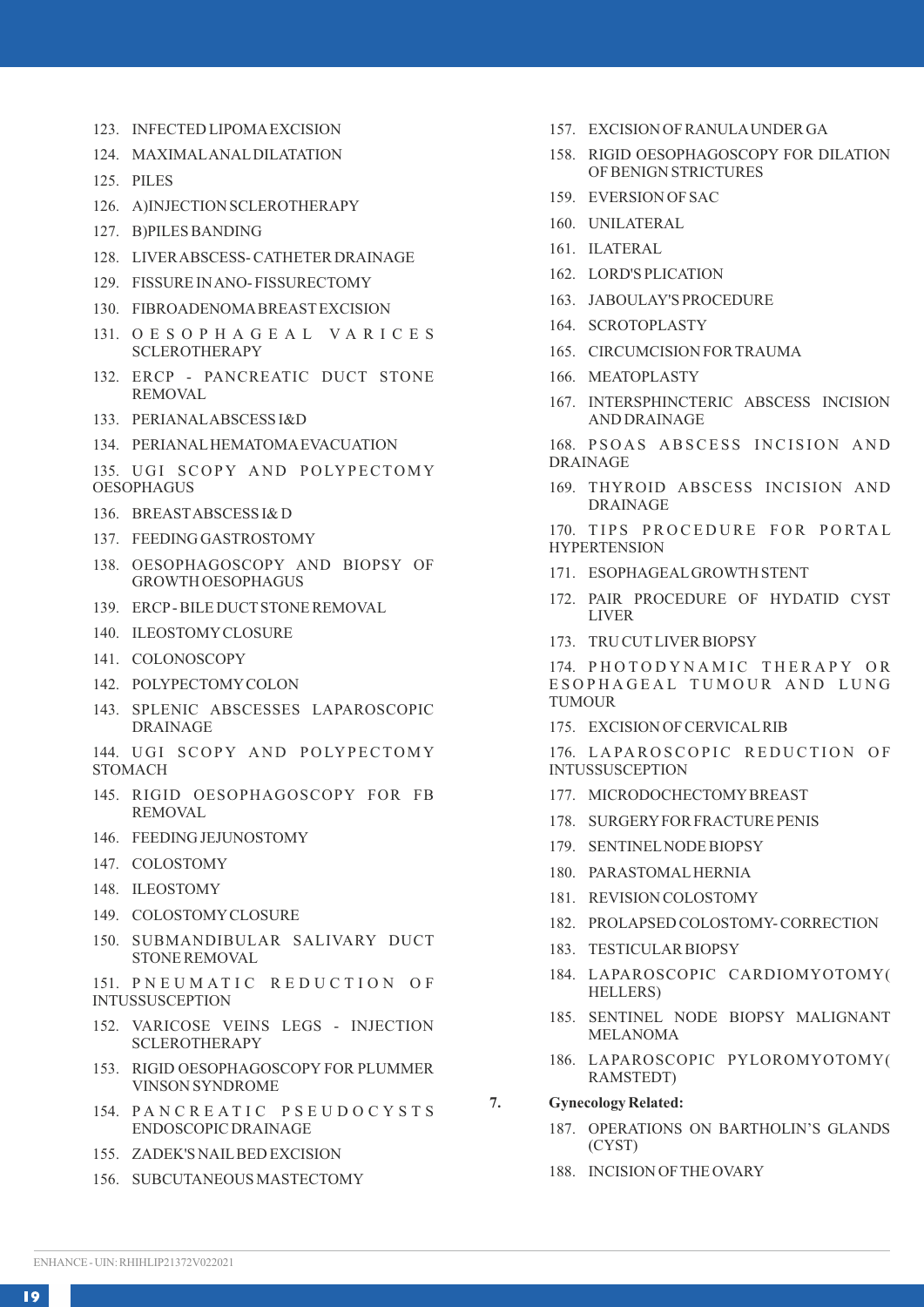- 189. INSUFFLATIONS OF THE FALLOPIAN **TURES**
- 190. OTHER OPERATIONS ON THE FALLOPIAN TUBE
- 191. DILATATION OF THE CERVICALCANAL
- 192. CONISATION OF THE UTERINE CERVIX
- 193. THERAPEUTIC CURETTAGE WITH C O L P O S C O P Y / B I O P S Y / DIATHERMY/ CRYOSURGERY
- 194. LASER THERAPY OF CERVIX FOR VARIOUS LESIONS OF UTERUS
- 195. OTHER OPERATIONS ON THE UTERINE **CERVIX**

196. INCISION OF THE UTERUS (HYSTERECTOMY)

- 197. LOCAL EXCISION AND DESTRUCTION OF DISEASED TISSUE OF THE VAGINA AND THE POUCH OF DOUGLAS
- 198. INCISION OF VAGINA
- 199. INCISION OF VULVA
- 200. CULDOTOMY
- 201. SALPINGO-OOPHORECTOMY VIA LAPAROTOMY
- 202. ENDOSCOPIC POLYPECTOMY
- 203. HYSTEROSCOPIC REMOVALOF MYOMA
- 204. D&C
- 205. HYSTEROSCOPIC RESECTION OF SEPTUM
- 206. THERMALCAUTERISATION OF CERVIX
- 207. MIRENAINSERTION
- 208. HYSTEROSCOPIC ADHESIOLYSIS
- 209. LEEP
- 210. CRYOCAUTERISATION OF CERVIX
- 211. POLYPECTOMYENDOMETRIUM
- 212. HYSTEROSCOPIC RESECTION OF FIBROID
- 213. LLETZ
- 214. CONIZATION
- 215. POLYPECTOMYCERVIX
- 216. HYSTEROSCOPIC RESECTION OF ENDOMETRIALPOLYP
- 217. VULVALWARTEXCISION
- 218. LAPAROSCOPIC PARAOVARIAN CYST EXCISION
- 219. UTERINE ARTERYEMBOLIZATION
- 220. LAPAROSCOPIC CYSTECTOMY
- 221. HYMENECTOMY( IMPERFORATE HYMEN)
- 222. ENDOMETRIALABLATION
- 223. VAGINALWALLCYSTEXCISION
- 224. VULVALCYSTEXCISION
- 225. LAPAROSCOPIC PARATUBAL CYST EXCISION
- 226. REPAIR OF VAGINA( VAGINALATRESIA)
- 227. HYSTEROSCOPY, REMOVALOF MYOMA
- 228. TURBT
- 229. URETEROCOELE REPAIR CONGENITAL INTERNAL
- 230. VAGINALMESH FOR POP
- 231. LAPAROSCOPIC MYOMECTOMY
- 232. SURGERYFOR SUI
- 233. REPAIR RECTO- VAGINAFISTULA
- 234. PELVIC FLOOR REPAIR( EXCLUDING FISTULAREPAIR)
- 235. URS + LL
- 236. LAPAROSCOPIC OOPHORECTOMY
- 237. NORMAL VAGINAL DELIVERY AND VARIANTS

#### **8. Neurology Related:**

- 238. FACIALNERVE PHYSIOTHERAPY
- 239. NERVE BIOPSY
- 240. MUSCLE BIOPSY
- 241. EPIDURALSTEROID INJECTION
- 242. GLYCEROLRHIZOTOMY
- 243 SPINAL CORD STIMULATION
- 244. MOTOR CORTEX STIMULATION
- 245. STEREOTACTIC RADIOSURGERY
- 246. PERCUTANEOUS CORDOTOMY
- 247. INTRATHECALBACLOFEN THERAPY
- 248. ENTRAPMENTNEUROPATHYRELEASE
- 249. DIAGNOSTIC CEREBRALANGIOGRAPHY
- 250. VPSHUNT
- 251. VENTRICULOATRIALSHUNT
- **9. Oncology Related:** 
	- 252. RADIOTHERAPYFOR CANCER
	- 253. CANCER CHEMOTHERAPY
	- 254. IVPUSH CHEMOTHERAPY
	- 255. HBI-HEMIBODYRADIOTHERAPY
	- 256. INFUSIONALTARGETED THERAPY
	- 257. SRT-STEREOTACTIC ARC THERAPY
	- 258. SC ADMINISTRATION OF GROWTH **FACTORS**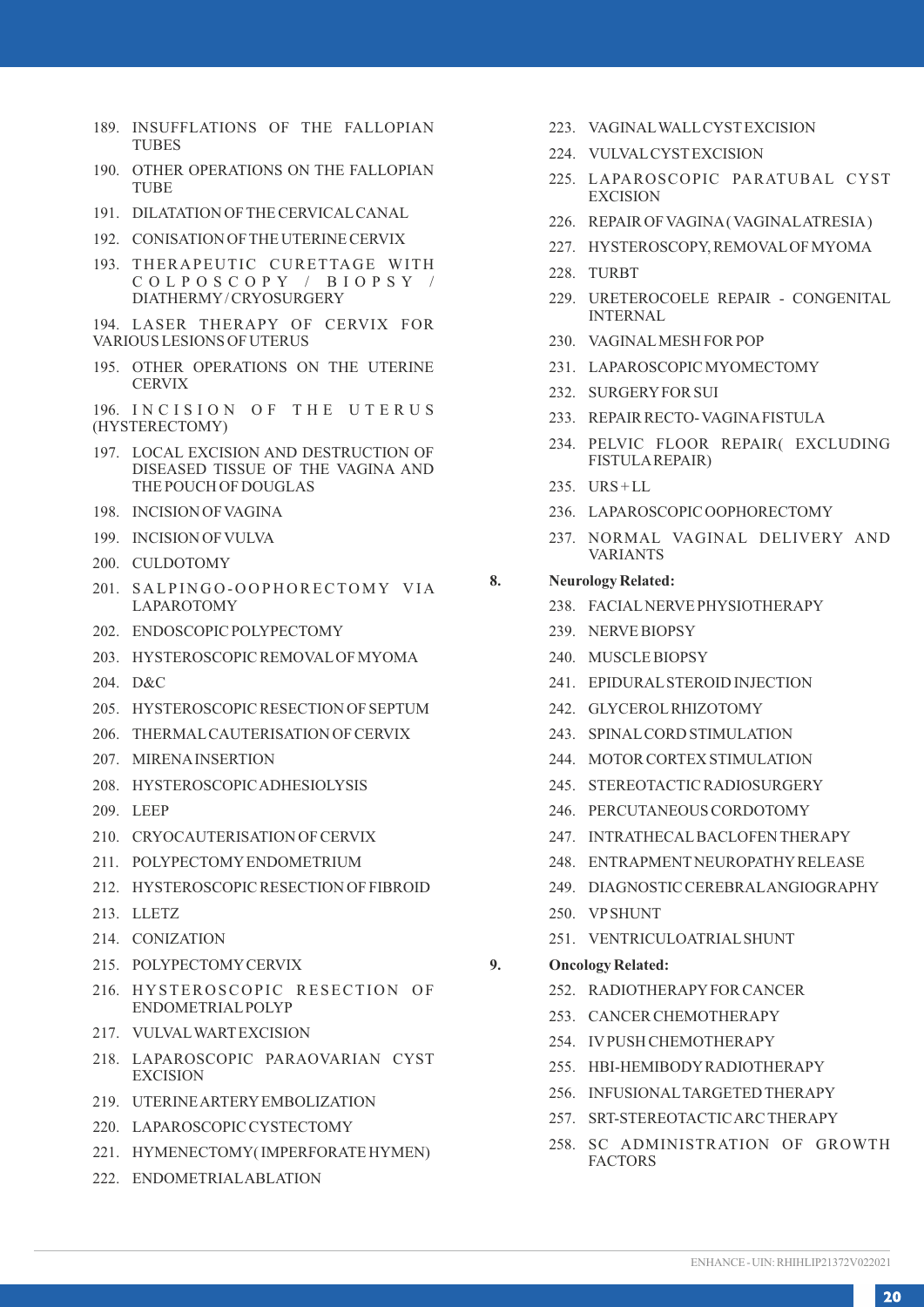- 259. CONTINUOUS INFUSIONAL CHEMOTHERAPY
- 260. INFUSIONALCHEMOTHERAPY
- 261. CCRT-CONCURRENTCHEMO + RT
- 262. 2D RADIOTHERAPY
- 263. 3D CONFORMALRADIOTHERAPY
- 264. IGRT- IMAGE GUIDED RADIOTHERAPY
- 265. IMRT- STEP& SHOOT
- 266. INFUSIONALBISPHOSPHONATES
- 267. IMRT- DMLC
- 268. ROTATIONALARC THERAPY
- 269. TELE GAMMATHERAPY
- 270. FSRT-FRACTIONATED SRT
- 271. VMAT-VOLUMETRIC MODULATED ARC THERAPY
- 272. SBRT-STEREOTACTIC BODY RADIOTHERAPY
- 273. HELICALTOMOTHERAPY
- 274. SRS-STEREOTACTIC RADIOSURGERY
- 275. X-KNIFE SRS
- 276. GAMMAKNIFE SRS
- 277. TBI- TOTALBODYRADIOTHERAPY
- 278. INTRALUMINALBRACHYTHERAPY
- 279. ELECTRON THERAPY
- 280. TSET-TOTALELECTRON SKIN THERAPY
- 281. EXTRACORPOREAL IRRADIATION OF BLOOD PRODUCTS
- 282. TELECOBALTTHERAPY
- 283. TELECESIUM THERAPY
- 284. EXTERNALMOULD BRACHYTHERAPY
- 285. INTERSTITIALBRACHYTHERAPY
- 286. INTRACAVITYBRACHYTHERAPY
- 287. 3D BRACHYTHERAPY
- 288. IMPLANTBRACHYTHERAPY
- 289. INTRAVESICALBRACHYTHERAPY
- 290. ADJUVANTRADIOTHERAPY
- 291. A F T E R L O A D I N G C A T H E T E R BRACHYTHERAPY
- 292. CONDITIONING RADIOTHEARPY FOR BMT
- 293. EXTRACORPOREAL IRRADIATION TO THE HOMOLOGOUS BONE GRAFTS
- 294. RADICALCHEMOTHERAPY
- 295. NEOADJUVANTRADIOTHERAPY
- 296. LDR BRACHYTHERAPY
- 297. PALLIATIVE RADIOTHERAPY
- 298. RADICALRADIOTHERAPY
- 299. PALLIATIVE CHEMOTHERAPY
- 300. TEMPLATE BRACHYTHERAPY
- 301. NEOADJUVANTCHEMOTHERAPY
- 302. ADJUVANTCHEMOTHERAPY
- 303. INDUCTION CHEMOTHERAPY
- 304. CONSOLIDATION CHEMOTHERAPY
- 305. MAINTENANCE CHEMOTHERAPY
- 306. HDR BRACHYTHERAPY
- **10. Operations on the salivary glands & salivary ducts:**
	- 307. INCISION AND LANCING OF A SALIVARY GLAND AND ASALIVARYDUCT
	- 308. EXCISION OF DISEASED TISSUE OF A S A L I V A R Y G L A N D A N D A SALIVARYDUCT
	- 309. RESECTION OF ASALIVARYGLAND
	- 310. RECONSTRUCTION OF A SALIVARY GLAND AND ASALIVARYDUCT
	- 311. OTHER OPERATIONS ON THE SALIVARY GLANDS AND SALIVARY DUCTS
- **11. Operations on the skin & subcutaneous tissues:**
	- 312. OTHER INCISIONS OF THE SKIN AND SUBCUTANEOUS TISSUES
	- 313. SURGICAL WOUND TOILET (WOUND DEBRIDEMENT) AND REMOVAL OF DISEASED TISSUE OF THE SKIN AND SUBCUTANEOUS TISSUES
	- 314. LOCALEXCISION OF DISEASED TISSUE OF THE SKIN AND SUBCUTANEOUS TISSUES
	- 315. OTHER EXCISIONS OF THE SKIN AND SUBCUTANEOUS TISSUES

316. SIMPLE RESTORATION OF SURFACE CONTINUITY OF THE SKIN AND SUBCUTANEOUS TISSUES

- 317. FREE SKIN TRANSPLANTATION, DONOR SITE
- 318. FREE SKIN TRANSPLANTATION, RECIPIENTSITE
- 319. REVISION OF SKIN PLASTY
- 320. O T H E R R E S T O R A T I O N A N D RECONSTRUCTION OF THE SKIN AND SUBCUTANEOUS TISSUES.
- 321. CHEMOSURGERYTO THE SKIN.
- 322. DESTRUCTION OF DISEASED TISSUE IN THE SKIN AND SUBCUTANEOUS TISSUES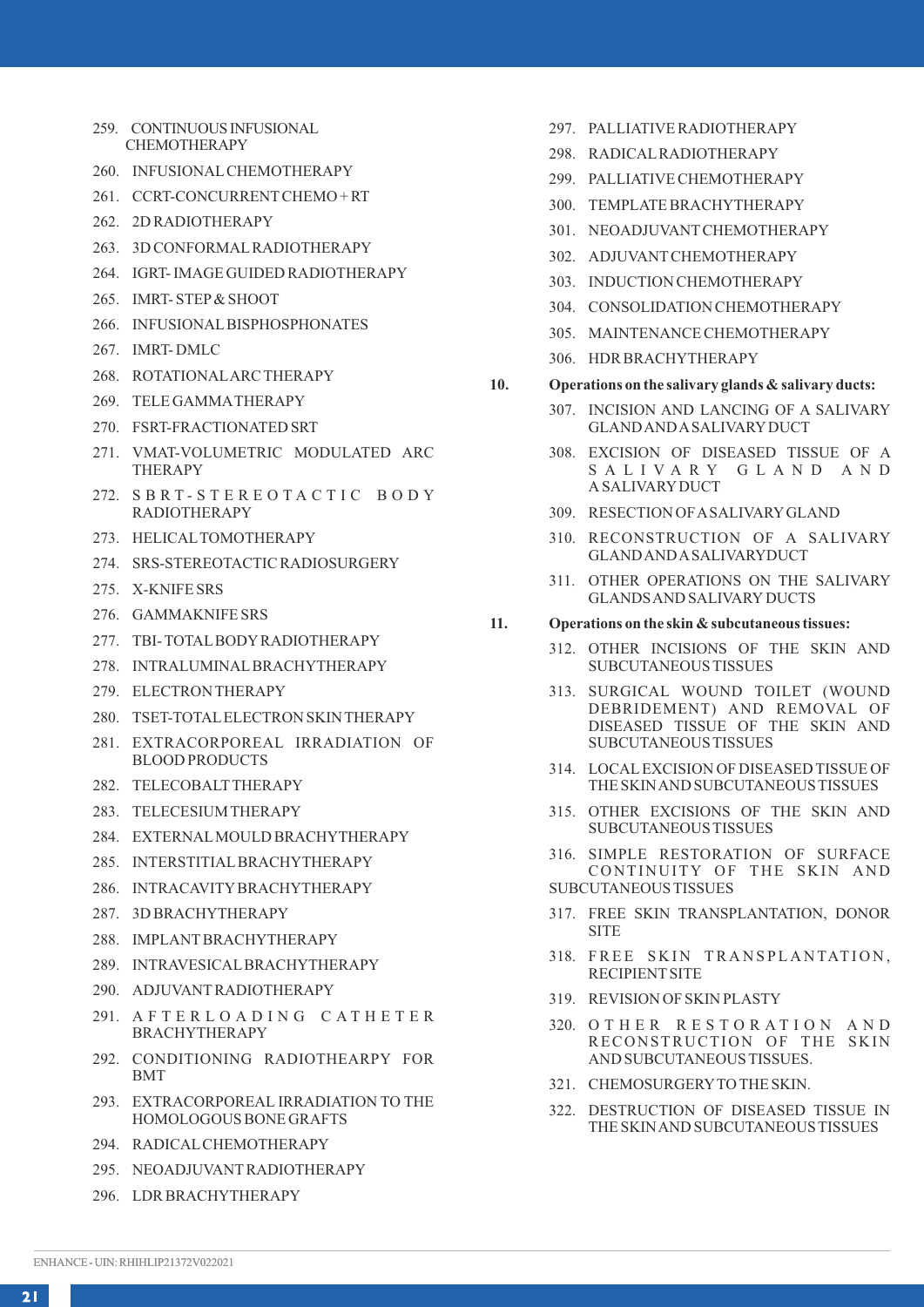- 323. RECONSTRUCTION OF DEFORMITY / DEFECTIN NAILBED
- 324. EXCISION OF BURSIRTIS
- 325. TENNIS ELBOWRELEASE

#### **12. Operations on the Tongue:**

- 326. INCISION, EXCISION AND DESTRUCTION OF DISEASED TISSUE OF THE TONGUE
- 327. PARTIALGLOSSECTOMY
- 328. GLOSSECTOMY
- 329. RECONSTRUCTION OF THE TONGUE
- 330. OTHER OPERATIONS ON THE TONGUE

#### **13. Ophthalmology Related:**

- 331. SURGERYFOR CATARACT
- 332. INCISION OF TEAR GLANDS
- 333. OTHER OPERATIONS ON THE TEAR DUCTS
- 334. INCISION OF DISEASED EYELIDS
- 335. EXCISION AND DESTRUCTION OF DISEASED TISSUE OF THE EYELID
- 336. OPERATIONS ON THE CANTHUS AND EPICANTHUS
- 337. CORRECTIVE SURGERY FOR ENTROPION AND ECTROPION
- 338. C O R R E C T I V E S U R G E R Y F O R BLEPHAROPTOSIS
- 339. REMOVALOF AFOREIGN BODYFROM THE **CONJUNCTIVA**
- 340. REMOVALOF AFOREIGN BODYFROM THE CORNEA
- 341. INCISION OF THE CORNEA
- 342. OPERATIONS FOR PTERYGIUM
- 343. OTHER OPERATIONS ON THE CORNEA
- 344. REMOVALOF AFOREIGN BODYFROM THE LENS OF THE EYE
- 345. REMOVALOF AFOREIGN BODYFROM THE POSTERIOR CHAMBER OF THE EYE
- 346. REMOVALOF AFOREIGN BODYFROM THE ORBITAND EYEBALL
- 347. CORRECTION OF EYELID PTOSIS BY LEVATOR PALPEBRAE SUPERIORIS RESECTION (BILATERAL)
- 348. CORRECTION OF EYELID PTOSIS BY FASCIALATAGRAFT (BILATERAL)
- 349. DIATHERMY/CRYOTHERAPY TO TREAT RETINALTEAR
- 350. ANTERIOR CHAMBER PARACENTESIS / C Y C L O D I A T H E R M Y / CYCLOCRYOTHERAPY / GONIOTOMY / T R A B E C U L O T O M Y

AND FILTERING AND ALLIED OPERATIONS TO TREAT GLAUCOMA

351. ENUCLEATION OF EYE WITHOUT IMPLANT

- 352. DACRYOCYSTORHINOSTOMY FOR VARIOUS LESIONS OF LACRIMALGLAND
- 353. LASER PHOTOCOAGULATION TO TREAT RATINALTEAR
- 354. BIOPSYOF TEAR GLAND
- 355. TREATMENTOF RETINALLESION

#### **14. Orthopedics Related:**

- 356. SURGERYFOR MENISCUS TEAR
- 357. INCISION ON BONE, SEPTIC AND ASEPTIC
- 358. CLOSED REDUCTION ON FRACTURE, LUXATION OR EPIPHYSEOLYSIS WITH OSTEOSYNTHESIS
- 359. SUTURE AND OTHER OPERATIONS ON TENDONS AND TENDON SHEATH
- 360. REDUCTION OF DISLOCATION UNDER GA
- 361. ARTHROSCOPIC KNEE ASPIRATION
- 362. SURGERYFOR LIGAMENTTEAR
- 363. SURGERY FOR HEMOARTHROSIS /PYOARTHROSIS
- 364. REMOVALOF FRACTURE PINS/NAILS
- 365. REMOVALOF METALWIRE
- 366. CLOSED REDUCTION ON FRACTURE, LUXATION
- 367. REDUCTION OF DISLOCATION UNDER GA
- 368. EPIPHYSEOLYSIS WITH OSTEOSYNTHESIS
- 369. EXCISION OF VARIOUS LESIONS IN **COCCYX**
- 370. ARTHROSCOPIC REPAIR OF ACL TEAR KNEE

371. CLOSED REDUCTION OF MINOR **FRACTURES** 

- 372. ARTHROSCOPIC REPAIR OF PCL TEAR KNEE
- 373. TENDON SHORTENING
- 374. ARTHROSCOPIC MENISCECTOMY- KNEE
- 375. TREATMENTOF CLAVICLE DISLOCATION
- 376. HAEMARTHROSIS KNEE- LAVAGE
- 377. ABSCESS KNEE JOINTDRAINAGE
- 378. CARPALTUNNELRELEASE
- 379. CLOSED REDUCTION OF MINOR DISLOCATION
- 380. REPAIR OF KNEE CAPTENDON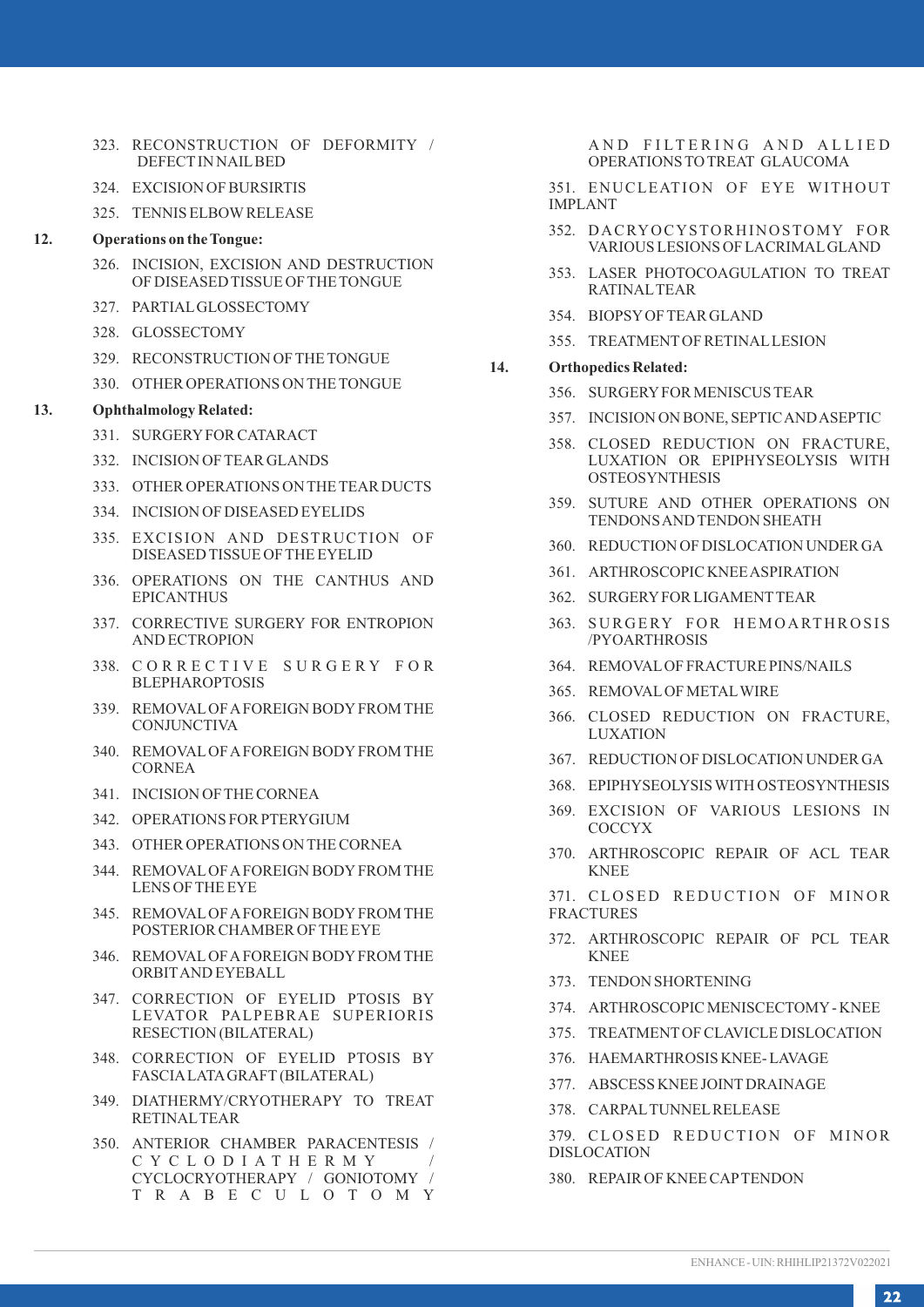- 381. ORIF WITH K WIRE FIXATION- SMALL **BONES**
- 382. RELEASE OF MIDFOOTJOINT
- 383. ORIF WITH PLATING- SMALLLONG BONES
- 384. IMPLANTREMOVALMINOR
- 385. K WIRE REMOVAL
- 386. POPAPPLICATION
- 387. CLOSED REDUCTION AND EXTERNAL FIXATION
- 388. ARTHROTOMY HIP JOINT
- 389. SYME'S AMPUTATION
- 390. ARTHROPLASTY
- 391. PARTIALREMOVALOF RIB
- 392. TREATMENT OF SESAMOID BONE FRACTURE
- 393. SHOULDER ARTHROSCOPY/ SURGERY
- 394. ELBOWARTHROSCOPY
- 395. AMPUTATION OF METACARPALBONE
- 396. RELEASE OF THUMB CONTRACTURE
- 397. INCISION OF FOOTFASCIA
- 398. CALCANEUM SPUR HYDROCORT INJECTION
- 399. GANGLION WRISTHYALASE INJECTION
- 400. PARTIALREMOVALOF METATARSAL
- 401. REPAIR / GRAFTOF FOOTTENDON
- 402. REVISION/REMOVALOF KNEE CAP
- 403. AMPUTATION FOLLOW-UPSURGERY
- 404. EXPLORATION OF ANKLE JOINT
- 405. REMOVE/GRAFTLEG BONE LESION
- 406. REPAIR/GRAFTACHILLES TENDON
- 407. REMOVE OF TISSUE EXPANDER
- 408. BIOPSYELBOWJOINTLINING
- 409. REMOVALOF WRISTPROSTHESIS
- 410. BIOPSYFINGER JOINTLINING
- 411. TENDON LENGTHENING
- 412. TREATMENT OF SHOULDER DISLOCATION
- 413. LENGTHENING OF HAND TENDON
- 414. REMOVALOF ELBOWBURSA
- 415. FIXATION OF KNEE JOINT
- 416. TREATMENTOF FOOTDISLOCATION
- 417. SURGERYOF BUNION
- 418. INTRAARTICULAR STEROID INJECTION
- 419. TENDON TRANSFER PROCEDURE
- 420. REMOVALOF KNEE CAPBURSA
- 421. TREATMENTOF FRACTURE OF ULNA
- 422. TREATMENTOF SCAPULAFRACTURE
- 423. REMOVAL OF TUMOR OF ARM/ ELBOW UNDER RA/GA
- 424. REPAIR OF RUPTURED TENDON
- 425. DECOMPRESS FOREARM SPACE

426. REVISION OF NECK MUSCLE (TORTICOLLIS RELEASE )

- 427. LENGTHENING OF THIGH TENDONS
- 428. TREATMENT FRACTURE OF RADIUS & ULNA
- 429. REPAIR OF KNEE JOINT

#### **15. Other operations on the mouth & face:**

- 430. EXTERNAL INCISION AND DRAINAGE IN THE REGION OF THE MOUTH, JAW AND FACE
- 431. INCISION OF THE HARD AND SOFTPALATE
- 432. EXCISION AND DESTRUCTION OF DISEASED HARD AND SOFT PALATE
- 433. INCISION, EXCISION AND DESTRUCTION IN THE MOUTH
- 434. OTHER OPERATIONS IN THE MOUTH

#### **16. Pediatric surgery Related:**

- 435. EXCISION OF FISTULA-IN-ANO
- 436. EXCISION JUVENILE POLYPS RECTUM
- 437. VAGINOPLASTY
- 438. DILATATION OF ACCIDENTAL CAUSTIC STRICTURE OESOPHAGEAL
- 439. PRESACRALTERATOMAS EXCISION
- 440. REMOVALOF VESICALSTONE
- 441. EXCISION SIGMOID POLYP
- 442. STERNOMASTOID TENOTOMY
- 443. INFANTILE HYPERTROPHIC PYLORIC STENOSIS PYLOROMYOTOMY

444. EXCISION OF SOFT TISSUE RHABDOMYOSARCOMA

- 445. MEDIASTINALLYMPH NODE BIOPSY
- 446. HIGH ORCHIDECTOMY FOR TESTIS **TUMOURS**
- 447. EXCISION OF CERVICALTERATOMA
- 448. RECTAL-MYOMECTOMY
- 449. RECTAL PROLAPSE (DELORME'S PROCEDURE)
- 450. DETORSION OF TORSION TESTIS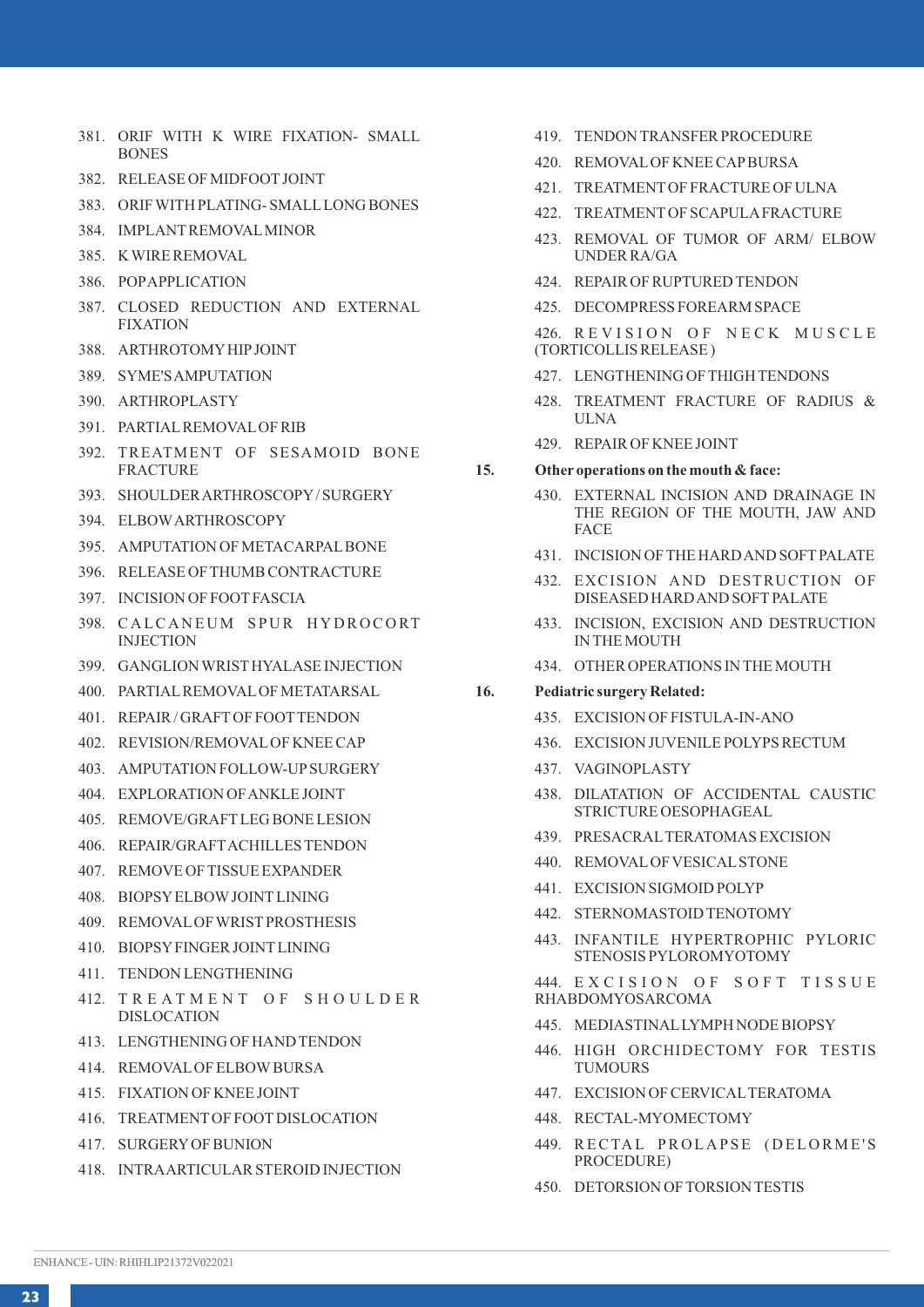451. EUA+ BIOPSYMULTIPLE FISTULAIN ANO

452. CYSTIC HYGROMA - INJECTION TREATMENT

# **17. Plastic Surgery Related:**

- 453. CONSTRUCTION SKIN PEDICLE FLAP
- 454. GLUTEALPRESSURE ULCER-EXCISION
- 455. MUSCLE-SKIN GRAFT, LEG
- 456. REMOVALOF BONE FOR GRAFT
- 457. MUSCLE-SKIN GRAFTDUCTFISTULA
- 458. REMOVALCARTILAGE GRAFT
- 459. MYOCUTANEOUS FLAP
- 460. FIBRO MYOCUTANEOUS FLAP
- 461. BREAST RECONSTRUCTION SURGERY AFTER MASTECTOMY
- 462. SLING OPERATION FOR FACIALPALSY
- 463. SPLITSKIN GRAFTING UNDER RA
- 464. WOLFE SKIN GRAFT
- 465. PLASTIC SURGERY TO THE FLOOR OF THE MOUTH UNDER GA

#### **18. Thoracic surgery Related:**

- 466. THORACOSCOPYAND LUNG BIOPSY
- 467. EXCISION OF CERVICAL SYMPATHETIC CHAIN THORACOSCOPIC

468. LASER ABLATION OF BARRETT'S OESOPHAGUS

- 469. PLEURODESIS
- 470. THORACOSCOPYAND PLEURALBIOPSY
- 471. EBUS + BIOPSY
- 472. THORACOSCOPY LIGATION THORACIC DUCT
- 473. THORACOSCOPY ASSISTED EMPYAEMA DRAINAGE

# **19. Urology Related:**

- 474. HAEMODIALYSIS
- 475. LITHOTRIPSY/NEPHROLITHOTOMY FOR RENALCALCULUS
- 476. EXCISION OF RENALCYST

477. DRAINAGE OF PYONEPHROSIS / PERINEPHRIC ABSCESS

- 478. INCISION OF THE PROSTATE
- 479. TRANSURETHRAL EXCISION AND DESTRUCTION OF PROSTATE TISSUE
- 480. TRANSURETHRAL AND PERCUTANEOUS DESTRUCTION OF PROSTATE TISSUE
- 481. OPEN SURGICAL EXCISION AND DESTRUCTION OF PROSTATE TISSUE
- 482. RADICALPROSTATOVESICULECTOMY
- 483. OTHER EXCISION AND DESTRUCTION OF PROSTATE TISSUE
- 484. OPERATIONS ON THE SEMINALVESICLES

485. INCISION AND EXCISION OF PERIPROSTATIC TISSUE

- 486. OTHER OPERATIONS ON THE PROSTATE
- 487. INCISION OF THE SCROTUM AND TUNICA VAGINALIS TESTIS

488. OPERATION ON A TESTICULAR **HYDROCELE** 

- 489. EXCISION AND DESTRUCTION OF DISEASED SCROTALTISSUE
- 490. OTHER OPERATIONS ON THE SCROTUM AND TUNICAVAGINALIS TESTIS
- 491. INCISION OF THE TESTES
- 492. EXCISION AND DESTRUCTION OF DISEASED TISSUE OF THE TESTES
- 493. UNILATERALORCHIDECTOMY
- 494. BILATERALORCHIDECTOMY
- 495. SURGICAL REPOSITIONING OF AN ABDOMINALTESTIS
- 496. RECONSTRUCTION OF THE TESTIS
- 497. IMPLANTATION, EXCHANGE AND REMOVALOF ATESTICULAR PROSTHESIS
- 498. OTHER OPERATIONS ON THE TESTIS
- 499. EXCISION IN THE AREA OF THE EPIDIDYMIS
- 500. OPERATIONS ON THE FORESKIN
- 501. LOCAL EXCISION AND DESTRUCTION OF DISEASED TISSUE OF THE PENIS
- 502. AMPUTATION OF THE PENIS
- 503. OTHER OPERATIONS ON THE PENIS
- 504. CYSTOSCOPICALREMOVALOF STONES
- 505. CATHETERISATION OF BLADDER
- 506. LITHOTRIPSY
- 507. BIOPSY OFTEMPORAL ARTERY FOR VARIOUS LESIONS
- 508. EXTERNALARTERIO-VENOUS SHUNT
- 509. AVFISTULA- WRIST
- 510. URSLWITH STENTING
- 511. URSLWITH LITHOTRIPSY
- 512. CYSTOSCOPIC LITHOLAPAXY
- 513. ESWL
- 514. BLADDER NECK INCISION
- 515. CYSTOSCOPY& BIOPSY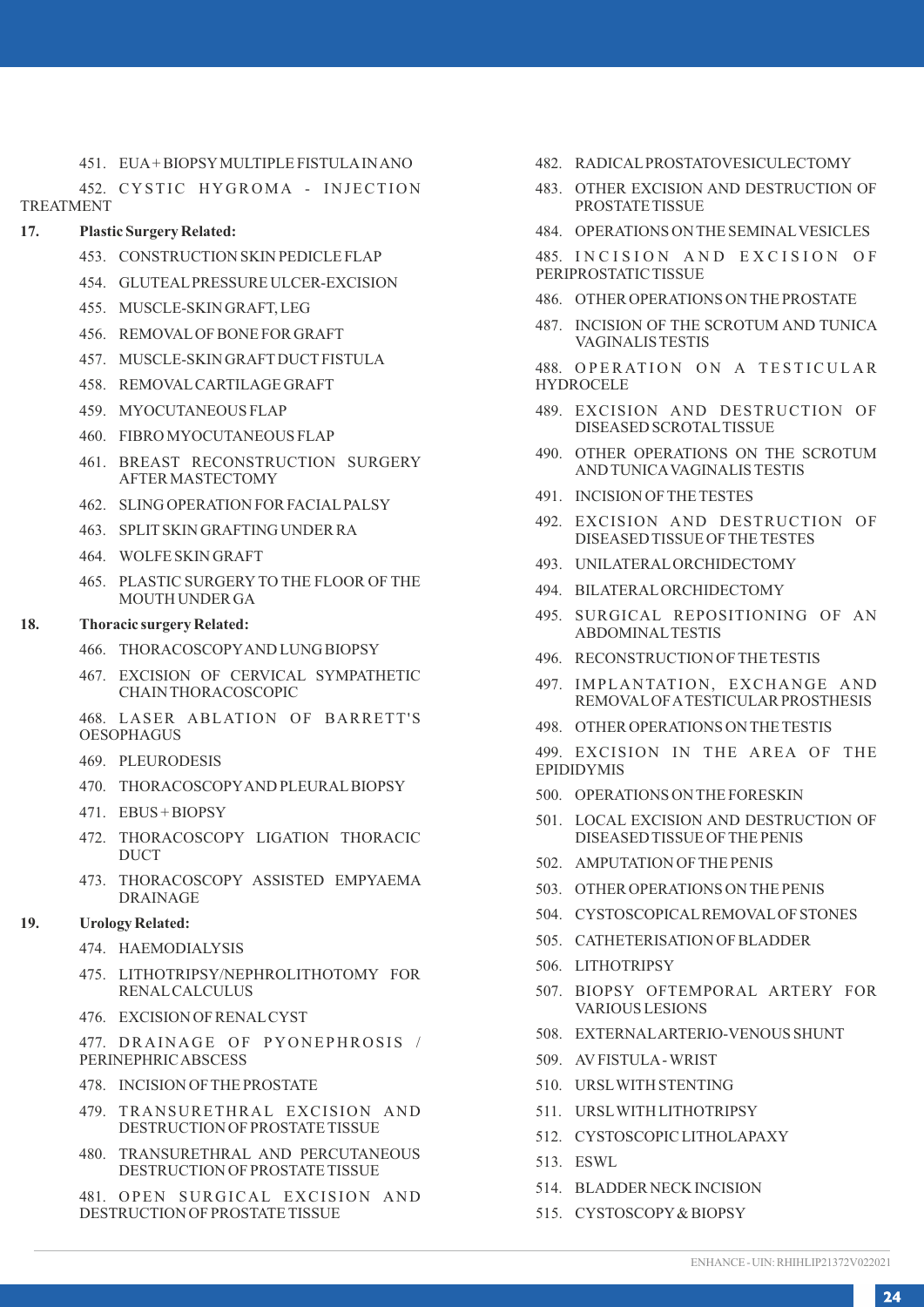- 516. CYSTOSCOPYAND REMOVALOF POLYP
- 517. SUPRAPUBIC CYSTOSTOMY
- 518. PERCUTANEOUS NEPHROSTOMY
- 519. CYSTOSCOPYAND "SLING" PROCEDURE.
- 520. TUNA- PROSTATE
- 521. EXCISION OF URETHRALDIVERTICULUM
- 522. REMOVALOF URETHRALSTONE
- 523. EXCISION OF URETHRALPROLAPSE
- 524. MEGA-URETER RECONSTRUCTION
- 525. KIDNEYRENOSCOPYAND BIOPSY
- 526. URETER ENDOSCOPYAND TREATMENT
- 527. VESICO URETERIC REFLUX CORRECTION

528. SURGERY FOR PELVI URETERIC JUNCTION OBSTRUCTION

- 529. ANDERSON HYNES OPERATION
- 530. KIDNEYENDOSCOPYAND BIOPSY
- 531. PARAPHIMOSIS SURGERY
- 532. INJURYPREPUCE- CIRCUMCISION
- 533. FRENULAR TEAR REPAIR
- 534. MEATOTOMYFOR MEATALSTENOSIS
- 535. SURGERY FOR FOURNIER'S GANGRENE SCROTUM
- 536. SURGERYFILARIALSCROTUM
- 537. SURGERYFOR WATERING CAN PERINEUM
- 538. REPAIR OF PENILE TORSION
- 539. DRAINAGE OF PROSTATE ABSCESS
- 540. ORCHIECTOMY
- 541. CYSTOSCOPYAND REMOVALOF FB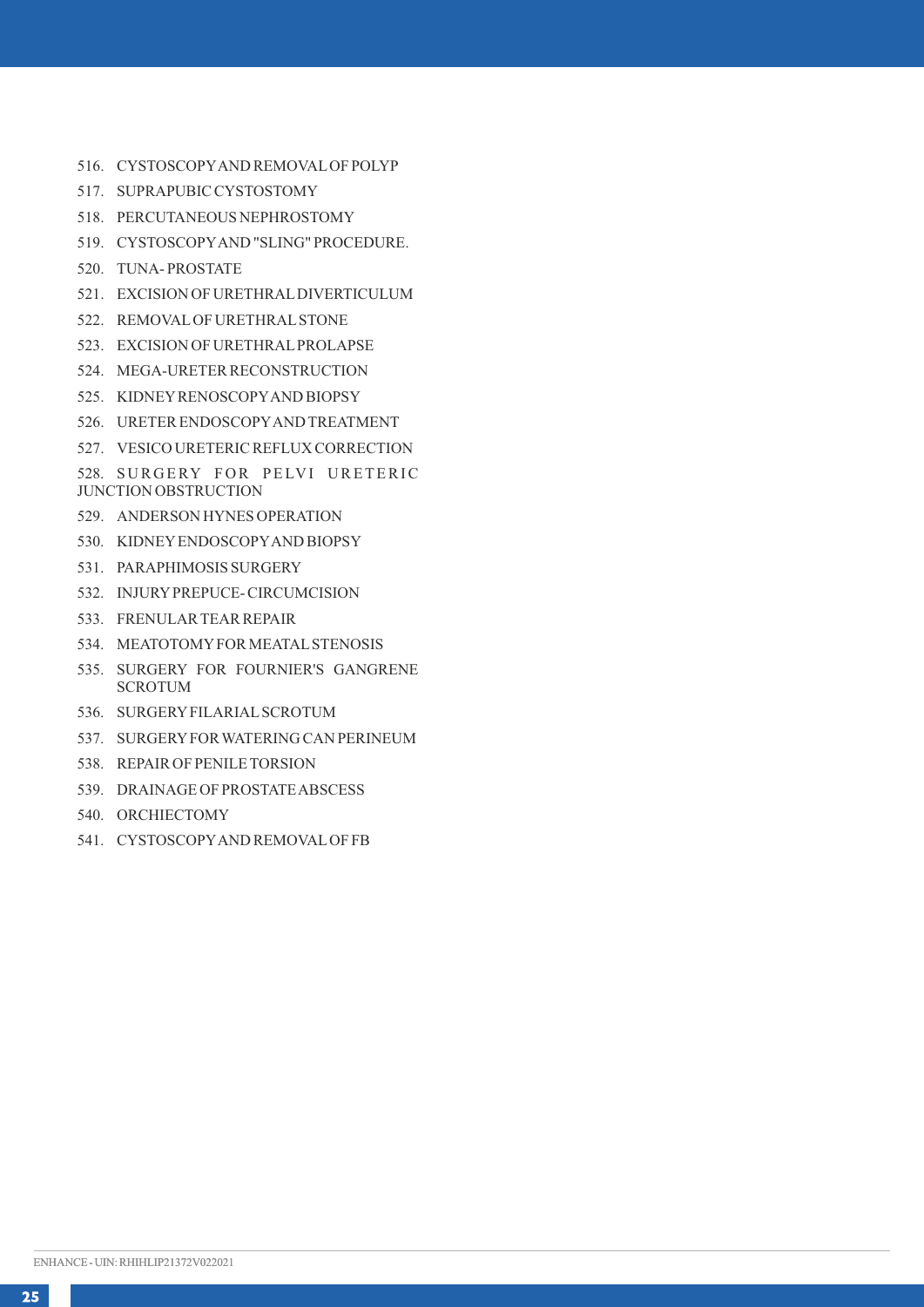# **Annexure II - List of Expenses Generally Excluded ("Non-medical") in Hospital Indemnity Policy**

|                         | Sr. No. List - I - Optional Item                                         | Sr. No. | List - I - Optional Item                            |
|-------------------------|--------------------------------------------------------------------------|---------|-----------------------------------------------------|
| $\mathbf{1}$            | <b>Baby Food</b>                                                         | 50      | Ambulance Equipment                                 |
| $\overline{2}$          | <b>Baby Utilities Charges</b>                                            | 51      | Abdominal Binder                                    |
| $\overline{\mathbf{3}}$ | <b>Beauty Services</b>                                                   | 52      | Private Nurses Charges- Special Nursing Charges     |
| $\overline{4}$          | <b>Belts/Braces</b>                                                      | 53      | <b>Sugar Free Tablets</b>                           |
| 5                       | <b>Buds</b>                                                              | 54      | Creams Powders Lotions (toiletries Are Not Payable, |
| 6                       | Cold Pack/hot Pack                                                       |         | Only Prescribed Medical Pharmaceuticals Payable)    |
| $\tau$                  | Carry Bags                                                               | 55      | Ecg Electrodes                                      |
| 8                       | Email / Internet Charges                                                 | 56      | Gloves                                              |
| 9                       | Food Charges (other Than Patient's Diet Provided By                      | 57      | Nebulisation Kit                                    |
|                         | Hospital)                                                                | 58      | Any Kit With No Details Mentioned [delivery Kit,    |
| 10                      | Leggings                                                                 |         | Orthokit, Recovery Kit, Etc]                        |
| 11                      | Laundry Charges                                                          | 59      | Kidney Tray                                         |
| 12                      | Mineral Water                                                            | 60      | Mask                                                |
| 13                      | Sanitary Pad                                                             | 61      | <b>Ounce Glass</b>                                  |
| 14                      | <b>Telephone Charges</b>                                                 | 62      | Oxygen Mask                                         |
| $\overline{15}$         | <b>Guest Services</b>                                                    | 63      | Pelvic Traction Belt                                |
| 16                      | Crepe Bandage                                                            | 64      | Pan Can                                             |
| 17                      | Diaper Of Any Type                                                       | 65      | <b>Trolly Cover</b>                                 |
| 18                      | Eyelet Collar                                                            | 66      | Urometer, Urine Jug                                 |
| 19                      | Slings                                                                   | 67      | Ambulance                                           |
| 20                      | Blood Grouping And Cross Matching Of Donors                              | 68      | Vasofix Safety                                      |
|                         | Samples                                                                  |         |                                                     |
| $\overline{21}$         | Service Charges Where Nursing Charge Also Charged                        |         |                                                     |
| $\overline{22}$         | <b>Television Charges</b>                                                |         |                                                     |
| 23                      | Surcharges                                                               |         |                                                     |
| 24                      | <b>Attendant Charges</b>                                                 |         |                                                     |
| 25                      | Extra Diet Of Patient (other Than That Which Forms                       |         |                                                     |
|                         | Part Of Bed Charge)                                                      |         |                                                     |
| 26                      | <b>Birth Certificate</b>                                                 |         |                                                     |
| 27                      | Certificate Charges                                                      |         |                                                     |
| 28                      | Courier Charges                                                          |         |                                                     |
| 29                      | Conveyance Charges                                                       |         |                                                     |
| 30                      | Medical Certificate                                                      |         |                                                     |
| 31                      | Medical Records                                                          |         |                                                     |
| 32                      | Photocopies Charges                                                      |         |                                                     |
| 33                      | Mortuary Charges                                                         |         |                                                     |
| 34                      | <b>Walking Aids Charges</b>                                              |         |                                                     |
| 35                      | Oxygen Cylinder (for Usage Outside The Hospital)                         |         |                                                     |
| 36                      | Spacer                                                                   |         |                                                     |
| 37                      | Spirometre                                                               |         |                                                     |
| 38                      | Nebulizer Kit                                                            |         |                                                     |
| 39                      | Steam Inhaler                                                            |         |                                                     |
| 40                      | Armsling                                                                 |         |                                                     |
| 41                      | Thermometer                                                              |         |                                                     |
| 42                      | Cervical Collar                                                          |         |                                                     |
| 43                      |                                                                          |         |                                                     |
| 44                      | Splint<br>Diabetic Foot Wear                                             |         |                                                     |
| 45                      |                                                                          |         |                                                     |
| 46                      | Knee Braces (long/Short/Hinged)<br>Knee Immobilizer/shoulder Immobilizer |         |                                                     |
| 47                      |                                                                          |         |                                                     |
|                         | Lumbo Sacral Belt                                                        |         |                                                     |
| 48                      | Nimbus Bed Or Water Or Air Bed Charges                                   |         |                                                     |
| 49                      | Ambulance Collar                                                         |         |                                                     |
|                         |                                                                          |         |                                                     |
|                         |                                                                          |         |                                                     |
|                         |                                                                          |         |                                                     |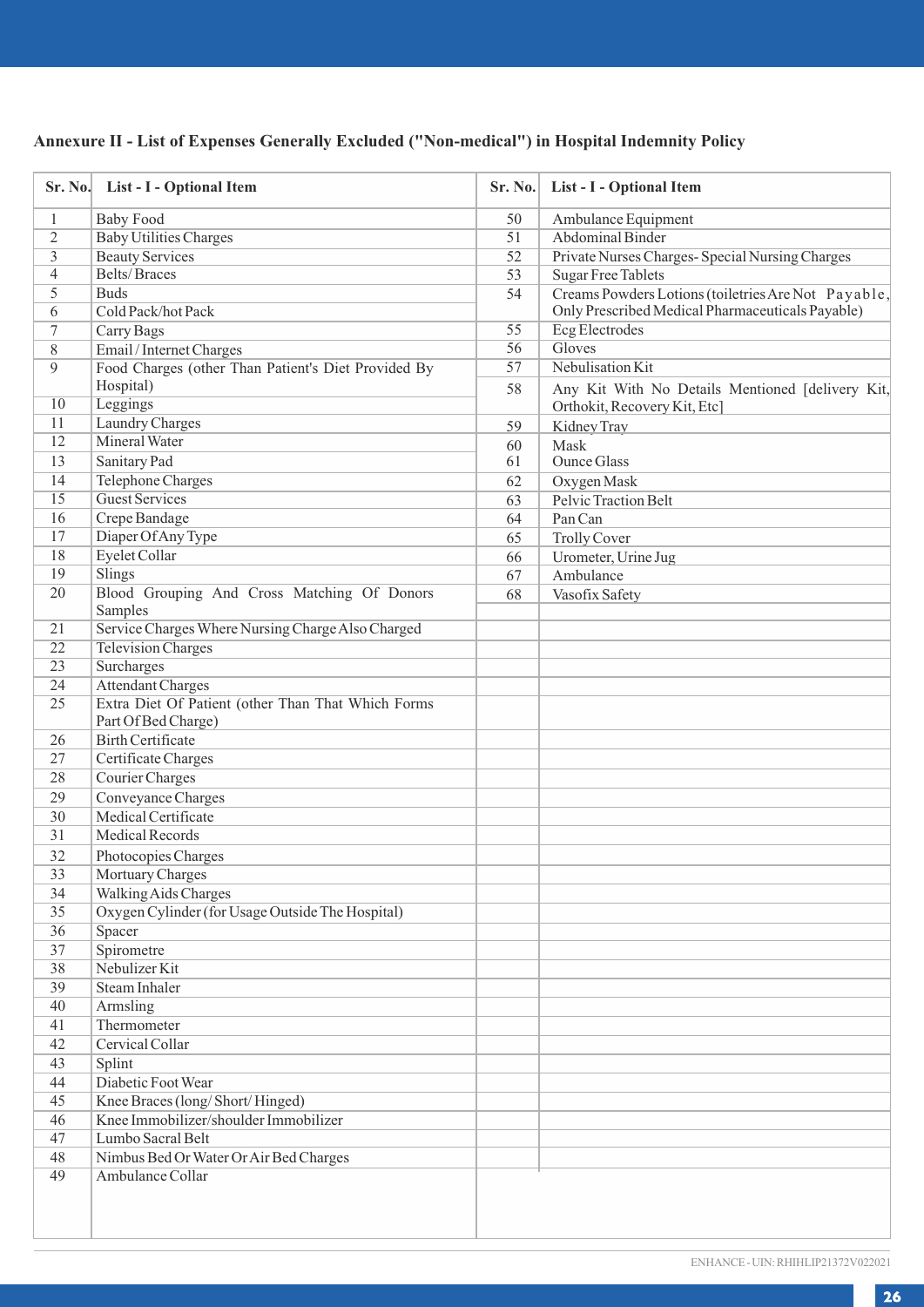| Sr. No.         | List - II - Items that are to be subsumed into Room<br><b>Charges</b> | Sr. No.        | List III - Items that are to be subsumed into<br><b>Procedure Charges</b> |
|-----------------|-----------------------------------------------------------------------|----------------|---------------------------------------------------------------------------|
| $\mathbf{1}$    | <b>Baby Charges (unless</b>                                           | $\mathbf{1}$   | Hair Removal Cream                                                        |
|                 | Specified/indicated)                                                  | $\overline{c}$ | Disposables Razors Charges (for Site Preparations)                        |
| $\overline{c}$  | Hand Wash                                                             | 3              | Eye Pad                                                                   |
| 3               | Shoe Cover                                                            | $\overline{4}$ | Eye Sheild                                                                |
| $\overline{4}$  | Caps                                                                  | $\overline{7}$ | Camera Cover                                                              |
| 5               | <b>Cradle Charges</b>                                                 | 6              | Dvd, Cd Charges                                                           |
| 6               | Comb                                                                  | 7              | Gause Soft                                                                |
| $\tau$          | Eau-de-cologne / Room Freshners                                       | 8              | Gauze                                                                     |
| $\overline{8}$  | Foot Cover                                                            | 9              | Ward And Theatre Booking Charges                                          |
| 9               | Gown                                                                  | 10             | Arthroscopy And Endoscopy Instruments                                     |
| 10              | Slippers                                                              | 11             | Microscope Cover                                                          |
| 11              | <b>Tissue Paper</b>                                                   | 12             | Surgicalblades, Harmonicscalpel, Shaver                                   |
| 12              | <b>Tooth Paste</b>                                                    | 13             | Surgical Drill                                                            |
| 13              | <b>Tooth Brush</b>                                                    | 14             | Eye Kit                                                                   |
| 14              | Bed Pan                                                               | 15             | Eye Drape                                                                 |
| 15              | Face Mask                                                             | 16             | X-ray Film                                                                |
| 16              | Flexi Mask                                                            | 17             | <b>Boyles Apparatus Charges</b>                                           |
| 17              | Hand Holder                                                           | 18             | Cotton                                                                    |
| 18              | Sputum Cup                                                            | 19             | Cotton Bandage                                                            |
| 19              | Disinfectant Lotions                                                  | 20             | Surgical Tape                                                             |
| 20              | Luxury Tax                                                            | 21             | Apron                                                                     |
| $\overline{21}$ | Hvac                                                                  | 22             | Torniquet                                                                 |
| 22              | House Keeping Charges                                                 | 23             | Orthobundle, Gynaec Bundle                                                |
| $\overline{23}$ | Air Conditioner Charges                                               |                |                                                                           |
| 24              | Im Iv Injection Charges                                               |                |                                                                           |
| 25              | Clean Sheet                                                           |                |                                                                           |
| $\overline{26}$ | Blanket/warmer Blanket                                                |                |                                                                           |
| 27              | Admission Kit                                                         |                |                                                                           |
| 28              | Diabetic Chart Charges                                                |                |                                                                           |
| 29              | Documentation Charges / Administrative Expenses                       |                |                                                                           |
| 30              | Discharge Procedure Charges                                           |                |                                                                           |
| 31              | Daily Chart Charges                                                   |                |                                                                           |
| 32              | Entrance Pass / Visitors Pass Charges                                 |                |                                                                           |
| 33              | Expenses Related To Prescription On Discharge                         |                |                                                                           |
| 34              | File Opening Charges                                                  |                |                                                                           |
| $\overline{35}$ | Incidental Expenses / Misc. Charges (not Explained)                   |                |                                                                           |
| 36              | Patient Identification Band / Name Tag                                |                |                                                                           |
| 37              | Pulseoxymeter Charges                                                 |                |                                                                           |
|                 |                                                                       |                |                                                                           |
|                 |                                                                       |                |                                                                           |
|                 |                                                                       |                |                                                                           |
|                 |                                                                       |                |                                                                           |
|                 |                                                                       |                |                                                                           |
|                 |                                                                       |                |                                                                           |
|                 |                                                                       |                |                                                                           |
|                 |                                                                       |                |                                                                           |
|                 |                                                                       |                |                                                                           |
|                 |                                                                       |                |                                                                           |
|                 |                                                                       |                |                                                                           |
|                 |                                                                       |                |                                                                           |
|                 |                                                                       |                |                                                                           |
|                 |                                                                       |                |                                                                           |
|                 |                                                                       |                |                                                                           |
|                 |                                                                       |                |                                                                           |

ENHANCE - UIN: RHIHLIP21372V022021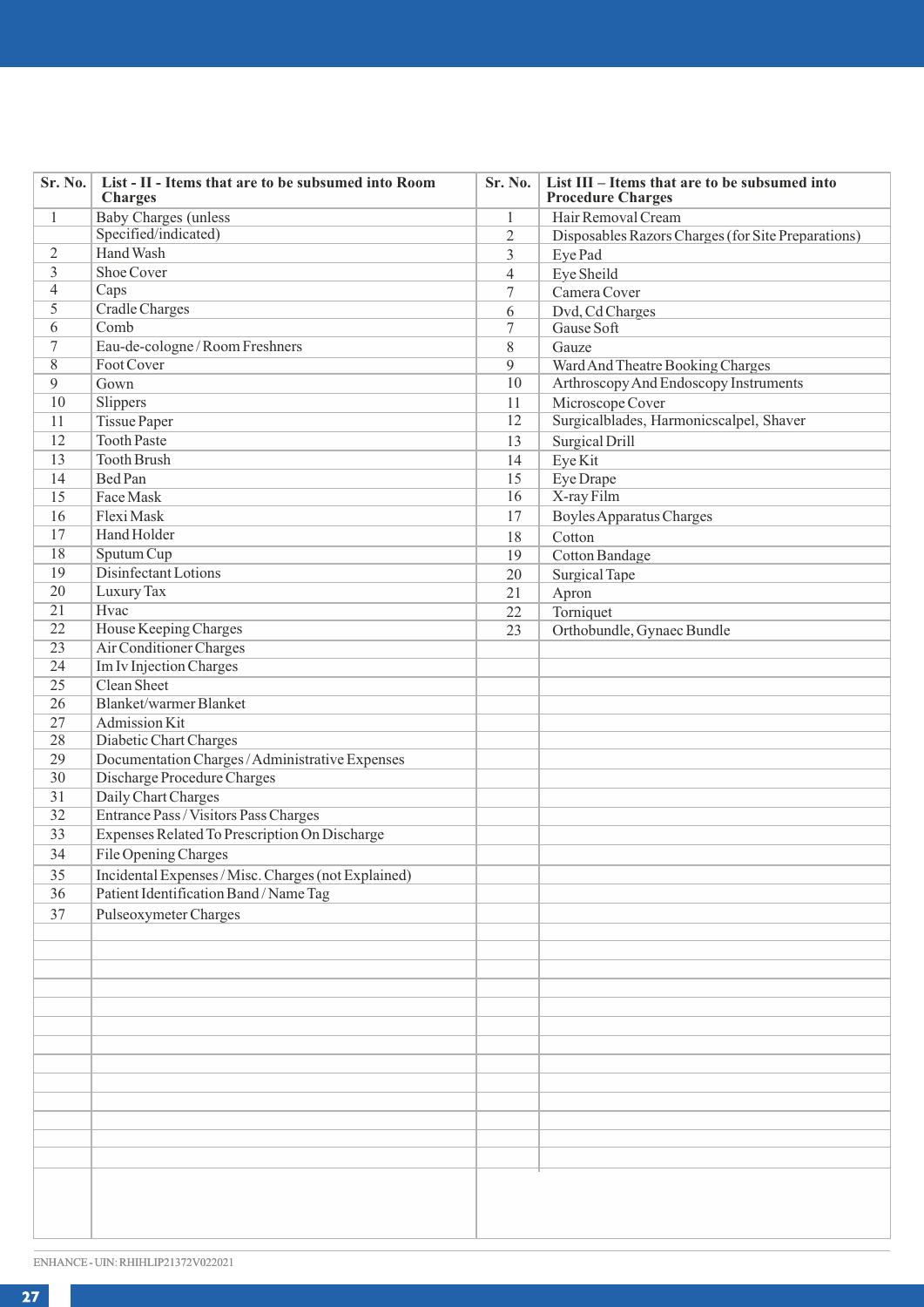| Sr. No.                 | List $IV -$ Items that are to be subsumed into costs of<br>treatment |
|-------------------------|----------------------------------------------------------------------|
| 1                       | Admission/registration Charges                                       |
| $\overline{2}$          | Hospitalisation For Evaluation/Diagnostic Purpose                    |
| 3                       | <b>Urine Container</b>                                               |
| $\overline{4}$          | Blood Reservation Charges And Ante Natal Booking<br>Charges          |
| 5                       | Bipap Machine                                                        |
| 6                       | Cpap/Capd Equipments                                                 |
| 7                       | Infusion Pump-Cost                                                   |
| $\overline{\mathbf{x}}$ | Hydrogen Peroxide\spirit\ Disinfectants Etc                          |
| 9                       | Nutrition Planning Charges - Dietician Charges- Diet<br>Charges      |
| 10                      | <b>HIV Kit</b>                                                       |
| 11                      | Antiseptic Mouthwash                                                 |
| 12                      | Lozenges                                                             |
| 13                      | Mouth Paint                                                          |
| 14                      | Vaccination Charges                                                  |
| 15                      | Alcohol Swabes                                                       |
| 16                      | Scrub Solution/sterillium                                            |
| 17                      | Glucometer & Strips                                                  |
| 18                      | Urine Bag                                                            |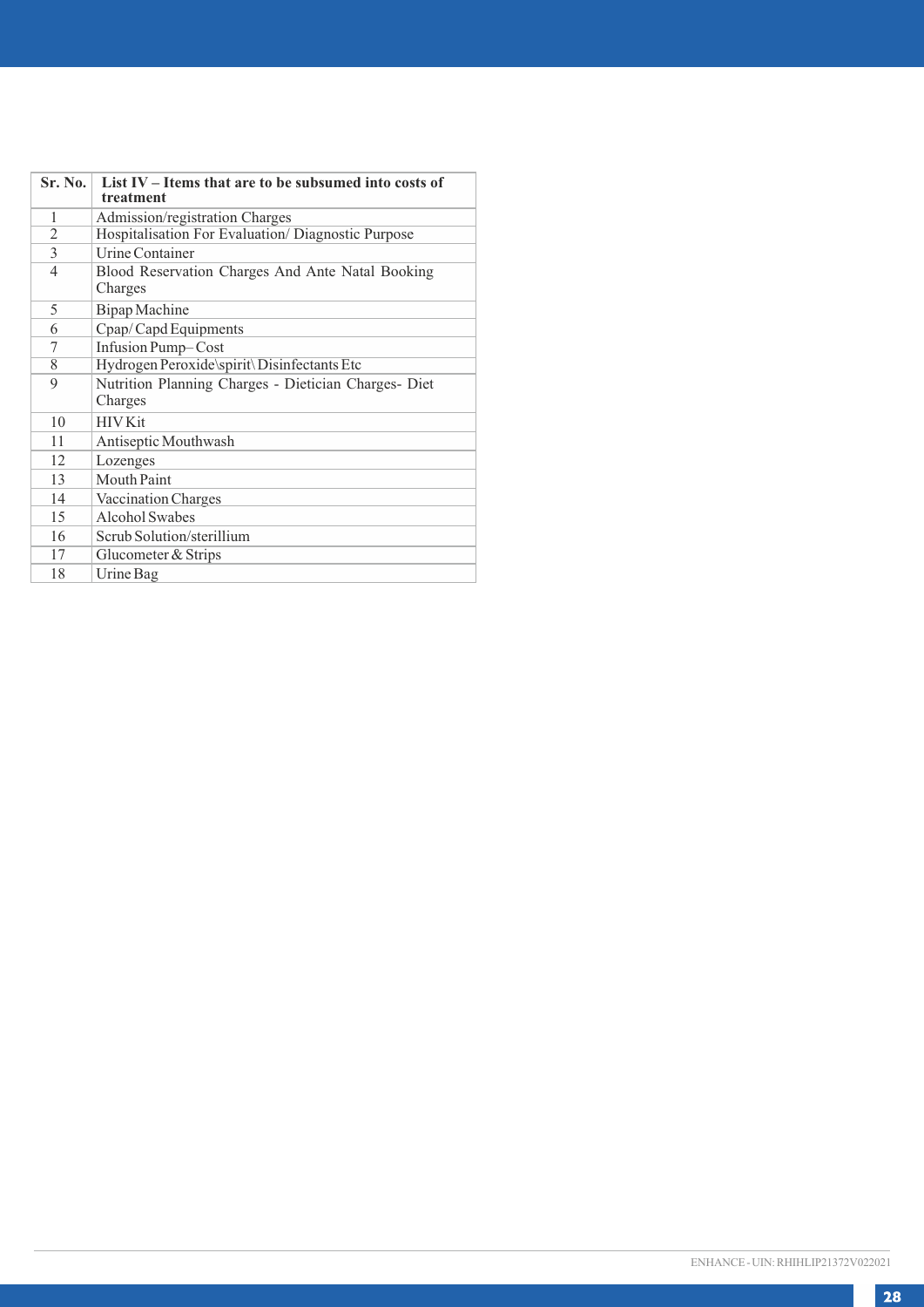# **Annexure III - List of Hospitals where Claim will not be admitted**

|                | S.No. HOSPITAL NAME                               | <b>ADDRESS</b>                                                                                           | <b>ZONE</b> |
|----------------|---------------------------------------------------|----------------------------------------------------------------------------------------------------------|-------------|
| $\mathbf{1}$   | Nulife Hospital and Maternity Centre              | 1616 Outram Lines, Kingsway Camp, Guru Teg Bahadur Nagar, New Delhi                                      | North       |
| $\overline{c}$ | Taneja Hospital                                   | Q-Block, South City-2, Sohna Road, Main Sector-47, Preet Vihar, New Delhi                                | North       |
| 3              | Shri Komal Hospital & Dr. Saxena's Nursing Home   | Silver Plaza Complex, Opposite Rupali Cinema, Rander Road, Rewari, Haryana                               | North       |
| $\overline{4}$ | Sona Devi Memorial Hospital & Trauma Centre       | Sohna Road, Badshahpur, Badshahpur, Gurgaon, Haryana                                                     | North       |
| 5              | Amar Hospital                                     | Sector-70, S.A.S.Nagar, Mohali, Sector 70, Mohali, Punjab                                                | North       |
| 6              | Brij Medical Centre                               | Sec-6, Jain Narayan Vyas Colony, Kavi Nagar Industrial Area Sec.-17, Ghaziabad, U.P.                     | North       |
| $\tau$         | Famliy Medicare                                   | A-55, Sector 61, Rajat Vihar Sector 62, Noida, U.P.                                                      | North       |
| 8              | Jeevan Jyoti Hospital                             | 162, Lowther Road, Bai Ka Bagh, Allahabad, U.P.                                                          | North       |
| 9              | City Hospital & Trauma Centre                     | C-1, Cinder Dump Complex, Opposite Krishna Cinema Hall, Kanpur Road,<br>Alambagh, Lucknow, U.P.          | North       |
| 10             | Dayal Maternity & Nursing Home                    | No.953/23, D.C.F.Chowk, DLF Colony, Rohtak, Haryana                                                      | North       |
| 11             | Metas Adventist Hospital                          | No.24, Ring-Road, Athwalines, Surat, Gujarat                                                             | West        |
| 12             | <b>Surgicare Medical Centre</b>                   | Sai Dwar Oberoi Complex, S.A.B.T.V. Lane Road, Lokhandwala, Andheri,<br>Mumbai, Maharashtra              | West        |
| 13             | Paramount General Hospital & I.C.C.U.             | 42-1, Chettipalayam Road, Palladam, Andheri, Mumbai, Maharashtra                                         | West        |
| 14             | Gokul Hospital                                    | Battan Lal Road, District Fatehgarh Sahib, Kandivali East, Mumbai, Maharashtra                           | West        |
| 15             | Shree Sai Hospital                                | Gokul Nagri I, Thankur Complex, Western Express Highway, Kandivali East,<br>Mumbai, Maharashtra          | West        |
| 16             | Shreedevi Hospital                                | Akash Arcade, Bhanu Nagar, Dr. Deepak Shetty Road, Kalyan D.C., Thane, Maharashtra                       | West        |
| 17             | Saykhedkar Hospital And Research Centre Pvt. Ltd. | Trimurthy Chowk, Kamatwada Road, Cidco Colony, Nashik, Maharashtra                                       | West        |
| 18             | Arpan Hospital And Research Centre                | No.151/2,Imli Bazar, Near Rajwada, Imli Bazar, Indore, Madhya Pradesh                                    | West        |
| 19             | Ramkrishna Care Hospital                          | Aurobindo Enclave, Pachpedhi Naka, Dhamtri Road, National Highway No 43,<br>Raipur, Chhattisgarh         | East        |
| 20             | Gupta Multispeciality Hospital                    | Mezzanine Floor, Shakuntal B, Near Sanghvi Tower, Gujrat, Gas Circle,<br>Adajan Road, Vivek Vihar, Delhi | North       |
| 21             | R.K.Hospital                                      | 3C/59, BP, Near Metro Cinema, New Industrial Township 1, Faridabad, Haryana                              | North       |
| 22             | Prakash Hospital                                  | D-12,12A,12B, Noida, Sector 33, Noida, Uttar Pradesh                                                     | North       |
| 23             | Aryan Hospital Pvt. Ltd.                          | Old Railway Road, Near New Colony, New Colony, Gurgaon, Haryana                                          | North       |
| 24             | Medilink Hospital Research Centre Pvt. Ltd.       | Near Shyamal Char Rasta, 132, Ring Road, Satellite, Ahmedabad, Gujarat                                   | West        |
| 25             | Mohit Hospital                                    | Khoya B-Wing, Near National Park, Borivali(E), Kandivali West, Mumbai, Maharashtra                       | West        |
| 26             | Scope Hospital                                    | 628, Niti Khand-I, Indirapuram, Indirapuram, Ghaziabad, Uttar Pradesh                                    | North       |
| 27             | Agarwal Medical Centre                            | E-234, -, Greater Kailash 1, New Delhi                                                                   | North       |
| 28             | Oxygen Hospital                                   | Bhiwani Stand, Durga Bhawan, Rohtak, Haryana                                                             | North       |
| 29             | Prayag Hospital & Research Centre Pvt. Ltd.       | J-206 A/1, Sector 41, Noida, Uttar Pradesh                                                               | North       |
| 30             | Karnavati Superspeciality Hospital                | Opposite Sajpur Tower, Naroda Road, Naroda Road, Ahmedabad, Gujarat                                      | West        |
| 31             | Palwal Hospital                                   | Old G.T. Road, Near New Sohna Mod, Palwal, Haryana                                                       | North       |
| 32             | B.K.S. Hospital                                   | No.18,1st Cross, Gandhi Nagar, Adyar, Bellary, Karnataka                                                 | South       |
| 33             | East West Medical Centre                          | No.711, Sector 14, Sector 14, Gurgaon, Haryana                                                           | North       |
| 34             | Jagtap Hospital                                   | Anand Nagar, Sinhgood Road, Anandnagar, Pune, Maharashtra                                                | West        |
| 35             | Dr. Malwankar's Romeen Nursing Home               | No 14, Cunningham Road, Sheriffs Chamber, Vikhroli East, Mumbai, Maharashtra                             | West        |
| 36             | Noble Medical Centre                              | C.K. Emerald No., N.S. Palya, Kaveriappa Industrial Area, Borivali West,<br>Mumbai, Maharashtra          | West        |
| 37             | Rama Hospital                                     | Sonepat Road, Bahalgarh, Bahalgarh, Sonipat, Haryana                                                     | North       |
| 38             | S.B.Nursing Home & ICU                            | Lake Bloom 16 to18 Opp. Solaris Estate, L.T. Gate No.6, Tunga Gaon, Powai,<br>Mumbai, Maharashtra        | West        |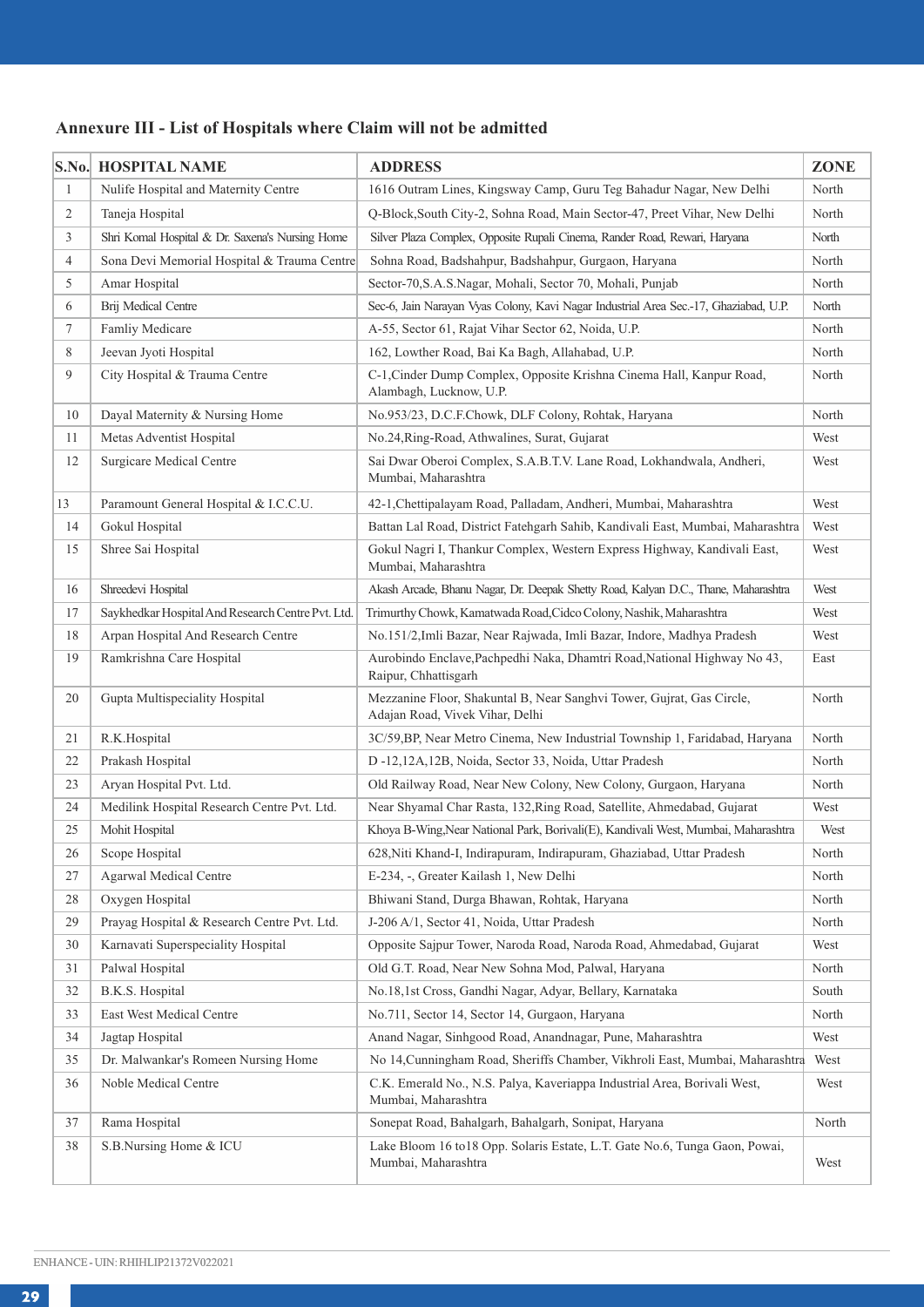|          | S.No. HOSPITAL NAME                                           | <b>ADDRESS</b>                                                                                                                | ZONE         |
|----------|---------------------------------------------------------------|-------------------------------------------------------------------------------------------------------------------------------|--------------|
| 39       | Saraswati Hospital                                            | 103-106, Vrurel Appt., Opp. Navjivan Post Office, Ajwa Road,<br>Malad West, Mumbai, Maharashtra                               | West         |
| 40       | Shakuntla Hospital                                            | 3-B Tashkant Marg, Near St. Joseph Collage, Allahabad, Uttar Pradesh                                                          | North        |
| 41       | Mahaveer Hospital & Trauma Centre                             | Plot No-25, B/H Old Mount Carmel School, Near Lokmat Square,<br>Panki, Kanpur, Uttar Pradesh                                  | North        |
| 42       | Eashwar Lakshmi Hospital                                      | Plot No. 9, Near Sub Registrar Office, Gandhi Nagar, Hyderabad,<br>Andhra Pradesh                                             | South        |
| 43       | Amrapali Hospital                                             | Plot No. NH-34, P-2, Omega -1, Greater Noida, Noida, Uttar Pradesh                                                            | North        |
| 44       | Hardik Hospital                                               | 29C, Budh Bazar, Vikas Nagar, New Delhi, Delhi                                                                                | North        |
| 45       | Jabalpur Hospital & Research Centre Pvt. Ltd.                 | Russel Crossing, Naptier Town, Jabalpur, Madhya Pradesh                                                                       | West         |
| 46       | Panvel Hospital                                               | Plot No. 260A, Uran Naka, Old Panvel, Navi Mumbai, Maharashtra                                                                | West         |
| 47       | Santosh Hospital                                              | L-629/631, Hapur Road, Shastri Nagar, Meerut, Uttar Pradesh                                                                   | North        |
| 48       | Sona Medical Centre                                           | 5/58, Near Police Station, Vikas Nagar, Lucknow, Uttar Pradesh                                                                | North        |
| 49       | City Super Speciality Hospital                                | Near Mohan Petrol Pump, Gohana Road, Rohtak, Haryana                                                                          | North        |
| 50       | Navjeevan Hospital & Maternity Centre                         | 753/21, Madanpuri Road, Near Pataudi Chowk, Gurgaon, Haryana                                                                  | North        |
| 51       | Abhishek Hospital                                             | C-12, New Azad Nagar, Kanpur, Uttar Pradesh                                                                                   | North        |
| 52       | Raj Nursing Home                                              | 23-A, Park Road, Allahabad, Uttar Pradesh                                                                                     | North        |
| 53       | Sparsh Medicare and Trauma Centre                             | Shakti Khand - III/54, Indirapuram, Ghaziabad, Uttar Pradesh                                                                  | North        |
| 54       | Saras Healthcare Pvt. Ltd.                                    | K-112, SEC-12, Pratap Vihar, Ghaziabad, Uttar Pradesh                                                                         | North        |
| 55       | Getwell Soon Multispeciality Institute<br>Pvt. Ltd.           | S-19, Shalimar Garden Extn., Near Dayanand Park, Sahibabad,<br>Ghaziabad, Uttar Pradesh                                       | North        |
| 56       | Shivalik Medical Centre Pvt. Ltd.                             | A-93, Sector 34, Noida, Uttar Pradesh                                                                                         | North        |
| 57       | Aakanksha Hospital                                            | 126, Aaradhnanagar Soc., B/H. Bhulkabhavan School,<br>Aanand-Mahal Rd., Adajan, Surat, Gujarat                                | West         |
| 58       | Abhinay Hospital                                              | Harsh Apartment, Nr Jamna Nagar Bus Stop, God Dod Road, Surat,<br>Gujarat                                                     | West         |
| 59       | Adhar Ortho Hospital                                          | Dawer Chambers, Nr. Sub Jail, Ring Rd., Surat, Gujarat                                                                        | West         |
| 60       | Aris Care Hospital                                            | A 223-224, Mansarovar Soc, 60 Feet, Godadara Road, Surat, Gujarat                                                             | West         |
| 61       | Arzoo Hospital                                                | Opp. L.B. Cinema, Bhatar Rd., Surat, Gujarat                                                                                  | West         |
| 62       | Auc Hospital                                                  | B-44 Gujarat Housing Board , Nandeshara, Surat, Gujarat                                                                       | West         |
| 63       | Dharamjivan General Hospital &<br>Trauma Centre               | Karmayogi - 1, Plot No. 20/21, Near Piyush Point, Pandesara, Surat,<br>Gujarat                                                | West         |
| 64       | Dr. Santosh Basotia Hospital                                  | Bhatar Road, Surat, Gujarat                                                                                                   | West         |
| 65       | God Father Hospital                                           | 344, Nandvan Soc., B/H. Matrushakti Soc., Puna Gam, Surat, Gujarat                                                            | West         |
| 66       | Govind-Prabha Arogya Sankool                                  | Opp. Ratna-Sagar Vidhyalaya, Kaji Medan, Gopipura, Surat, Gujarat                                                             | West         |
| 67       | Hari Milan Hospital                                           | L H Road, Surat, Gujarat                                                                                                      | West         |
| 68       | Jaldhi Ano-Rectal Hospital                                    | 103, Payal Apt., Nxt To Rander Zone Office, Tadwadi, Surat, Gujarat                                                           | West         |
| 69       | Jeevan Path Gen. Hospital                                     | 2nd Floor, Dwarkesh Nagri, Nr. Laxmi Farsan, Sayan, Surat, Gujarat                                                            | West<br>West |
| 70<br>71 | Kalrav Children Hospital<br>Kanchan General Surgical Hospital | Yashkamal Complex, Nr. Jivan Jyot, Udhna, Surat, Gujarat<br>Plot No. 380, Ishwarnagar Soc, Bhamroli-Bhatar, Pandesara, Surat, | West         |
|          |                                                               | Gujarat                                                                                                                       |              |
|          | 72   Krishnavati General Hospital                             | Bamroli Road, Surat, Gujarat                                                                                                  | West         |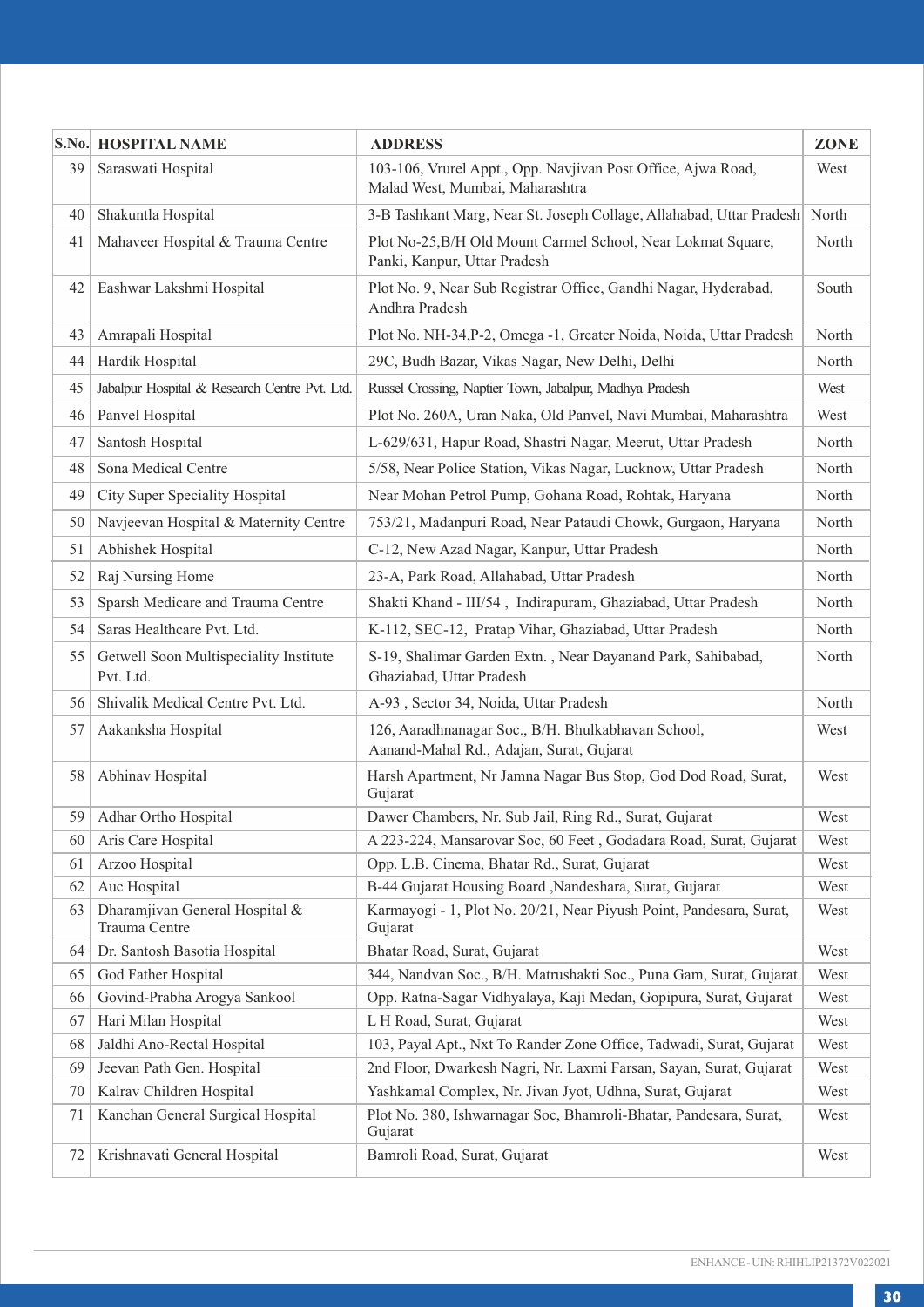|    | <b>S.No. HOSPITAL NAME</b>                              | <b>ADDRESS</b>                                                                           | <b>ZONE</b> |
|----|---------------------------------------------------------|------------------------------------------------------------------------------------------|-------------|
| 73 | Niramayam Hosptial & Prasutigruah                       | Shraddha Raw House, Near Natures Park, Surat, Gujarat                                    | West        |
| 74 | Patna Hospital                                          | 25, Ashapuri Soc - 2, Bamroli Road, Surat, Surat, Gujarat                                | West        |
| 75 | Poshia Children Hospital                                | Harekrishan Shoping Complex 1St Floor, Varachha Road, Surat,<br>Gujarat                  | West        |
| 76 | R.D. Janseva Hospital                                   | 120 Feet Bamroli Road, Pandesara, Surat, Gujarat                                         | West        |
| 77 | Radha Hospital & Maternity Home                         | 239/240 Bhagunagar Society, Opp Hans Society, L H Road,<br>Varachha Road, Surat, Gujarat | West        |
| 78 | Santosh Hospital                                        | L H Road, Surat, Gujarat                                                                 | West        |
| 79 | Sparsh Multy Specality Hospital &<br>Trauma Care Center | G.I.D.C Road, Nr Udhana Citizan Co-Op.Bank, Surat, Gujarat                               | West        |

**Notes:**

<sup>1.</sup> For an updated list of Hospitals, please visit the Company's website. 2. Only in case of a medical emergency, Claims would be payable if admitted in the above Hospitals on a reimbursement basis.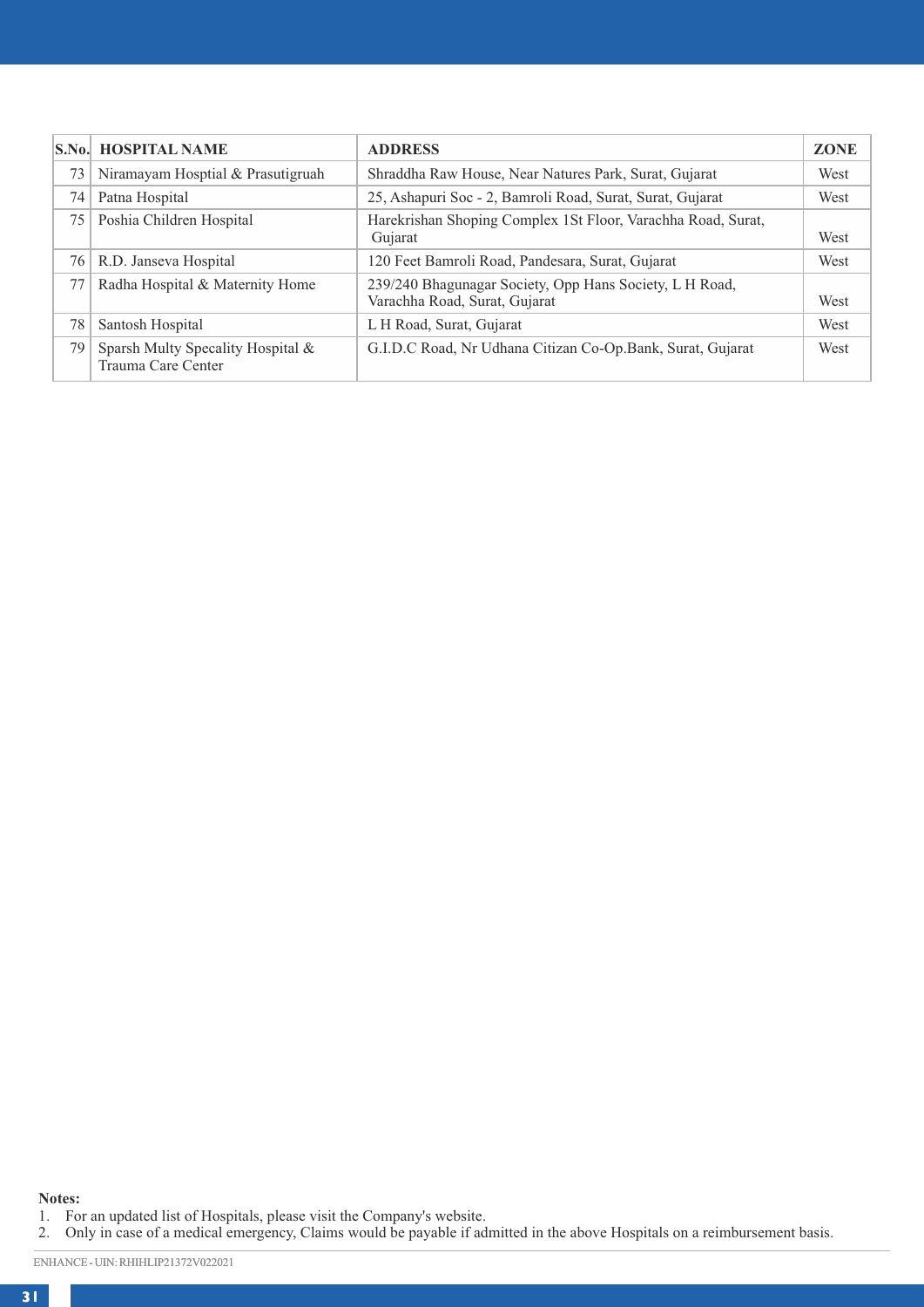## **Annexure IV - Service Request Form - For Change in Occupation / Nature of Job**

#### **(Refer Clause 5.2.1 of Policy Terms and Conditions)**

Please Note:

- 1) To be filled in by Policyholder in CAPITAL LETTERS only.
- 2) If there is insufficient space, please provide further details on a separate sheet. All attached documents form part of this service request.
- 3) This form has to be filled in and submitted to the company whenever the nature of job / occupation of any insured covered under the Policy changes subsequent to the issuance of the Policy.

| <b>Policyholder Details</b> |                                                                   |
|-----------------------------|-------------------------------------------------------------------|
| Policy Number               | :<br>Mr.<br>Ms.                                                   |
| Name                        | $\ddot{\cdot}$<br>(First Name)<br>(Last Name)                     |
|                             | Details of the Insured Persons for whom details are to be updated |
|                             |                                                                   |
|                             | Mr.<br>Ms.                                                        |
| Name                        | $\ddot{\phantom{a}}$                                              |
|                             | (First Name)<br>(Last Name)                                       |
| Occupation                  | $\ddot{\phantom{a}}$                                              |

I hereby declare, on my behalf and on behalf of all persons insured, that the above statement(s), answer(s) and / or particular(s) given by me are true and complete in all respects to the best of my knowledge and that I am authorized to provide / request for updation of the details on behalf of Insured Persons.

| Date  | ٠<br>٠ | (DD/MM/YYYY) |  |
|-------|--------|--------------|--|
|       |        |              |  |
| Place | ٠<br>٠ |              |  |

Signature of the Policyholder :

(On behalf of all the persons insured under the Policy)

\_\_\_\_\_\_\_\_\_\_\_\_\_\_\_\_\_\_\_\_\_\_\_\_\_\_\_\_\_\_\_\_\_\_\_\_\_\_\_\_\_\_

**Note:** The Company shall update its record with respect to the information provided above. Subsequently, the Company may review the risk involved and may alter the coverage and/or premium payable accordingly.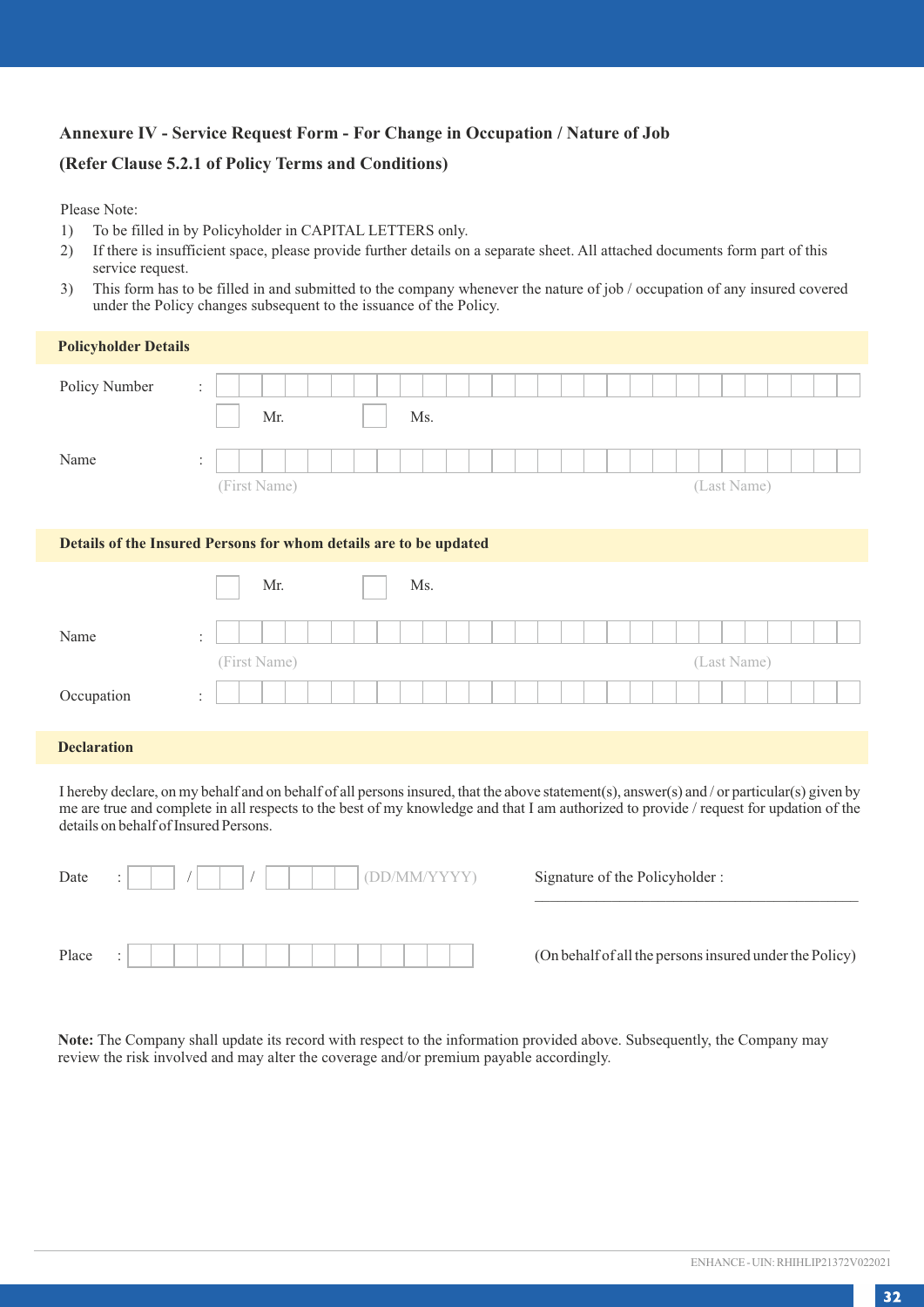# **Annexure V - Benefit / Premium illustration Illustration No. 1**

| Age of<br>members<br><b>Insured</b> | Coverage opted on individual<br>basis covering each member<br>of the family separately<br>(at a single point of time) |                             | Coverage opted on individual<br>basis covering multiple members<br>of the family under a single Policy<br>(Sum Insured is available for each<br>member of family) |                                                                                                        |                                       | Coverage opted on family floater<br>basis with overall Sum Insured<br>(only one Sum Insured is available<br>for the entire family) |                                                                                       |                                        |                                       |                                 |
|-------------------------------------|-----------------------------------------------------------------------------------------------------------------------|-----------------------------|-------------------------------------------------------------------------------------------------------------------------------------------------------------------|--------------------------------------------------------------------------------------------------------|---------------------------------------|------------------------------------------------------------------------------------------------------------------------------------|---------------------------------------------------------------------------------------|----------------------------------------|---------------------------------------|---------------------------------|
|                                     | Premium<br>(Rs.)                                                                                                      | <b>Sum Insured</b><br>(Rs.) | Premium<br>(Rs.)                                                                                                                                                  | <b>Discount</b><br>(if any)                                                                            | Premium<br>after<br>discount<br>(Rs.) | <b>Sum</b><br><b>Insured</b><br>(Rs.)                                                                                              | <b>Premium or</b><br>consolidated<br>premium for<br>all members<br>of family<br>(Rs.) | Floater<br><b>Discount</b><br>(if any) | Premium<br>after<br>discount<br>(Rs.) | Sum-<br><b>Insured</b><br>(Rs.) |
| 44                                  | 7,800                                                                                                                 | 3,00,000                    | 7,800                                                                                                                                                             | 10%                                                                                                    | 7,020                                 | 3,00,000                                                                                                                           |                                                                                       |                                        |                                       |                                 |
| 39                                  | 7,459                                                                                                                 | 3,00,000                    | 7,459                                                                                                                                                             | 10%                                                                                                    | 6,713                                 | 3,00,000                                                                                                                           | 15,839                                                                                | NA                                     | 15,839                                | 3,00,000                        |
| 22                                  | 2,500                                                                                                                 | 3,00,000                    | 2,500                                                                                                                                                             | 10%                                                                                                    | 2,250                                 | 3,00,000                                                                                                                           |                                                                                       |                                        |                                       |                                 |
| 14                                  | 2,344                                                                                                                 | 3,00,000                    | 2,344                                                                                                                                                             | 10%                                                                                                    | 2.110                                 | 3,00,000                                                                                                                           |                                                                                       |                                        |                                       |                                 |
|                                     | Total Premium for all members of family is<br>Rs.20103, when each member is covered<br>separately.                    |                             |                                                                                                                                                                   | Total Premium for all members of<br>family is Rs.18093, when they are<br>covered under a single policy |                                       |                                                                                                                                    | Total Premium when policy is opted on<br>floater basis is Rs.15839                    |                                        |                                       |                                 |
|                                     | Sum Insured available for each individual<br>is Rs.3,00,000                                                           |                             |                                                                                                                                                                   | Sum Insured available for each family<br>member is Rs.3,00,000                                         |                                       |                                                                                                                                    | Sum Insured of Rs.3,00,000 is available                                               | for entire family                      |                                       |                                 |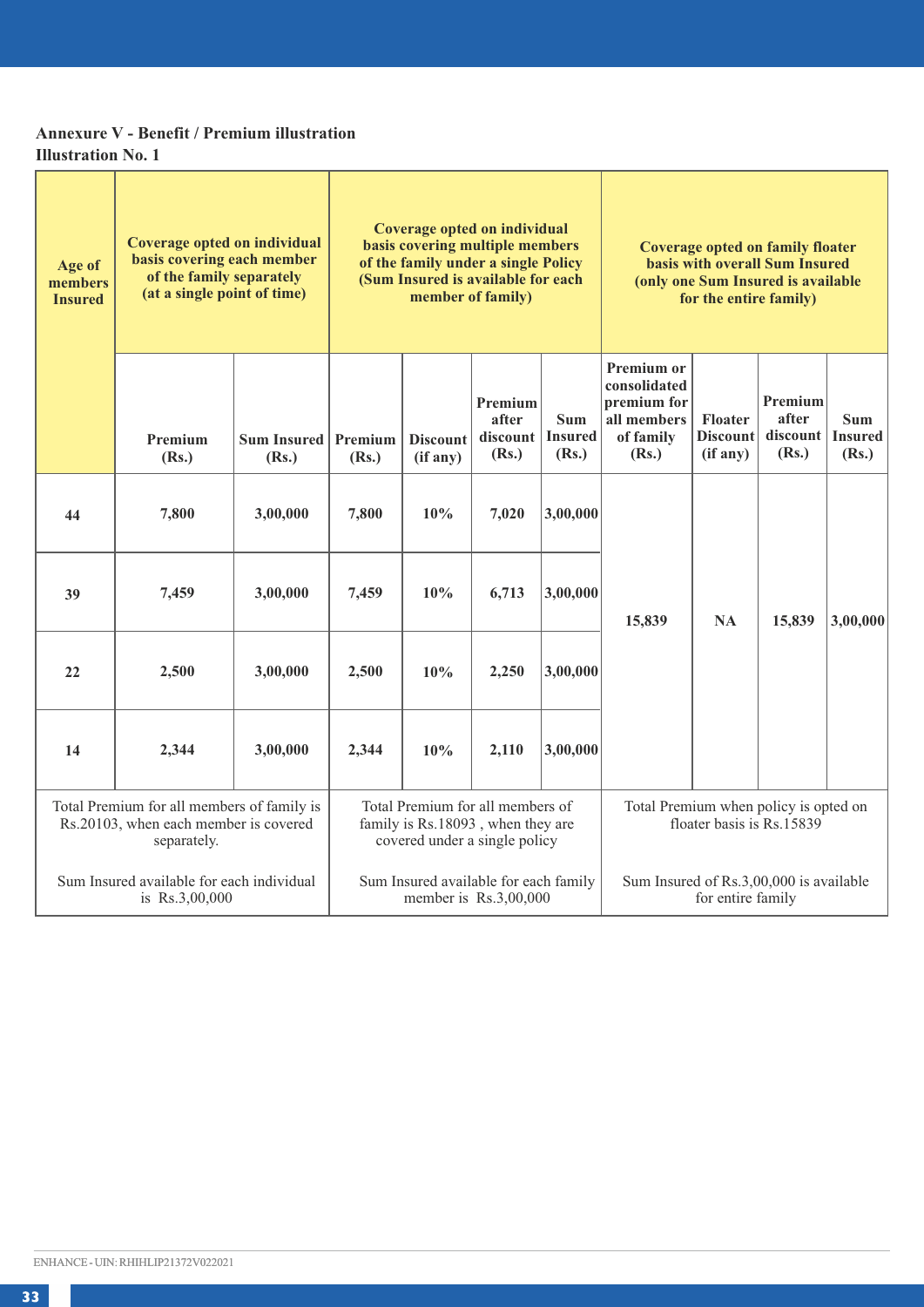# **Annexure V- Benefit / Premium illustration Illustration No. 2**

| Age of<br>members<br><b>Insured</b>                                                                | Coverage opted on individual<br>basis covering each member<br>of the family separately<br>(at a single point of time) |                              | Coverage opted on individual<br>basis covering multiple members<br>of the family under a single Policy<br>(Sum Insured is available for each<br>member of family) |                             |                                                                   | <b>Coverage opted on family floater</b><br>basis with overall Sum Insured<br>(only one Sum Insured is available<br>for the entire family) |                                                                                       |                                        |                                                                     |                                 |
|----------------------------------------------------------------------------------------------------|-----------------------------------------------------------------------------------------------------------------------|------------------------------|-------------------------------------------------------------------------------------------------------------------------------------------------------------------|-----------------------------|-------------------------------------------------------------------|-------------------------------------------------------------------------------------------------------------------------------------------|---------------------------------------------------------------------------------------|----------------------------------------|---------------------------------------------------------------------|---------------------------------|
|                                                                                                    | Premium<br>(Rs.)                                                                                                      | Sum Insured Premium<br>(Rs.) | (Rs.)                                                                                                                                                             | <b>Discount</b><br>(if any) | Premium<br>after<br>discount<br>(Rs.)                             | Sum.<br><b>Insured</b><br>(Rs.)                                                                                                           | <b>Premium or</b><br>consolidated<br>premium for<br>all members<br>of family<br>(Rs.) | Floater<br><b>Discount</b><br>(if any) | Premium<br>after<br>discount  <br>(Rs.)                             | Sum.<br><b>Insured</b><br>(Rs.) |
| 61                                                                                                 | 44,301                                                                                                                | 3,00,000                     | 44,301                                                                                                                                                            | $5\%$                       | 42,086                                                            | 3,00,000                                                                                                                                  |                                                                                       |                                        |                                                                     |                                 |
| 57                                                                                                 | 18,403                                                                                                                | 3.00.000                     | 18,403                                                                                                                                                            | $5\%$                       | 11.353                                                            | 3,00,000                                                                                                                                  | 55,643                                                                                | <b>NA</b>                              | 55,643                                                              | 3,00,000                        |
| 21                                                                                                 | 2.500                                                                                                                 | 3.00.000                     | 2.500                                                                                                                                                             | $5\%$                       | 11,353                                                            | 3,00,000                                                                                                                                  |                                                                                       |                                        |                                                                     |                                 |
| Total Premium for all members of family is<br>Rs.65,204 when each member is covered<br>separately. |                                                                                                                       |                              | Total Premium for all members of<br>family is Rs.64,793, when they are<br>covered under a single policy                                                           |                             |                                                                   |                                                                                                                                           |                                                                                       |                                        | Total Premium when policy is opted on<br>floater basis is Rs.55,643 |                                 |
|                                                                                                    | Sum Insured available for each individual<br>is Rs.3,00,000                                                           |                              |                                                                                                                                                                   |                             | Sum Insured available for each family<br>member is Rs. $3,00,000$ |                                                                                                                                           | Sum Insured of Rs.3,00,000 is available                                               | for entire family                      |                                                                     |                                 |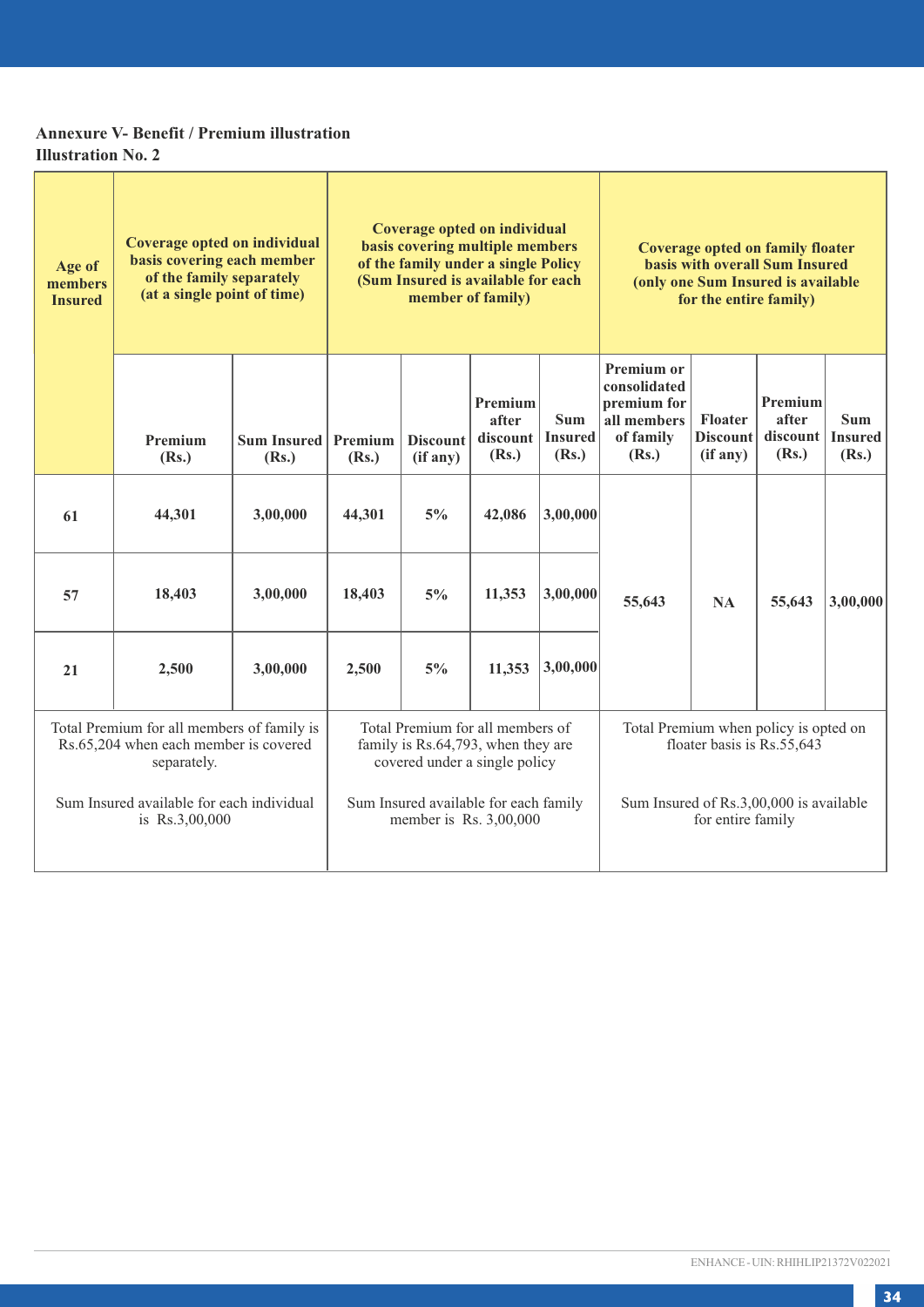## **Annexure V - Benefit / Premium illustration Illustration No. 3**

| Age of<br>members<br><b>Insured</b>                                                                 |                  | Coverage opted on individual<br>Coverage opted on individual<br>basis covering multiple members<br>basis covering each member<br>of the family under a single Policy<br>of the family separately<br>(Sum Insured is available for each<br>(at a single point of time)<br>member of family) |                                                                                                          |                             |                                       | <b>Coverage opted on family floater</b><br><b>hasis with overall Sum Insured</b><br>(only one Sum Insured is available<br>for the entire family) |                                                                                       |                                        |                                         |                                |
|-----------------------------------------------------------------------------------------------------|------------------|--------------------------------------------------------------------------------------------------------------------------------------------------------------------------------------------------------------------------------------------------------------------------------------------|----------------------------------------------------------------------------------------------------------|-----------------------------|---------------------------------------|--------------------------------------------------------------------------------------------------------------------------------------------------|---------------------------------------------------------------------------------------|----------------------------------------|-----------------------------------------|--------------------------------|
|                                                                                                     | Premium<br>(Rs.) | <b>Sum Insured</b><br>(Rs.)                                                                                                                                                                                                                                                                | Premium<br>(Rs.)                                                                                         | <b>Discount</b><br>(if any) | Premium<br>after<br>discount<br>(Rs.) | <b>Sum</b><br><b>Insured</b><br>(Rs.)                                                                                                            | <b>Premium or</b><br>consolidated<br>premium for<br>all members<br>of family<br>(Rs.) | Floater<br><b>Discount</b><br>(if any) | Premium<br>after<br>discount  <br>(Rs.) | Sum<br><b>Insured</b><br>(Rs.) |
| 71                                                                                                  | 45,193           | 3,00,000                                                                                                                                                                                                                                                                                   | 45,193                                                                                                   | $5\%$                       | 42,933                                | 3,00,000                                                                                                                                         |                                                                                       | NA                                     | 76,467                                  | 3,00,000                       |
| 68                                                                                                  | 44,768           | 3,00,000                                                                                                                                                                                                                                                                                   | 44,768                                                                                                   | $5\%$                       | 42,933                                | 3,00,000                                                                                                                                         | 76,467                                                                                |                                        |                                         |                                |
| Total Premium for all members of family is<br>Rs.89,961, when each member is covered<br>separately. |                  |                                                                                                                                                                                                                                                                                            | Total Premium for all members of<br>family is Rs. 85,463, when they are<br>covered under a single policy |                             |                                       | Total Premium when policy is opted on<br>floater basis is Rs. 76,467                                                                             |                                                                                       |                                        |                                         |                                |
| Sum Insured available for each individual<br>is Rs. 3,00,000                                        |                  |                                                                                                                                                                                                                                                                                            | Sum Insured available for each family<br>member is Rs. 3,00,000                                          |                             |                                       | Sum Insured of Rs. 3,00,000 is available<br>for entire family                                                                                    |                                                                                       |                                        |                                         |                                |

**Notes:**

1. Premium rates (excl taxes) specified in above illustration shall be standard premium rates without considering any loading. 2. Premium mentioned is for SI 3 Lacs and Deductible 50,000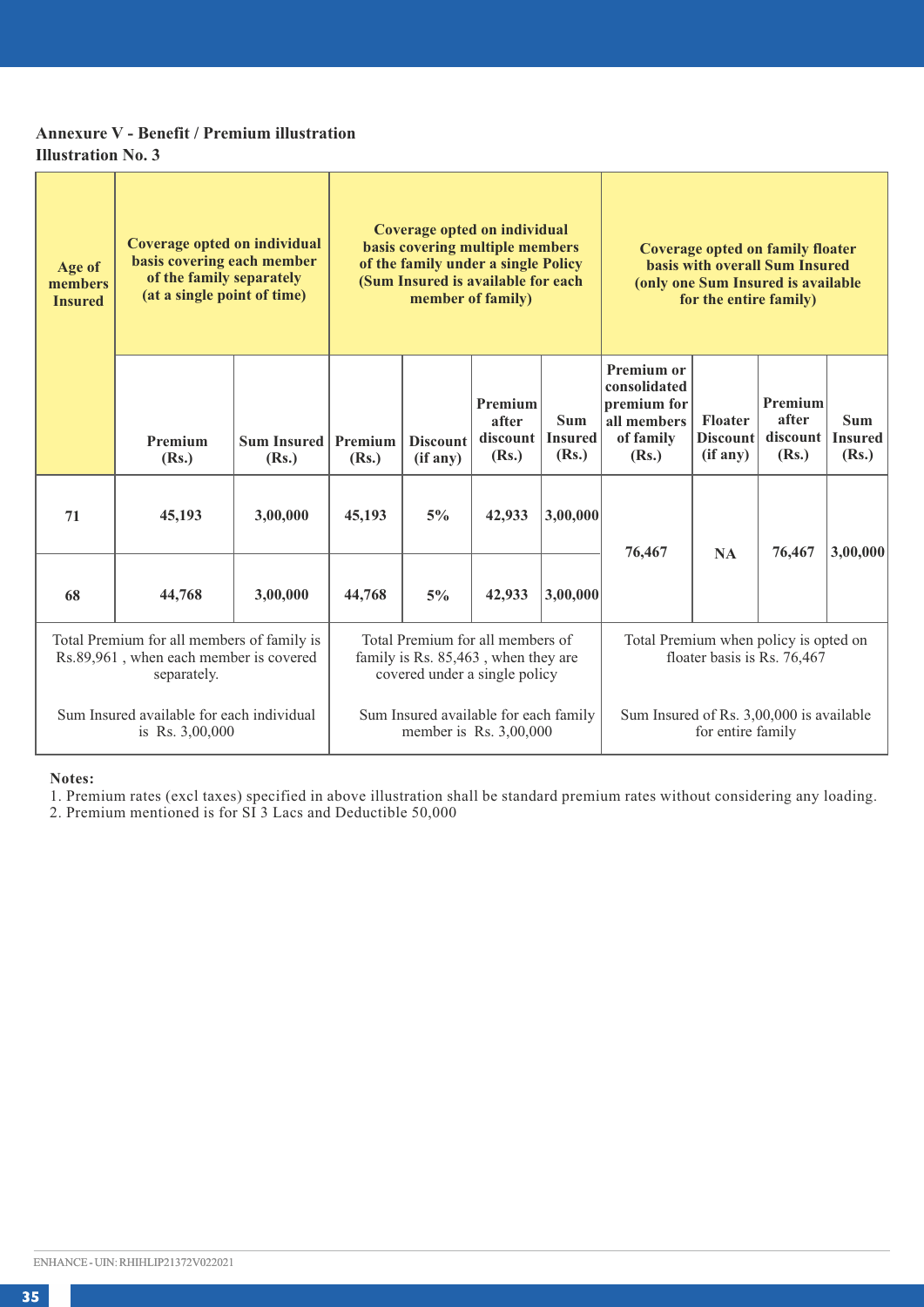# **Annexure VI - Office of the Ombudsman**

| <b>Office of the Ombudsman</b> | <b>Contact Details</b>                                                                                                                                                                                                                                                     | <b>Jurisdiction of Office (Union</b><br><b>Territory, District)</b>                  |
|--------------------------------|----------------------------------------------------------------------------------------------------------------------------------------------------------------------------------------------------------------------------------------------------------------------------|--------------------------------------------------------------------------------------|
| <b>AHMEDABAD</b>               | Insurance Ombudsman.<br>Office of the Insurance Ombudsman,<br>Jeevan Prakash Building, 6th floor, Tilak Marg, Relief Road,<br>Ahmedabad $-380001$ .<br>Tel.: 079 - 25501201/02/05/06<br>E-mail: bimalokpal.ahmedabad@cioins.co.in                                          | Gujarat, Dadra & Nagar<br>Haveli, Daman and Diu                                      |
| <b>BENGALURU</b>               | Insurance Ombudsman.<br>Office of the Insurance Ombudsman,<br>Jeevan Soudha Building, PID No. 57-27-N-19<br>Ground Floor, 19/19, 24th Main Road, JP Nagar, Ist Phase,<br>BENGALURU - 560 078.<br>Tel.: 080-22222049 / 22222048<br>Email: bimalokpal.bengaluru@cioins.co.in | Karnataka                                                                            |
| <b>BHOPAL</b>                  | Insurance Ombudsman.<br>Office of the Insurance Ombudsman,<br>Janak Vihar Complex, 2nd Floor, 6, Malviya Nagar, Opp. Airtel,<br>Near New Market, BHOPAL (M.P.)-462 003.<br>Tel.: 0755-2769201 / 9202, Fax: 0755-2769203<br>E-mail: bimalokpal.bhopal@cioins.co.in          | Madhya Pradesh &<br>Chhattisgarh                                                     |
| <b>BHUBANESHWAR</b>            | Insurance Ombudsman.<br>Office of the Insurance Ombudsman.<br>62, Forest Park, BHUBANESHWAR-751 009.<br>Tel.: 0674 - 2596461 / 2596455, Fax: 0674-2596429<br>E-mail: bimalokpal.bhubaneswar@cioins.co.in                                                                   | Orissa                                                                               |
| <b>CHANDIGARH</b>              | Insurance Ombudsman.<br>Office of the Insurance Ombudsman,<br>S.C.O. No.101-103, 2nd Floor, Batra Building. Sector 17-D,<br>CHANDIGARH-160 017.<br>Tel.: 0172 - 2706196 / 2706468, Fax: 0172-2708274<br>E-mail: bimalokpal.chandigarh@cioins.co.in                         | Punjab, Haryana,<br>Himachal Pradesh.<br>Jammu & Kashmir.<br>Chandigarh              |
| <b>CHENNAI</b>                 | Insurance Ombudsman.<br>Office of the Insurance Ombudsman,<br>Fathima Akhtar Court, 4th Floor, 453, Anna Salai, Teynampet,<br>CHENNAI-600 018.<br>Tel.: 044-24333668 / 24335284, Fax: 044-24333664<br>E-mail: bimalokpal.chennai@cioins.co.in                              | Tamil Nadu, Pondicherry<br>Town and Karaikal<br>(which are part of<br>Pondicherry)   |
| <b>DELHI</b>                   | Insurance Ombudsman.<br>Office of the Insurance Ombudsman,<br>2/2 A, Universal Insurance Bldg., Asaf Ali Road,<br>NEW DELHI-110 002.<br>Tel.: 011 - 23232481 / 23213504<br>E-mail: bimalokpal.delhi@cioins.co.in                                                           | Delhi                                                                                |
| <b>GUWAHATI</b>                | Insurance Ombudsman.<br>Office of the Insurance Ombudsman,<br>"Jeevan Nivesh", 5th Floor, Near Panbazar Overbridge, S.S.<br>Road, GUWAHATI-781 001 (ASSAM).<br>Tel.: 0361 - 2632204 / 2602205<br>E-mail: bimalokpal.guwahati@cioins.co.in                                  | Assam, Meghalaya,<br>Manipur, Mizoram,<br>Arunachal Pradesh.<br>Nagaland and Tripura |
| <b>HYDERABAD</b>               | Insurance Ombudsman,<br>Office of the Insurance Ombudsman,<br>6-2-46, 1st Floor, Moin Court, Lane Opp. Saleem Function<br>Palace, A.C. Guards, Lakdi-Ka-Pool, HYDERABAD-500 004.<br>Tel.: 040 - 23312122<br>E-mail: bimalokpal.hyderabad@cioins.co.in                      | Andhra Pradesh,<br>Telangana and Yanam - a<br>part of Territory of<br>Pondicherry    |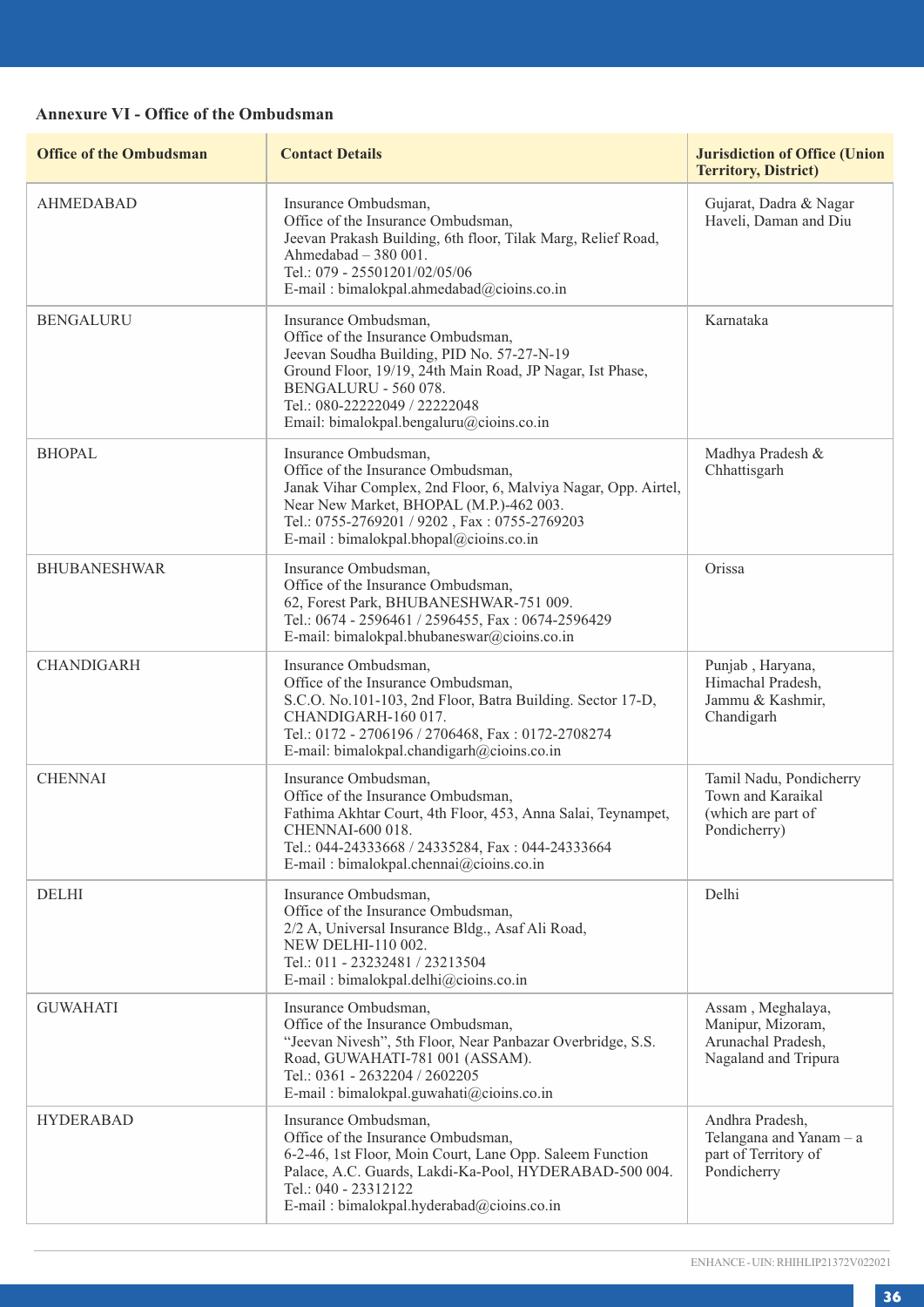| <b>Office of the Ombudsman</b> | <b>Contact Details</b>                                                                                                                                                                                                                                      | <b>Jurisdiction of Office (Union</b><br><b>Territory, District)</b>                                                                                                                                                                                                                                                                                                                                                                                                                                                          |
|--------------------------------|-------------------------------------------------------------------------------------------------------------------------------------------------------------------------------------------------------------------------------------------------------------|------------------------------------------------------------------------------------------------------------------------------------------------------------------------------------------------------------------------------------------------------------------------------------------------------------------------------------------------------------------------------------------------------------------------------------------------------------------------------------------------------------------------------|
| <b>JAIPUR</b>                  | Insurance Ombudsman,<br>Office of the Insurance Ombudsman,<br>Jeevan Nidhi - II Bldg., Gr. Floor, Bhawani Singh Marg, Jaipur -<br>302 005.<br>Tel.: 0141-2740363<br>Email: Bimalokpal.jaipur@cioins.co.in                                                   | Rajasthan                                                                                                                                                                                                                                                                                                                                                                                                                                                                                                                    |
| <b>ERNAKULAM</b>               | Insurance Ombudsman,<br>Office of the Insurance Ombudsman.<br>2nd Floor, Pulinat Bldg., Opp. Cochin Shipyard, M.G. Road,<br>ERNAKULAM-682 015.<br>Tel.: 0484-2358759/2359338, Fax: 0484-2359336<br>E-mail: bimalokpal.ernakulam@cioins.co.in                | Kerala, Lakshadweep, Mahe<br>- a part of Pondicherry                                                                                                                                                                                                                                                                                                                                                                                                                                                                         |
| <b>KOLKATA</b>                 | Insurance Ombudsman,<br>Office of the Insurance Ombudsman,<br>4th Floor, Hindustan Bldg. Annexe, 4, C.R. Avenue,<br>Kolkata - 700 072.<br>Tel: 033-22124339/22124340, Fax: 033-22124341<br>E-mail: bimalokpal.kolkata@cioins.co.in                          | West Bengal, Andaman &<br>Nicobar Islands, Sikkim                                                                                                                                                                                                                                                                                                                                                                                                                                                                            |
| <b>LUCKNOW</b>                 | Insurance Ombudsman,<br>Office of the Insurance Ombudsman,<br>6th Floor, Jeevan Bhawan, Phase-2, Nawal Kishore Road,<br>Hazaratganj, LUCKNOW-226 001.<br>Tel.: 0522 - 2231330 / 2231331, Fax: 0522-2231310<br>E-mail: bimalokpal.lucknow@cioins.co.in       | Districts of Uttar Pradesh:<br>Laitpur, Jhansi, Mahoba,<br>Hamirpur, Banda, Chitrakoot,<br>Allahabad, Mirzapur,<br>Sonbhabdra, Fatehpur,<br>Pratapgarh, Jaunpur, Varanasi,<br>Gazipur, Jalaun, Kanpur,<br>Lucknow, Unnao, Sitapur,<br>Lakhimpur, Bahraich,<br>Barabanki, Raebareli, Sravasti,<br>Gonda, Faizabad, Amethi,<br>Kaushambi, Balrampur, Basti,<br>Ambedkarnagar, Sultanpur,<br>Maharajgang, Santkabirnagar,<br>Azamgarh, Kushinagar,<br>Gorkhpur, Deoria, Mau,<br>Ghazipur, Chandauli, Ballia,<br>Sidharathnagar. |
| <b>MUMBAI</b>                  | Insurance Ombudsman,<br>Office of the Insurance Ombudsman,<br>3rd Floor, Jeevan Seva Annexe, S.V. Road, Santacruz(W),<br>MUMBAI-400 054.<br>Tel.: 022 - 69038821/23/24/25/26/27/28/29/30/31<br>Fax: 022 - 26106052<br>Email: bimalokpal.mumbai@cioins.co.in | Goa,<br>Mumbai Metropolitan<br>Region<br>excluding Navi Mumbai &<br>Thane                                                                                                                                                                                                                                                                                                                                                                                                                                                    |
| <b>NOIDA</b>                   | Office of the Insurance Ombudsman,<br>Bhagwan Sahai Palace<br>4th Floor, Main Road, Naya Bans, Sector 15,<br>Distt: Gautam Buddh Nagar,<br>U.P-201301.<br>Tel.: 0120-2514252 / 2514253<br>Email: bimalokpal.noida@cioins.co.in                              | State of Uttaranchal and the<br>following Districts of Uttar<br>Pradesh: Agra, Aligarh, Bagpat,<br>Bareilly, Bijnor, Budaun,<br>Bulandshehar, Etah, Kanooj,<br>Mainpuri, Mathura, Meerut,<br>Moradabad, Muzaffarnagar,<br>Oraivva, Pilibhit, Etawah.<br>Farrukhabad, Firozbad,<br>Gautambodhanagar, Ghaziabad,<br>Hardoi, Shahjahanpur, Hapur,<br>Shamli, Rampur, Kashganj,<br>Sambhal, Amroha, Hathras,<br>Kanshiramnagar, Saharanpur                                                                                       |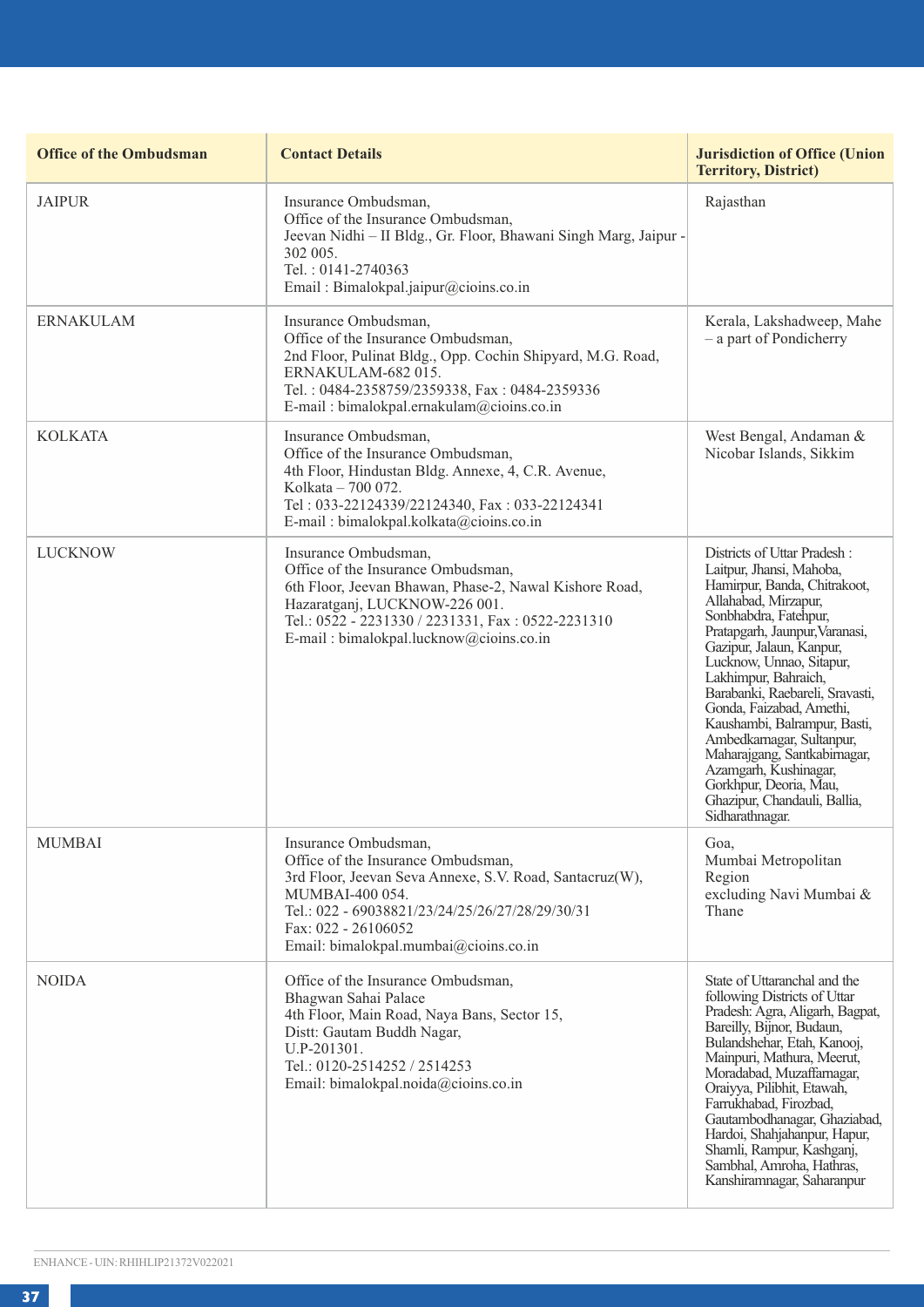| <b>Office of the Ombudsman</b> | <b>Contact Details</b>                                                                                                                                                                                                                    | <b>Jurisdiction of Office (Union</b><br><b>Territory, District)</b>                       |
|--------------------------------|-------------------------------------------------------------------------------------------------------------------------------------------------------------------------------------------------------------------------------------------|-------------------------------------------------------------------------------------------|
| <b>PATNA</b>                   | Insurance Ombudsman.<br>Office of the Insurance Ombudsman.<br>"Jeevan Nivesh", 5th Floor, Near Panbazar Overbridge, S.S.<br>Road, GUWAHATI-781 001 (ASSAM).<br>Tel.: 0361 - 2632204 / 2602205<br>E-mail: bimalokpal.guwahati@cioins.co.in | Bihar, Jharkhand                                                                          |
| <b>PUNE</b>                    | Insurance Ombudsman,<br>Office of the Insurance Ombudsman.<br>Jeevan Darshan Bldg., 2nd Floor, C.T.S. No.s. 195 to 198, N.C.<br>Kelkar Road, Narayan Peth, Pune - 411 030.<br>Tel.: 020-41312555<br>Email: bimalokpal.pune@cioins.co.in   | Maharashtra,<br>Area of Navi Mumbai and<br>Thane excluding Mumbai<br>Metropolitan Region. |

The updated details of Insurance Ombudsman are available on website of IRDAI: www.irda.gov.in, on the website of General Insurance Council: www.gicouncil.org.in, on the Company's website www.careinsurance.com or from any of the Company's offices. Address and contact number of Executive Council of Insurers –

Email- inscoun@cioins.co.in Mumbai - 400 054. Office of the 'Executive Council of Insurers' Secretary General/Secretary, 3rd Floor, Jeevan Seva Annexe, Tel:022-69038801/03/04/05/06/07/08/09 S.V. Road, Santacruz(W),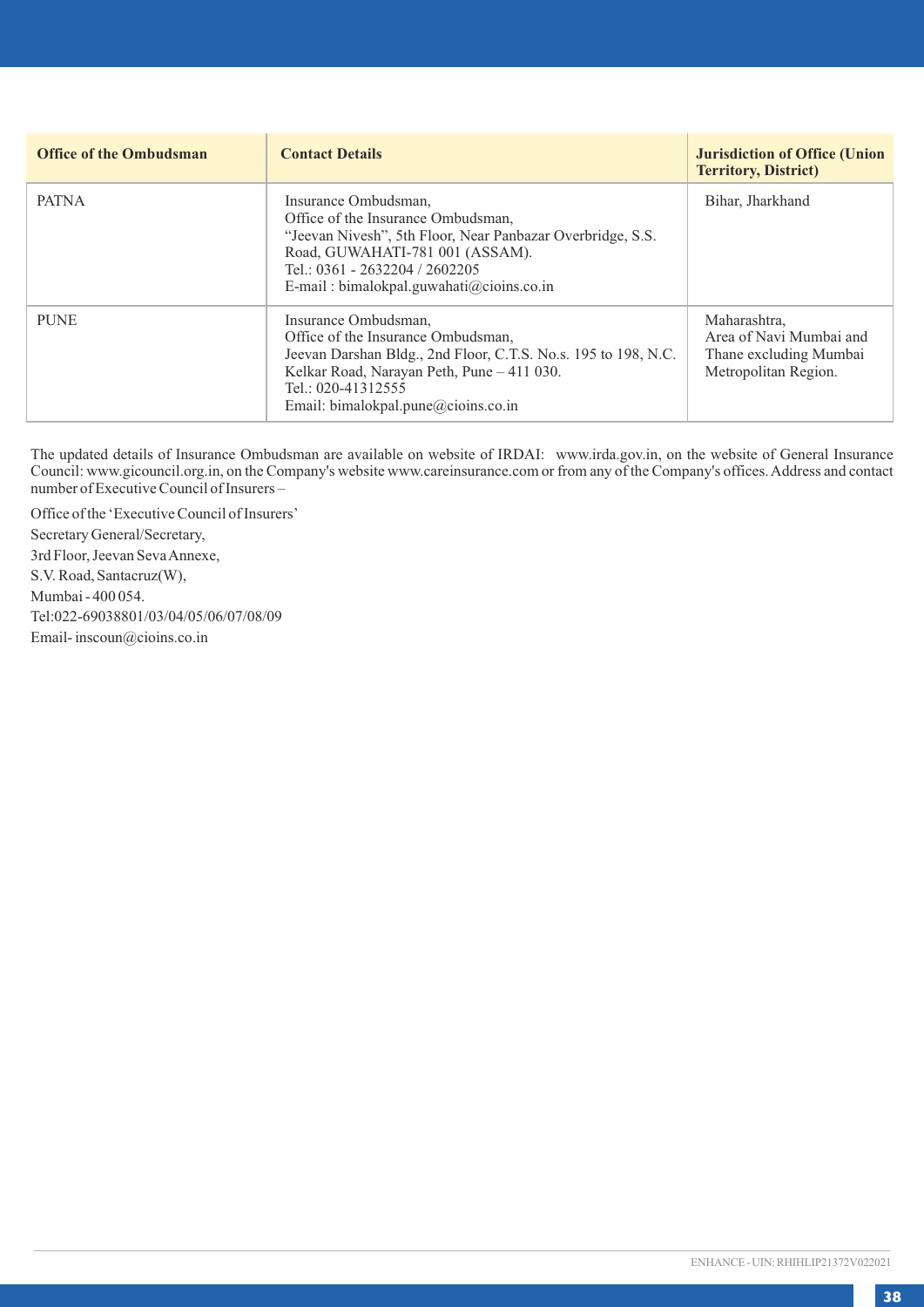#### **Add-on Benefits**

- 1. The Add-on Benefits shall be available only if the same is specifically mentioned in the Policy Certificate.
- 2. The Add-on Benefits are subject to the terms and conditions stated below and the Policy Terms & Conditions.

#### **3. Add-on Benefit 1: Everyday Care**

#### **3.1 Definition :**

For the purpose of this Add-on Benefit :

a. Everyday Care Services :

The Company will provide the following Everyday Care Services (the "Services") under this Add-on Benefit to the Insured Person during the Policy Period:

- i) Health Care Services which include only the following :
	- I. Doctor Anytime /Free Health Helpline: The Insured Person may seek medical advice from a Medical Practitioner through the telephonic or on online mode by contacting the Company on the helpline details specified on the Company's website;
	- II. Health Portal: The Insured Person may access health related information and services available through the Company's website;
	- III. Health & Wellness Offers : The Insured Person may avail discounts on the health and wellness products and services listed on the Company's website through the Network Service Provider.
- ii) Doctor consultations:
	- The Insured Person may consult a Medical Practitioner within the Company's Network, on payment of  $\bar{\tau}100$  per consultation.
	- II. Maximum 4 consultations in a Policy Year are permissible for the same Illness or Injury.
- b. Service Provider means any person, organization, institution that has been empanelled with the Company to provide Services specified under this Add-on Benefit to the Insured Person.
- 3.2 Clause 4.2(xiii) of the Policy Terms & Conditions is superseded only to the extent expressly specified in this Add-on Benefit.

#### **3.3 Claim Process applicable to this Add-on Benefit.**

a. If the Service is being availed in person, the Insured Person shall present his unique identification number along with a valid identification document (Voter ID card/driving license/passport/PAN card/any other identity proof as approved by the Company) to the Service Provider and pay `100 per consultation (in case of Doctor Consultation as specified under Clause 3.1(a)(ii)) prior to availing such Services.

> The Service Provider will provide the Services only after validation and authorization of the unique identification number by the Company.

b. If the Services are availed over the telephone or through

online mode, the Insured Person will be required to provide the details as sought by the Company/ Service Provider in order to establish authenticity and validity<br>prior to availing such Services. prior to availing such

c. If the Services are availed through the discount/ redeemable voucher provided by the Company, the Insured Person shall present the discount/redeemable voucher along with a valid identification document (Voter ID card/ driving license/ passport/ PAN card/ any other identity proof as approved by the Company) to the Service Provider prior to availing such Services.

#### **3.4 General Terms & Conditions**

- a. If the Policyholder opts for this Add-on Benefit during the Policy Period, the expiry of this Add-on Benefit would coincide with the Policy Period End Date.
- b. It is agreed and understood that the Company may, at its sole discretion, modify the list of Service Providers, Medical Practitioners or Health & Wellness Offers.
- c. The rate of discount and the name of Service Provider offering the Services can be obtained either through Company's website or from the Company's call centre. Before availing the Services, the Policyholder or Insured Person may check the updated details of the available Service Providers and the applicable discounts/services from the Company's website or call centre.
- d. The list of Services and discounts offered may vary with location and may be time barred and/or may change depending upon availability of Service Providers and discounts/Services available at such locations.
- e. The Insured Person is free to choose whether to obtain the Services and, if obtained under this Add-on Benefit, then whether or not to act on the advice/information received and/or use the Services obtained.
- f. These Services are for additional information purposes only and do not and should not be deemed to substitute the Insured Person's visit/ consultation to an independent Medical Practitioner.
- g. The Company does not make any representation as to the adequacy or accuracy of the Services, the Insured Person's or any other person's reliance on the same or the use to which the Services are put. The Company does not assume any liability for and shall not be responsible for any actual or alleged errors, omissions or representations made by any Medical Practitioner or Service Provider or for any consequences of actions taken or not taken in reliance thereon.
- h. The Insured Person understands and agrees that although the confidentiality of the information provided by him shall be maintained however the calls made by him shall be recorded for the purposes of quality and for maintaining the record of their health information.
- I. If any of the Everyday Care Services specified in Clause 3.1(a) of this Add-on Benefit has been utilized and the Policyholder chooses to cancel this Add-on Benefit then Company shall not be liable to refund any premium paid in respect to this Add-on Benefit.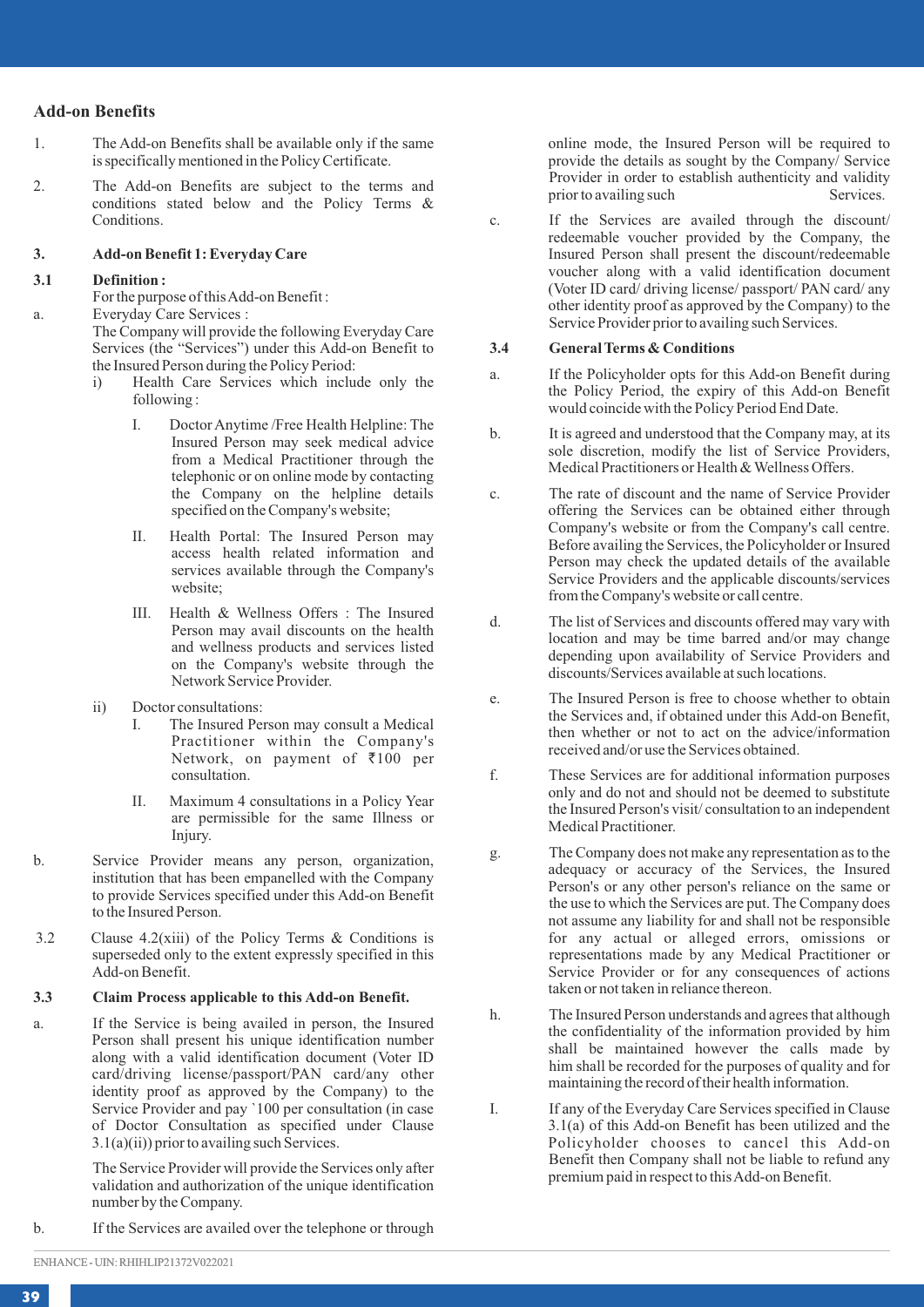#### **4. Add-on Benefit 2 : Expert Opinion**

- 4.1 If the Insured Person is diagnosed with any Major Illness during the Policy Year, then at the Policyholder's / Insured Person's request, the Company shall arrange for an Expert Opinion from a Medical Practitioner.
- 4.2 It is agreed and understood that the Expert Opinion will be based only on the information and documentation provided to the Company which will be shared with the Medical Practitioner and is subject to the following:
- a. Services under this Add-on Benefit can be availed a maximum of one time by an Insured Person during the Policy Year for each Major Illness.
- b. The Insured Person is free to choose whether or not to obtain the Expert Opinion and, if obtained under this Add-on Benefit, then whether or not to act on it.
- Services under this Add-on Benefit is for additional information purposes only and does not and should not be deemed to substitute the Insured Person's visit or consultation to an independent Medical Practitioner.
- d. The Company does not provide a Expert Opinion or make any representation as to the adequacy or accuracy of the same, the Insured Person's or any other person's reliance on the same or the use to which the Expert Opinion is put.
- e. The Company does not assume any liability for and shall not be responsible for any actual or alleged errors, omissions or representations made by any Medical Practitioner or in any Expert Opinion or for any consequences of actions taken or not taken in reliance thereon.
- f. The Policyholder or Insured Person shall indemnify the Company and hold the Company harmless for any loss or damage caused by or arising out of or in relation to any opinion, advise, prescription, actual or alleged errors, omissions or representations made by the Medical Practitioner or for any consequences of any action taken or not taken in reliance thereon.
- g. Any Expert Opinion provided under this Add-on Benefit shall not be valid for any medico-legal purposes.
- h. The Expert Opinion does not entitle the Insured Person to any consultation from or further opinions from that Medical Practitioner.
- 4.3 For the purposes of this Add-on Benefit only:
- a. Expert Opinion means an additional medical opinion obtained by the Company from a Medical Practitioner solely on the Policyholder or Insured Person's express request in relation to a Major Illness which the Insured Person has been diagnosed with during the Policy Year.
- b. Expert Opinion shall be arranged at the request of the Policyholder in respect of certain Major Illness such as:
	- (i) Cancer
	- (ii) End Stage Renal Failure
	- (iii) Multiple Sclerosis
- (iv) Benign Brain Tumour
- (v) End Stage Liver Disease
- (vi) Motor Neuron Disease
- (vii) End Stage Lung Failure
- (viii) Major Organ Transplant
- (ix) Heart Valve Replacement
- (x) Open Chest Coronary Artery Bypass Graft
- (xi) Stroke
- (xii) Paralysis
- (xiii) Heart Attack
- (xiv) Major Burns
- (xv) Coma
- 4.4. For the purpose of this Add-on Benefit, Major Illnesses means the following:
- (i) Cancer
	- (i) A malignant tumour characterized by the uncontrolled growth and spread of malignant cells with invasion and destruction of normal tissues. This diagnosis must be supported by histological evidence of malignancy and confirmed by a pathologist.
	- (ii) The term cancer includes leukemia, lymphoma and sarcoma.
	- (iii) The following are excluded:
		- (a) Tumours showing the malignant changes of carcinoma in situ and tumours which are histologically described as premalignant or non-invasive, including but not limited to:

a. Carcinoma in situ of breasts, Cervical dysplasia CIN-1, CIN -2 & CIN-3;

- (b) Any skin cancer other than invasive malignant melanoma;
- (c) All tumours of the prostate unless histologically classified as having a Gleason score greater than 6 or having progressed to at least clinical TNM classification T2N0M0;
- (d) Papillary micro carcinoma of the thyroid less than 1 cm in diameter;
- (e) Chronic lymphocyctic leukaemia less than RAI stage 3;
- (f) Microcarcinoma of the bladder;
- (g) All tumours in the presence of HIV infection.
- (ii) End Stage Renal Failure
	- (i) End stage renal disease presenting as chronic irreversible failure of both kidneys to function, as a result of which either regular renal dialysis (hemodialysis or peritoneal dialysis) is instituted or renal transplantation is carried out. Diagnosis has to be confirmed by a consultant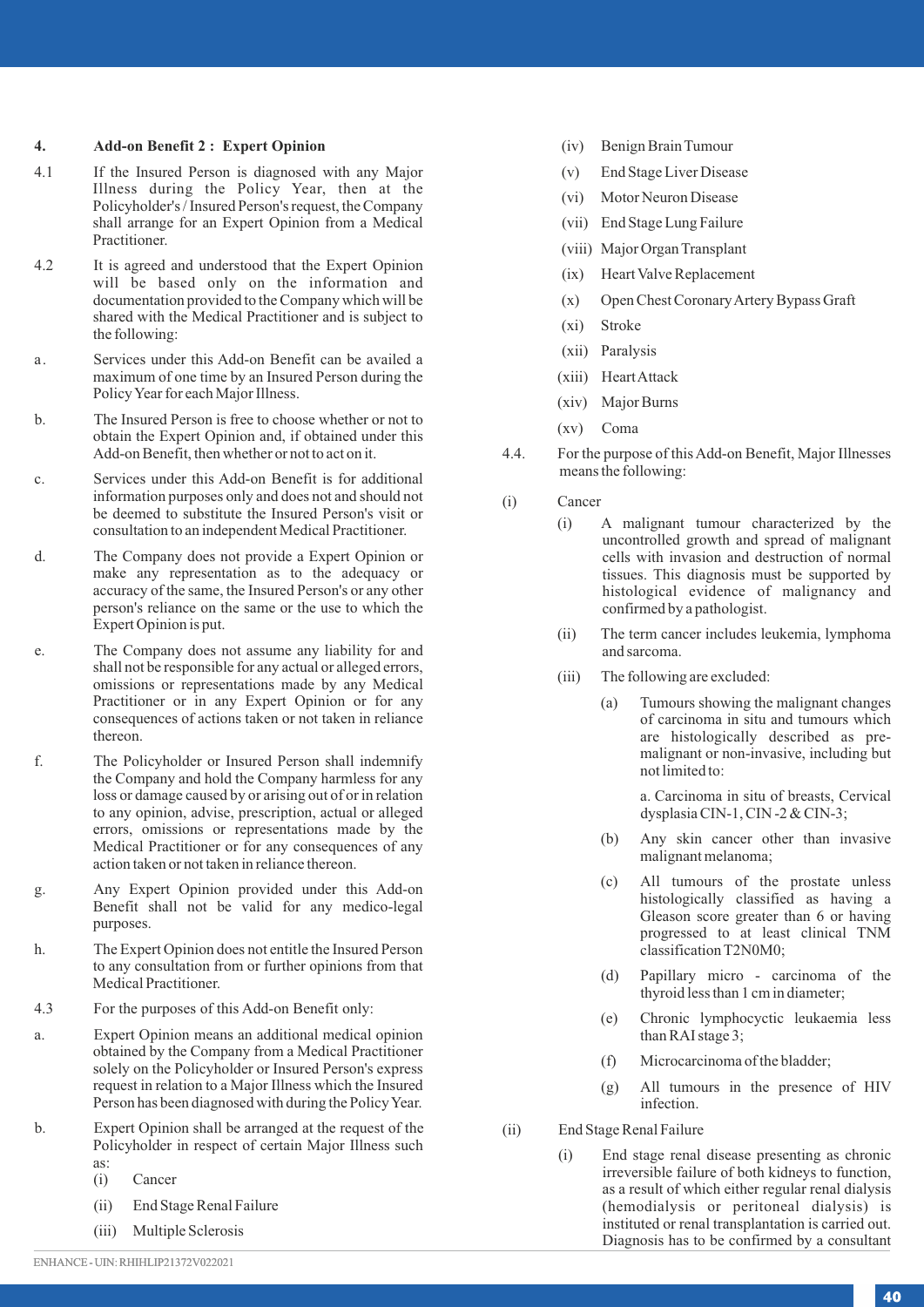physician.

- (iii) Multiple Sclerosis
	- (i) The definite occurrence of multiple sclerosis. The diagnosis must be supported by all of the following:
		- (a) Investigations including typical MRI and CSF findings, which unequivocally confirm the diagnosis to be multiple sclerosis;
		- (b) There must be current clinical impairment of motor or sensory function, which must have persisted for a continuous period of at least 6 months; and
		- (c) Well documented clinical history of exacerbations and remissions of said symptoms or neurological deficits with at least two clinically documented episodes at least one month apart.
	- (ii) Other causes of neurological damage such as SLE and HIV are excluded.
- (iv) Benign Brain Tumor
	- (i) A benign tumour in the brain where all of the following conditions are met:
		- (a) It is life threatening;
		- (b) It has caused damage to the brain;
		- (c) It has undergone surgical removal or, if inoperable, has caused a permanent neurological deficit such as but not restricted to characteristic symptoms of increased intracranial pressure such as papilloedema, mental symptoms, seizures and sensory impairment; and
		- (d) Its presence must be confirmed by a neurologist or neurosurgeon and supported by findings on Magnetic Resonance Imaging, Computerised Tomography, or other reliable imaging techniques.
	- (ii) Exclusions :
		- (a) Cysts;
		- (b) Granulomas;
		- (c) Vascular malformations;
		- (d) Haematomas;
		- (e) Calcification;
		- (f) Meningiomas;
		- (g) Tumours of the pituitary gland or spinal cord; and
		- (h) Tumours of acoustic nerve (acoustic neuroma)
- (v) End Stage Liver Disease
	- (i) End stage liver disease resulting in cirrhosis and evidenced by all of the following criteria:
- (a) Permanent jaundice;
- (b) Uncontrollable ascites;
- (c) Hepatic encephalopathy;
- (d) Oesophageal or Gastric Varices and portal hypertension;
- (ii) Liver disease arising out of or secondary to alcohol or drug misuse is excluded.
- (vi) Motor Neurone Disorder
	- (i) Motor neurone disease diagnosed by a specialist Medical Practitioner as spinal muscular atrophy, progressive bulbar palsy, amyotrophic lateral sclerosis or primary lateral sclerosis. There must be progressive degeneration of corticospinal tracts and anterior horn cells or bulbar efferent neurons. There must be current significant and permanent functional neurological impairment with objective evidence of motor dysfunction that has persisted for a continuous period of at least 3 months.
- (vii) End Stage Lung Disease
	- (i) End Stage Respiratory Failure including Chronic Interstitial Lung Disease. All of the following criteria must be met:
		- (a) Requiring permanent oxygen therapy as a result of a consistent FEV1 test value of less than one litre. (Forced Expiratory Volume during the first second of a forced exhalation);
		- (b) Arterial Blood Gas analysis with partial oxygen pressures of 55mmHg or less;
		- (c) Dyspnoea at rest.
	- (ii) This diagnosis must be confirmed by a chest physician.
- (viii) Major Organ Transplant
	- (i) The actual undergoing of a transplant of:
		- (a) One of the following human organs: heart, lung, liver, kidney, pancreas, that resulted from irreversible end-stage failure of the relevant organ; or
		- (b) Human bone marrow using haematopoietic stem cells.
	- (ii) The undergoing of a transplant has to be confirmed by a specialist Medical Practitioner.
	- (iii) The following are excluded:
		- (a) Other stem-cell transplants;
		- (b) Where only islets of langerhans are transplanted.
- (ix) Heart Valve Replacement
	- (i) The actual undergoing of open-heart valve surgery to replace or repair one or more heart valves, as a consequence of defects in, abnormalities of, or disease-affected cardiac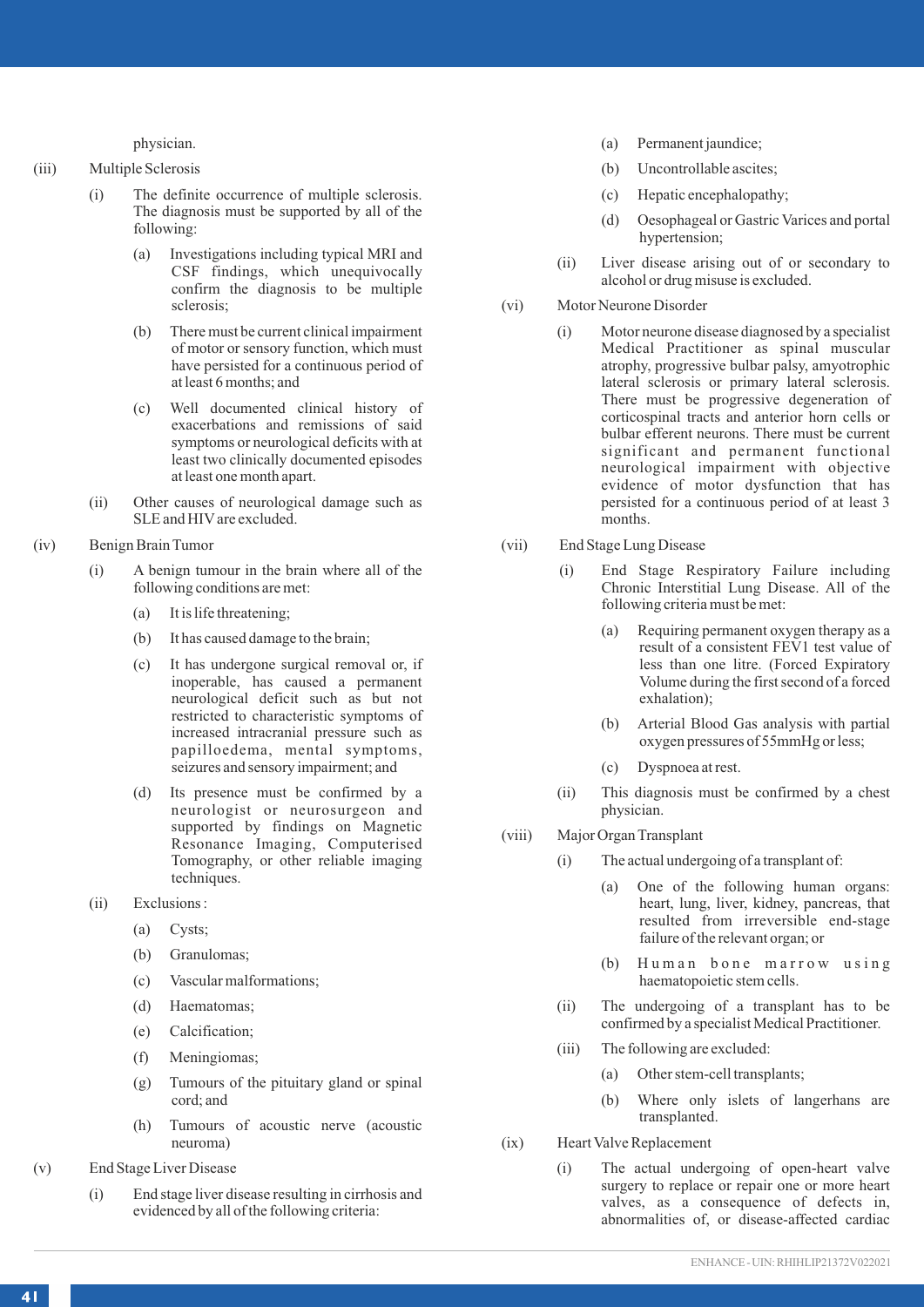valves. The diagnosis of the valve abnormality must be supported by an echocardiography and the realization of surgery has to be confirmed by a specialist Medical Practitioner.

(II) Exclusions:

(A) Catheter based techniques including but not limited to, balloon valvotomy/ valvuloplasty.

- (x) Coronary Artery Bypass Graft
	- (i) The actual undergoing of open chest surgery for the correction of one or more coronary arteries, which is / are narrowed or blocked, by Coronary Artery Bypass Graft (CABG). The diagnosis must be supported by a coronary angiography and the realization of surgery has to be confirmed by a specialist Medical Practitioner.
	- (ii) The following are excluded:
		- (a) Angioplasty and / or any other intraarterial procedures;
		- (b) Any key-hole or laser surgery.
- (xi) Stroke
	- (i) Any cerebrovascular incident producing permanent neurological sequelae. This includes infarction of brain tissue, thrombosis in an intracranial vessel, haemorrhage and embolisation from an extra cranial source. Diagnosis has to be confirmed by a specialist Medical Practitioner and evidenced by typical clinical symptoms as well as typical findings in CT Scan or MRI of the brain.
	- (ii) Evidence of permanent neurological deficit lasting for atleast 3 months has to be produced.
	- (iii) The following are excluded:
		- (a) Transient ischemic attacks (TIA);
		- (b) Traumatic injury of the brain;
		- (c) Vascular disease affecting only the eye or optic nerve or vestibular functions.
- (xii) Paralysis
	- (i) Total and irreversible loss of use of two or more limbs as a result of Injury or disease of the brain or spinal cord. Aspecialist Medical Practitioner must be of the opinion that the paralysis will be permanent with no hope of recovery and must be present for more than 3 months.
- (xiii) Myocardial Infarction ( Heart Attack )
	- (i) The first occurrence of myocardial infarction which means the death of a portion of the heart muscle as a result of inadequate blood supply to the relevant area. The diagnosis for this will be evidenced by all of the following criteria:
		- (a) A history of typical clinical symptoms consistent with the diagnosis of Acute Myocardial Infarction (for e.g. typical chest pain);
- (b) New characteristic electrocardiogram changes;
- (c) Elevation of infarction specific enzymes, Troponins or other specific biochemical markers.
- (ii) The following conditions are excluded:
	- (a) Non-ST-segment elevation myocardial infarction (NSTEMI) with elevation of Troponin I or T;
	- (b) Other acute Coronary Syndromes;
	- (c) Any type of angina pectoris.
- (xiv) Major Burns
	- (i) Third degree (full thickness of the skin) burns covering at least 20% of the surface of the Insured Person's body. The condition should be confirmed by a consultant physician.
	- (ii) Burns arising due to self-infliction are excluded.
- (xv) Coma
	- (i) A state of unconsciousness with no reaction or response to external stimuli or internal needs. This diagnosis must be supported by evidence of all of the following:
		- (a) No response to external stimuli continuously for at least 96 hours;
		- (b) Life support measures are necessary to sustain life;
		- (c) Permanent neurological deficit which must be assessed at least 30 days after the onset of the coma.
	- (ii) The condition has to be confirmed by a specialist Medical Practitioner. Coma resulting directly from alcohol or drug abuse is excluded.
- 4.5. Any claim under this Add-on Benefit can be made under clause 6.1.2(a) of the Policy Term & Conditions.